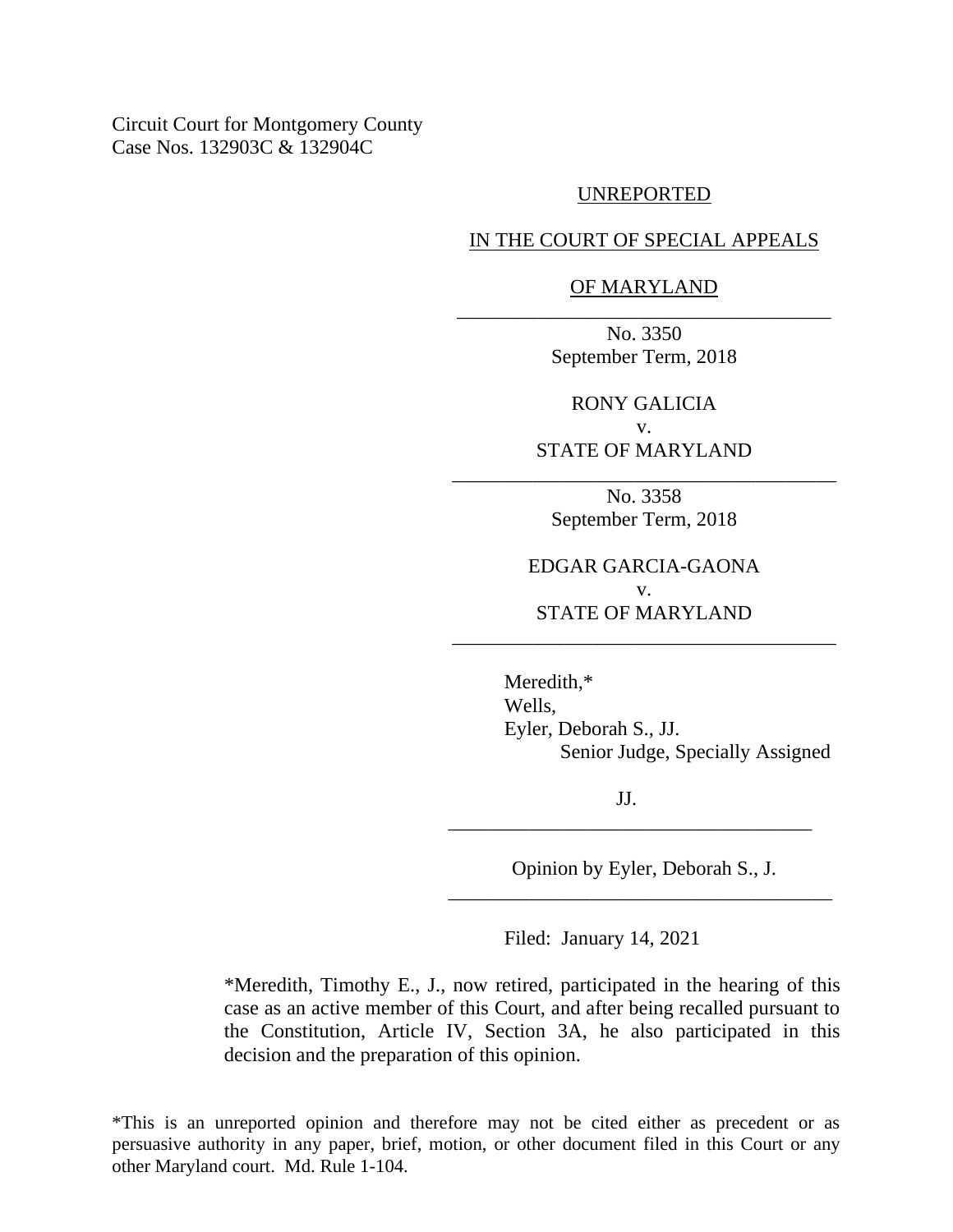A jury in the Circuit Court for Montgomery County convicted Rony Galicia and Edgar Garcia-Gaona, the appellants, of the first-degree murders of Shadi Najjar, age 17, and Artem Ziberov, age 18; conspiracy to murder Shadi; two counts of use of a firearm in the commission of a felony; and armed robbery of Shadi.<sup>1</sup> The court sentenced each defendant to consecutive terms of life in prison without the possibility of parole for the murders; a concurrent term of life in prison for conspiracy to murder; and 60 years, collectively, for the firearm and armed robbery counts.

The appellants noted separate appeals, which were consolidated for oral argument.

We are issuing one opinion resolving both appeals. The appellants present five questions for review, which we have rephrased and combined into four, as follows:

## **Rony and Edgar:**

I. Did the circuit court err by granting the State's pretrial motion to join the appellants' trials and by denying Edgar's motions to sever made during trial?

<sup>&</sup>lt;sup>1</sup> The parties refer to the victims by their initials, presumably because Shadi was a juvenile. The victims' full names appear in a reported opinion of this Court in an appeal by an accomplice, Jose Ovilson Canales-Yanez, who elected a bench trial. *See Canales-Yanez v. State*, 244 Md. App. 285, *cert. granted*, 468 Md. 543 (2020). Accordingly, we shall use the victims' names and, for ease of discussion, shall refer to them by their first names. We use the spelling of Artem's last name provided by his mother at trial and appearing elsewhere in the record. Also for ease of discussion, we shall refer to the appellants and Roger Garcia, a codefendant, by their first names and we shall refer to Jose Ovilson Canales-Yanez by his middle name, Ovilson, or his nickname, "O." We shall refer to some of the fact witnesses by their first names as well.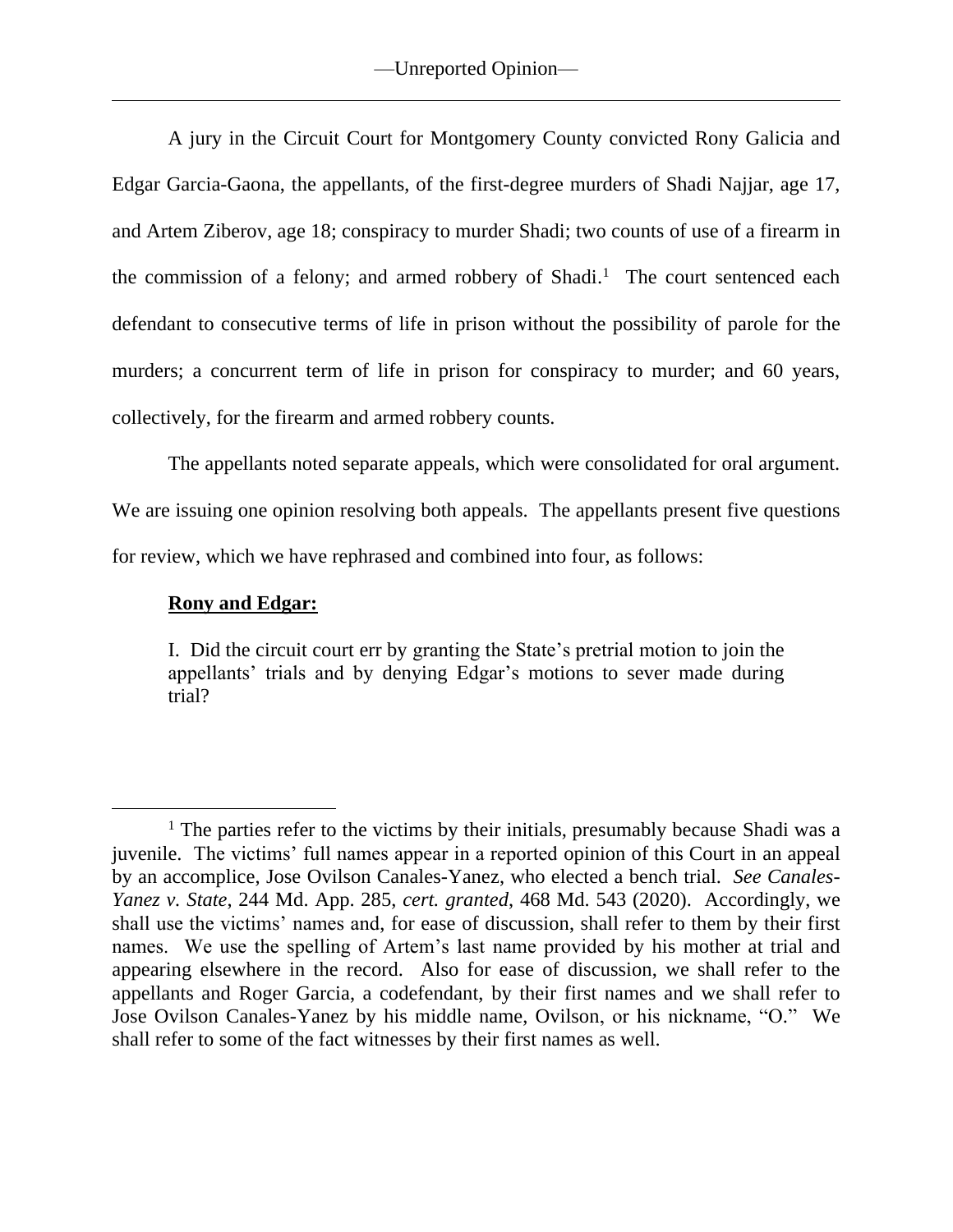# **Rony:**

II. Did the trial court err by precluding Rony from introducing, either on cross-examination or in his case, evidence that in statements Edgar made to his girlfriend, he inculpated himself and others and did not inculpate Rony?

III. Did the trial court err by permitting a lay witness to testify about Google records showing Rony's search history and to suggest that there was a "gap" in location data linked to his devices?

# **Edgar:**

IV. Did the trial judge err by not recusing himself?

For the reasons explained, we shall affirm the judgments against Edgar, reverse the judgments against Rony, and remand in part for further proceedings, not inconsistent with this opinion, on the charges against Rony.

# **FACTS AND PROCEEDINGS**

At 10:30 p.m. on June 5, 2017, Shadi and Artem were murdered as they sat in Shadi's Honda Civic on Gallery Court, a cul-de-sac in Montgomery Village. Shadi was shot three times in the head at close range and once in the left thigh. Artem sustained ten gunshot wounds to his neck, chest, back, left arm, and right arm. They died immediately. The two friends were set to graduate from Northwest High School in Germantown the next day. The murders received widespread media coverage in the Montgomery County area.

On June 17, 2017, Edgar and his half-brother Roger Garcia (also known as Johann) were arrested for the murders of Shadi and Artem and related crimes. Jose Ovilson Canales-Yanez, who was Edgar's best friend, was arrested for the same crimes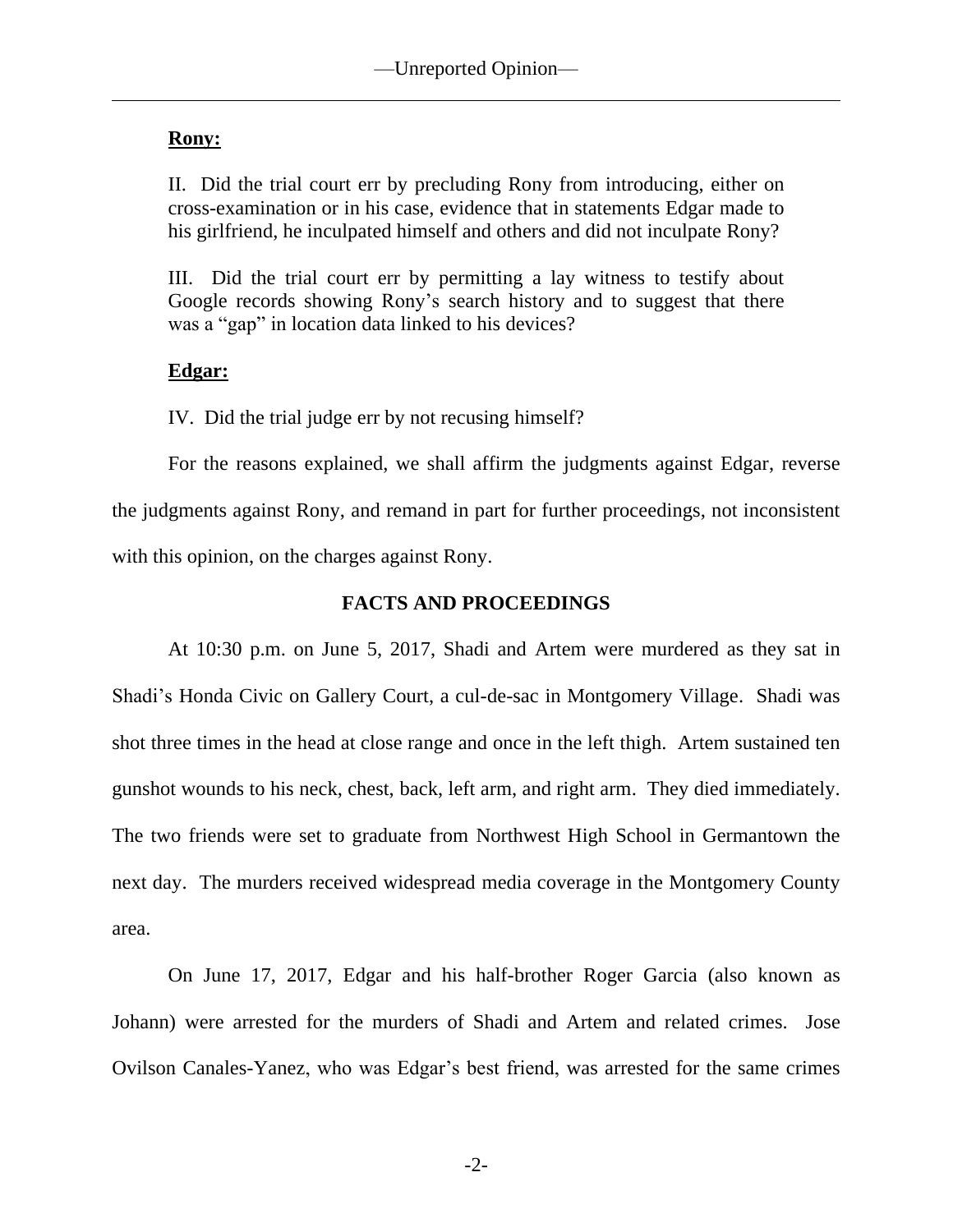later that day. During the ride to the station house, Edgar told Roger not to "say anything." Edgar said, "we did good," "O doesn't say anything," and that he did not think they would be convicted.

In July 2017, the State obtained an indictment against Edgar and Roger and moved to join them for trial. $<sup>2</sup>$ </sup>

Rony was close friends with Edgar and Roger. He was arrested on November 16, 2017 on unrelated charges. Then, on December 1, 2017, he was charged with the same crimes. Thereafter, the State obtained an indictment against Edgar, Roger, and Rony, dismissed the first indictment, and moved to join Rony with Edgar and Roger for trial. Rony opposed joinder. The court held a hearing during which Edgar moved to sever. The court granted the motion for joinder and denied the motion to sever.

Trial began on October 22, 2018. Evidence was presented over ten days. The State called 41 witnesses in its case-in-chief and introduced over 500 exhibits. At the outset of the fifth day of evidence, the court declared a mistrial in the case against Roger because his attorney became medically unable to participate.<sup>3</sup> The trial continued against

<sup>&</sup>lt;sup>2</sup> Ovilson was indicted but did not elect a jury trial, so he was tried separately, in January 2018. He was convicted of first-degree murder of Shadi and of Artem, and related crimes and was sentenced to two consecutive life terms plus 20 years.

<sup>&</sup>lt;sup>3</sup> The case against Roger was retried to a jury in December 2019. He was convicted of the second-degree murders of Shadi and Artem and related crimes. The court sentenced him to serve an aggregate of 100 years. His appeal from the judgments of conviction is pending in this Court. *See Garcia v. State*, No. 2355, Sept. Term 2019.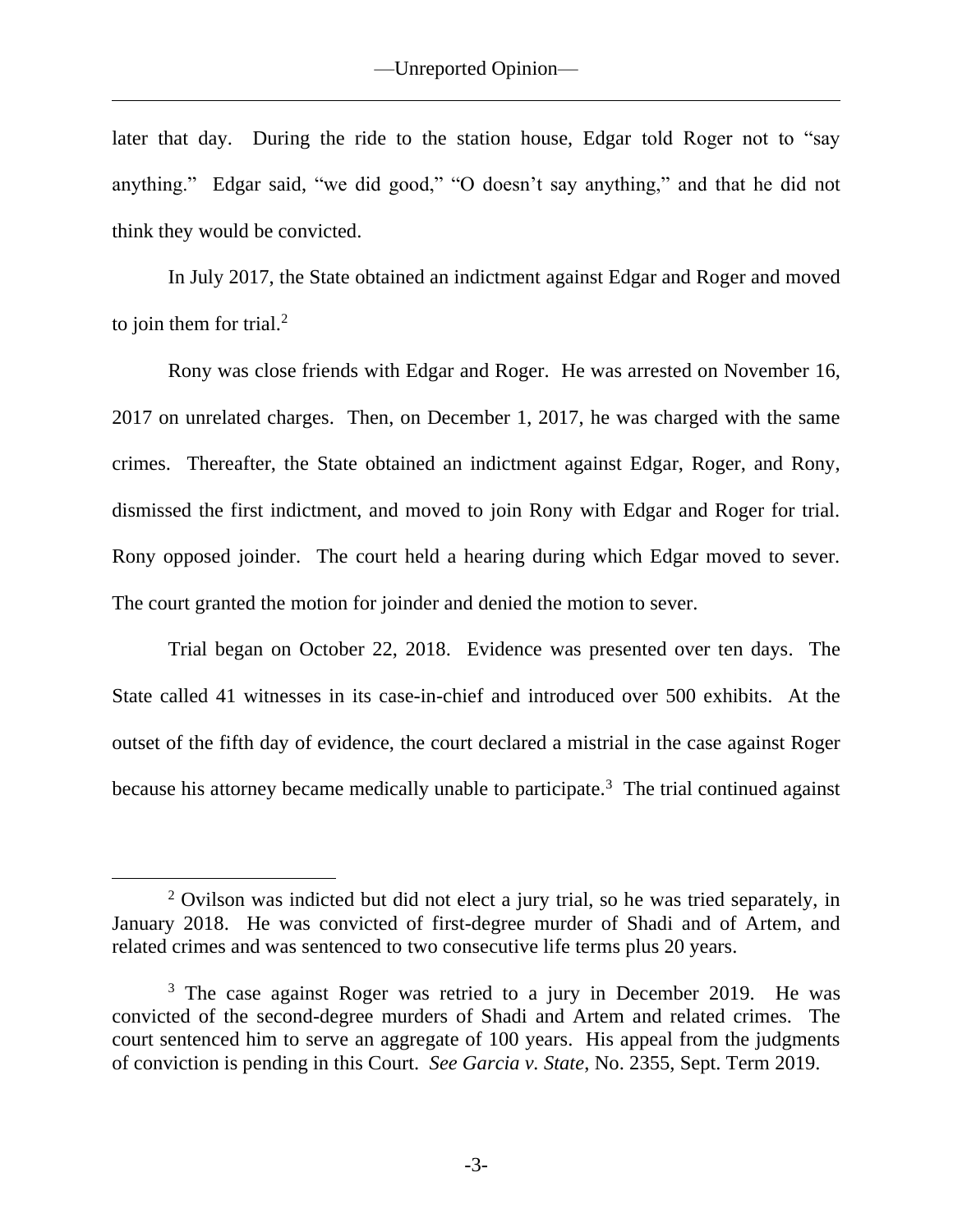Rony and Edgar. In his case, Rony called ten witnesses. Edgar did not call any witnesses. The State called two rebuttal witnesses.

The State's theory of prosecution was that the murders were committed by Ovilson, Edgar, Roger, and Rony and that Shadi was the target. According to the State, the four men conspired to kill Shadi in retaliation for his robbing and injuring Kara Yanez, Ovilson's wife, on December 14, 2016. That day, Shadi had arranged to buy marijuana from Kara. He drove his Honda Civic to a prearranged meeting place, drove up next to Kara, reached out the window, grabbed the bag of drugs she was holding, and sped off. As he did so, his car ran over Kara's foot, injuring her. Ovilson was present and witnessed his wife being robbed and injured. Cell phone records revealed that, after the robbery, Ovilson placed three calls to Shadi's cell phone, none of which were answered.

The State's evidence showed that Roger's Snapchat account, named "Rogerloudpack," was used to lure Shadi to the location where he and Artem were killed. On May 31, 2017, Roger added Shadi's Snapchat account as a "friend." Shadi reciprocated, making the two accounts mutual friends who could communicate by the Snapchat direct messaging "chat" function.

On June 5, 2017, the day of the murders, Shadi posted on Snapchat that he was selling an extra ticket to the June 6, 2017 Northwest High School graduation ceremony. At 8:16 p.m., Roger, who had attended that high school, reached out to Shadi via the Snapchat chat function and asked whether the ticket was still available. At 9:46 p.m.,

-4-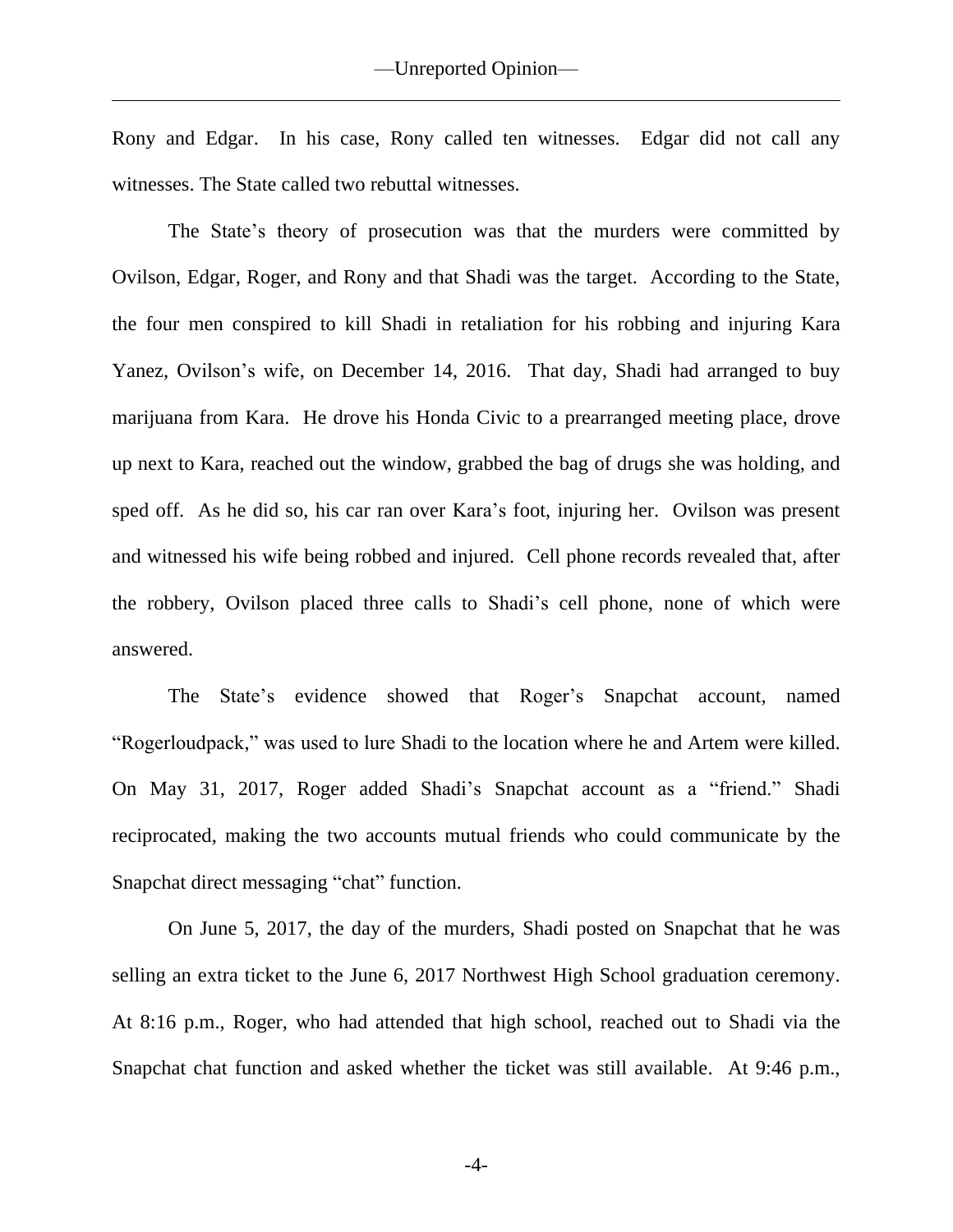Roger arranged to meet Shadi near "East Village" at "Gallery C[our]t, Montgomery Village[,] 2C, MD 20886" to buy the ticket. At 10:00 p.m., Shadi messaged Roger, "Here[.]" Roger responded that he was at an ATM machine and would be there in less than 10 minutes. At 10:25 p.m., Roger asked Shadi for a description of his car. Shadi immediately responded, "Blue," to which Roger replied, "Alright[.]" At 10:29 p.m., Shadi sent a chat message to another Snapchat user. That was the last activity on Shadi's Snapchat account. The police never found Shadi's cell phone.

That night, home security cameras belonging to Gordon Gipe, a resident of Gallery Court, recorded the sounds of multiple gunshots at 10:30 p.m. Gipe furnished the police with the recordings, which were moved into evidence at trial. Barbara Covington was sitting on the front porch of her sister's house on Gallery Court when the shootings happened. She testified that she saw an old gray van enter the cul-de-sac "very, very slowly[,]" drive around the cul-de-sac, and begin to exit, still driving extremely slowly. As it did so, "red and blue flares c[ame] out of the driver's side of the vehicle" and there were sounds like firecrackers. She went inside and upstairs to look out the window. From there, she saw another vehicle "parked on the side as you would enter the cul-desac and the lights were still on . . . but it was at a standstill."

Two former girlfriends of defendants testified for the State: Victoria Kuria was Roger's girlfriend at the time of the murders, and Luz DaSilva was Edgar's girlfriend and the mother of one of his children at that time. On the evening of the murders, Victoria had been at a trailer in Germantown ("the trailer") where Roger was living with members

-5-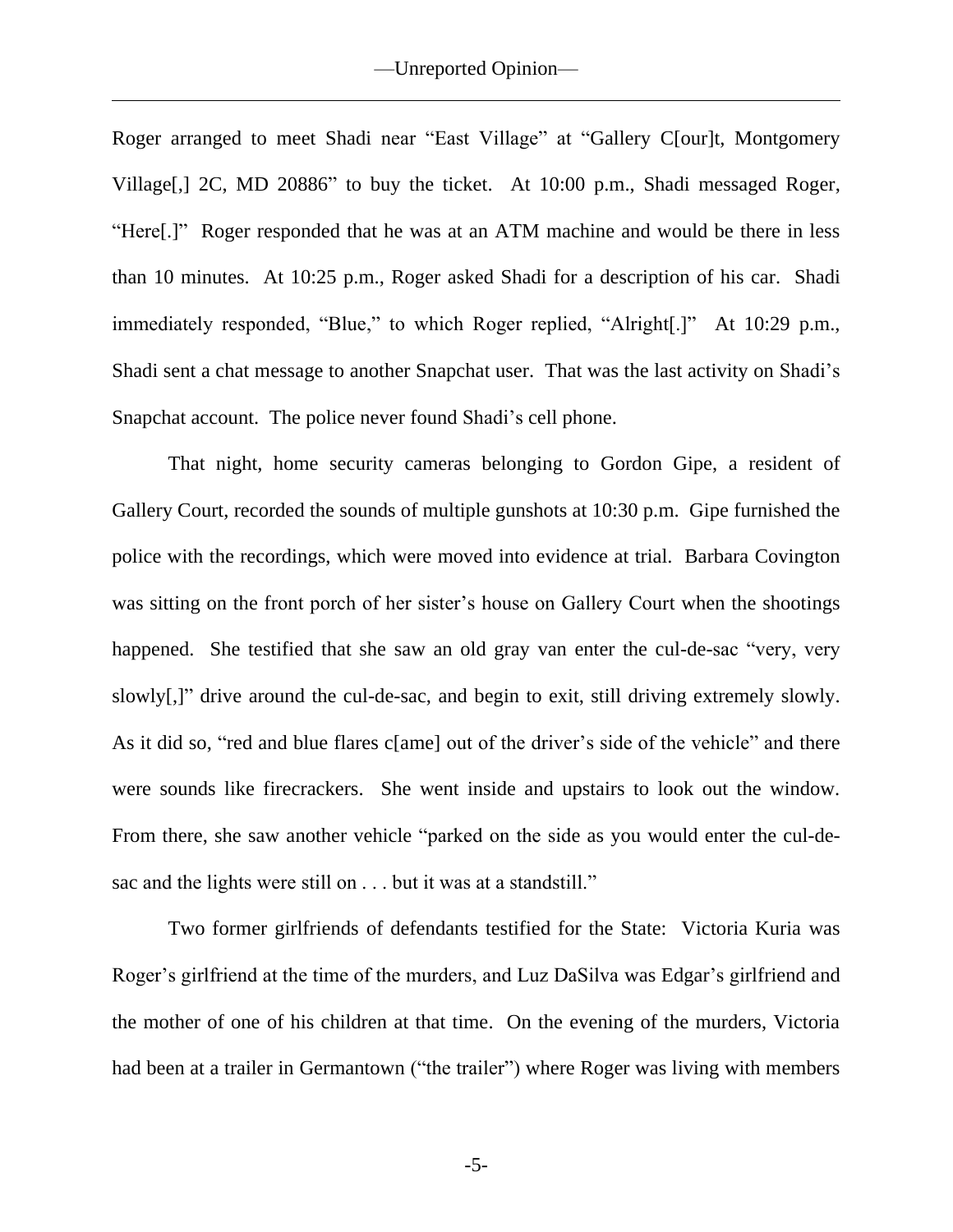of his extended family. She testified about the men she saw at the trailer that night and what they were doing. Luz had been at home on the night of the murders, at a townhouse she shared with Edgar, and had seen Edgar being dropped off around midnight from a car she knew Ovilson drove. She testified about incriminating information Edgar gave her. We shall address the testimony of both these witnesses in detail in our discussion of the issues.

The State called FBI Special Agent Richard Fennern as an expert in historical cell site analysis. He identified the locations of the cell towers that interacted with the four suspects' cell phones on June 5, 2017. A cell phone linked to Rony pinged off a tower close to the trailer at 8:09 p.m. and, at 9:00 p.m., pinged off a tower at a location consistent with Rony's being at a townhouse on Appledowre Way in Germantown, where he was living at the time. There was no further activity associated with Rony's cell phone until after midnight on June 6, 2017, when it again connected to cell towers near Appledowre Way. Activity linked to Edgar's and Roger's cell phones placed them at the trailer between 8:00 p.m. and 9:00 p.m. Ovilson's cell phone activity showed that he arrived at the trailer closer to 9:30 p.m. At 9:53 p.m., Edgar received an incoming call from a phone that pinged off a tower northwest of the trailer, in the same tower segment as Appledowre Way. Over objection by Rony's counsel, Special Agent Fennern testified that this ping was consistent with Edgar's having been at the Appledowre Way townhouse where Rony was living. There was no further cell activity associated with Edgar's phone until the following day.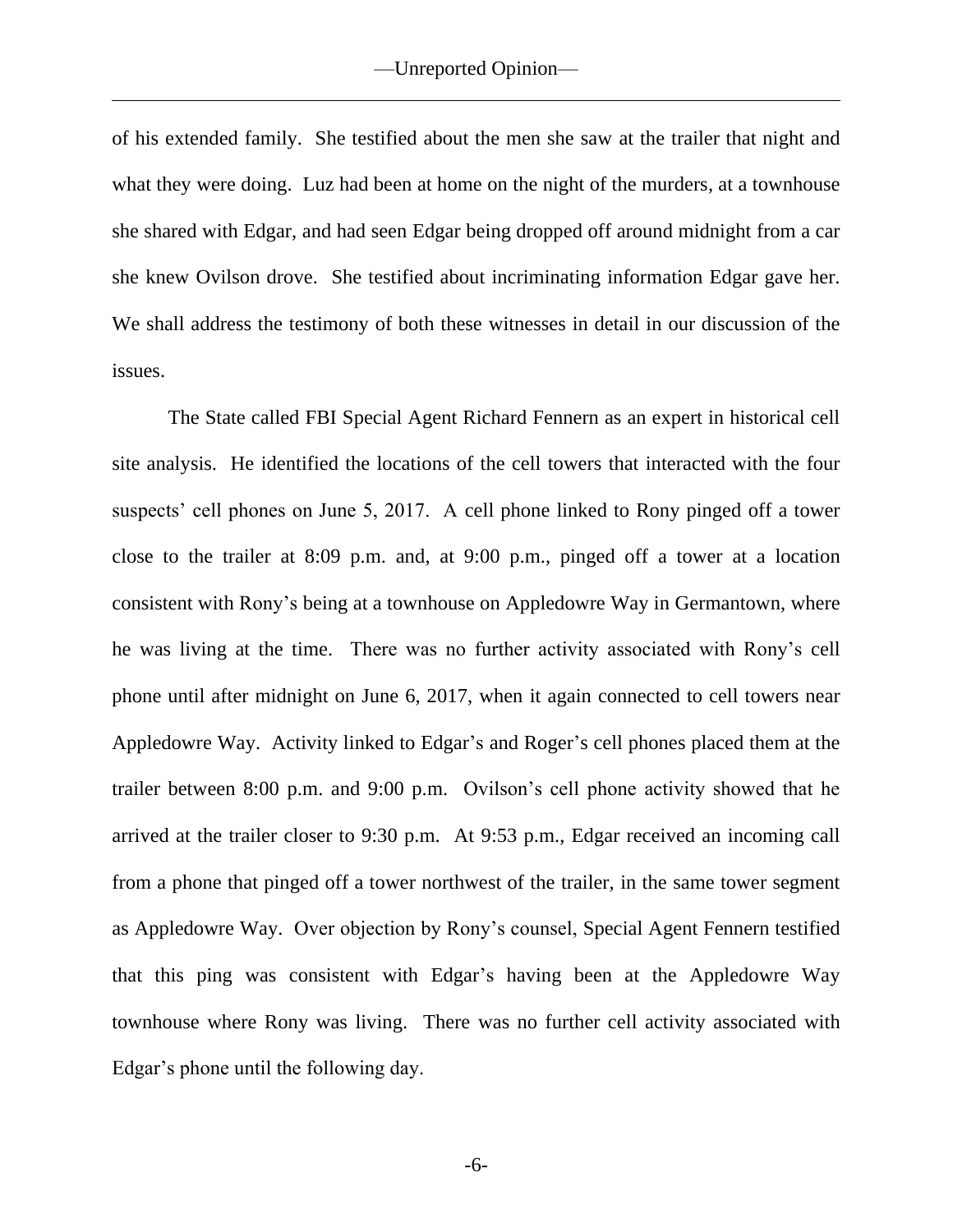Special Agent Fennern further testified that Ovilson's cell phone activity after 10:00 p.m. on June 5 was consistent with his cell phone's moving toward the location of the murders. And, at 10:31 p.m., Roger's cell phone pinged off a cell tower near Gallery Place. After that ping, Roger's phone either was turned off or was out of range of any AT&T tower, as numerous incoming calls were routed straight to voicemail. After the murders, at 10:44 p.m., and again at 11:41 p.m., Ovilson's cell phone pinged off towers near the trailer.

The police executed search warrants for the trailer, Kara's parents' house (where Ovilson was living), and the townhouse where Edgar and Luz were living. At the trailer, they seized Smith and Wesson .40 caliber ammunition from a dresser and a .380 caliber live round on the ground inside a shed connected to Roger's bedroom. At the townhouse, they seized a box of Blazer brand .40 caliber Smith & Wesson cartridges. A latent fingerprint lifted from the outside of the box was matched to Ovilson.

Ballistics evidence established that at least three and possibly four firearms were used in the murders. Three different calibers of cartridge casings were recovered at the scene: six MAXXtech brand .45 automatic casings, eleven Blazer brand .40 Smith & Wesson casings, and thirteen 9mm Luger casings, manufactured by four different companies. Detective Grant Lee, the State's firearms and tool-marks examiner, opined that the .45 caliber and .40 caliber casings were fired from the same firearms, respectively. The thirteen 9mm casings were divided into two groups with similar characteristics. According to Detective Lee, seven of the 9mm casings, all manufactured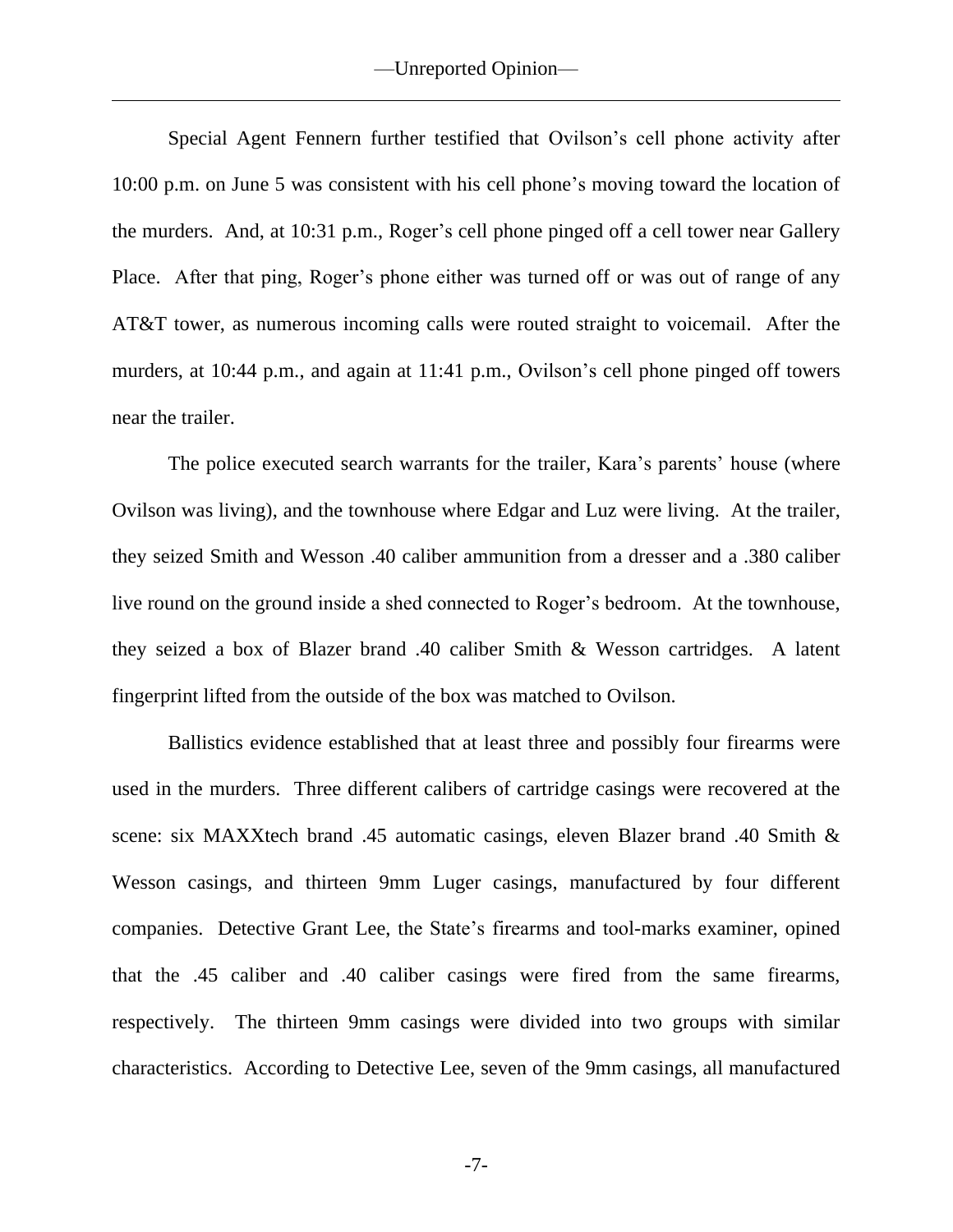by Speer, were "identified as being fired from the same firearm[.]" The other six 9mm casings, which included several different manufacturers, also were identified as having been fired from the same firearm, but not necessarily the same firearm that had fired the other seven 9mm casings. Detective Lee was unable to opine whether the two groupings of casings were fired from the same firearm or from two different firearms.

Detective Lee also examined bullets and bullet fragments recovered at the scene and during the autopsies. They were the same three calibers as the casings. He examined the live .380 round found at the trailer and opined that it had been chambered in the same 9mm handgun as one of the 9mm casings found at the scene but had been ejected from the gun without being fired, likely because it did not fire properly from the handgun.

A recording of a police interview Rony gave on November 16, 2017 was moved into evidence and played for the jury. As noted, Rony had been arrested on an unrelated charge that day. While he was in police custody, Detective Frank Springer collected a DNA sample and questioned him. During the interview, Rony gave his address as the trailer and said he had been living at Appledowre Way before then. After Rony was asked about his cell phone number, Detective Springer advised him that the police investigation into the June 5, 2017 murders revealed that he previously had used a cell phone with the area code "760." Rony denied ever using a phone with that number. When asked whether he remembered the night of June 5, 2017, he replied that he had arrived at the trailer around 8:00 p.m. and had left around 9:00 p.m. He recalled seeing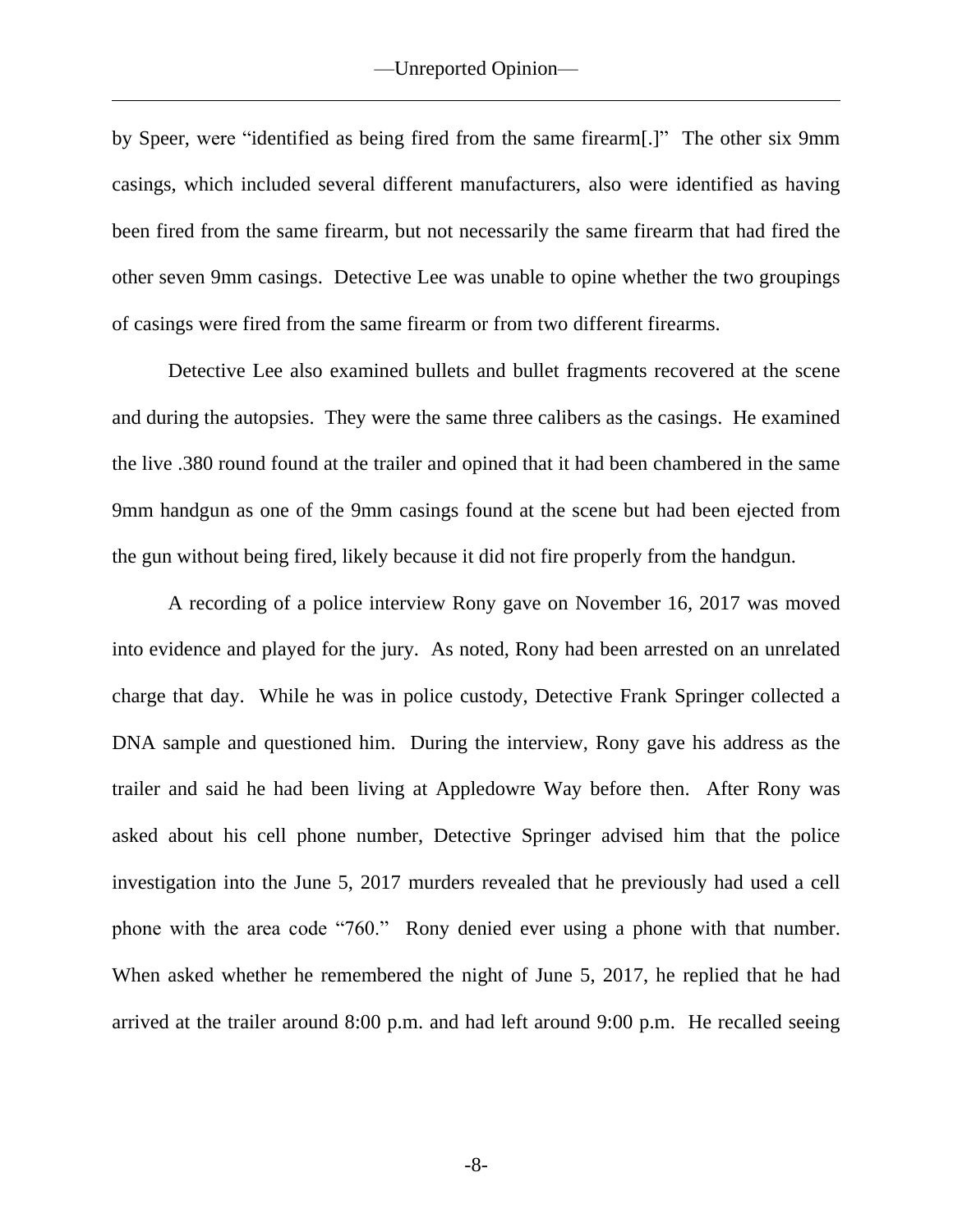Victoria there. He remembered learning about the murders later, when he was in New York with a friend.

To "try to bluff," Detective Springer lied to Rony, telling him that the police had found evidence that "the address of the actual murder [scene] [came] up on [Rony's] phone." Expressing disbelief, Rony said, "Hell, no. I mean, shit, I would know something like that. And I'm, no, no. That was, that can't be my shit. What phone would that be?" Detective Springer asked if he ever had handled a gun belonging to Roger or Ovilson, or a gun magazine or bullets. Rony denied ever having done so. He repeatedly said that all he had done with his friends on June 5, 2017 was play Mario Kart and smoke marijuana. He claimed to have walked home.

The jurors were instructed that they could consider Rony's statements to the police only against him, and not against Edgar. (The mistrial on the charges against Roger already had been declared when the recorded interview of Rony came into evidence).

The State presented evidence that swabs taken from the .40 caliber casings and the 9mm caliber casings found at the scene were analyzed for DNA, but the results were inconclusive. An analysis of a mixed sample obtained from swabs of the six .45 caliber bullet casings found at the scene of the shootings yielded a "mixed DNA profile of at least two contributors indicative of a major male contributor." Rony's DNA was determined to be consistent with that of the major male contributor in the mixed sample.

In his case, Rony presented an alibi defense based upon activity on his Xbox gaming system in his room at Appledowre Way between 9:02 p.m. on June 5, 2017 and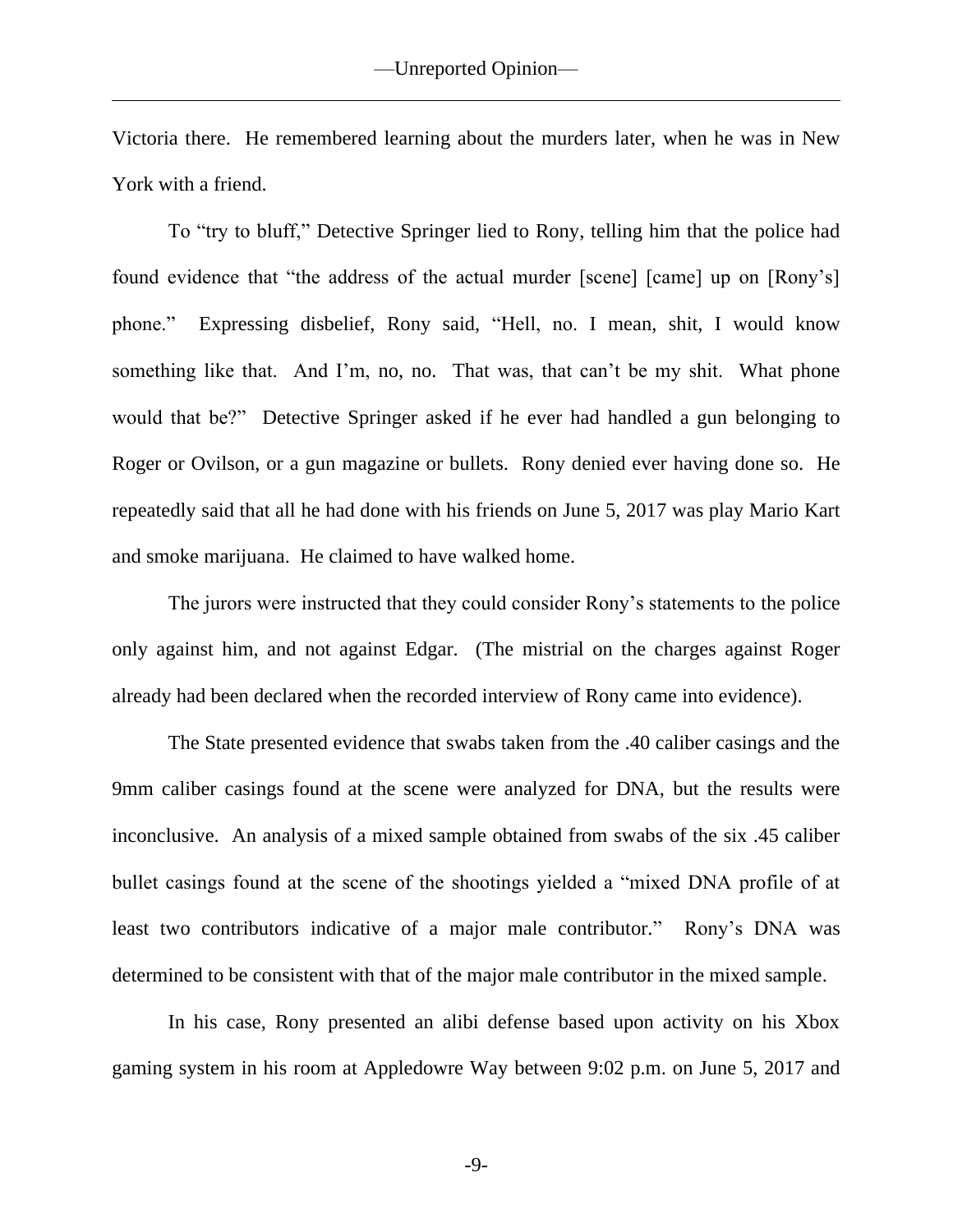12:10 a.m. on June 6, 2017, associated with the Netflix application on that device. He called Andres Holbrook, a Microsoft employee, to explain how the Xbox system works and to authenticate his subscriber records for that account, which showed activity on June 5, 2017. Holbrook testified that if a user starts a television program on the Netflix application, it automatically plays three episodes back-to-back before going into "idle mode." There was no evidence presented about what programs were played from the Netflix account on June 5, 2017, or the duration of the programs. A witness from Comcast testified that the IP address associated with Rony's Xbox on June 5, 2017 was located at the Appledowre Way townhouse.

Rony also called his landlords, who testified that there was a lock on his bedroom door at the townhouse on Appledowre Way and that ordinarily Rony locked his door when he wasn't home. They did not access his room or let others do so. A private investigator testified that the driving distance between the trailer and Rony's residence as of June 5, 2017 was 5 minutes and that the walking distance was 15 minutes. Finally, Rony called four witnesses who testified to his character for peacefulness.

We shall include additional facts as relevant to our discussion of the issues.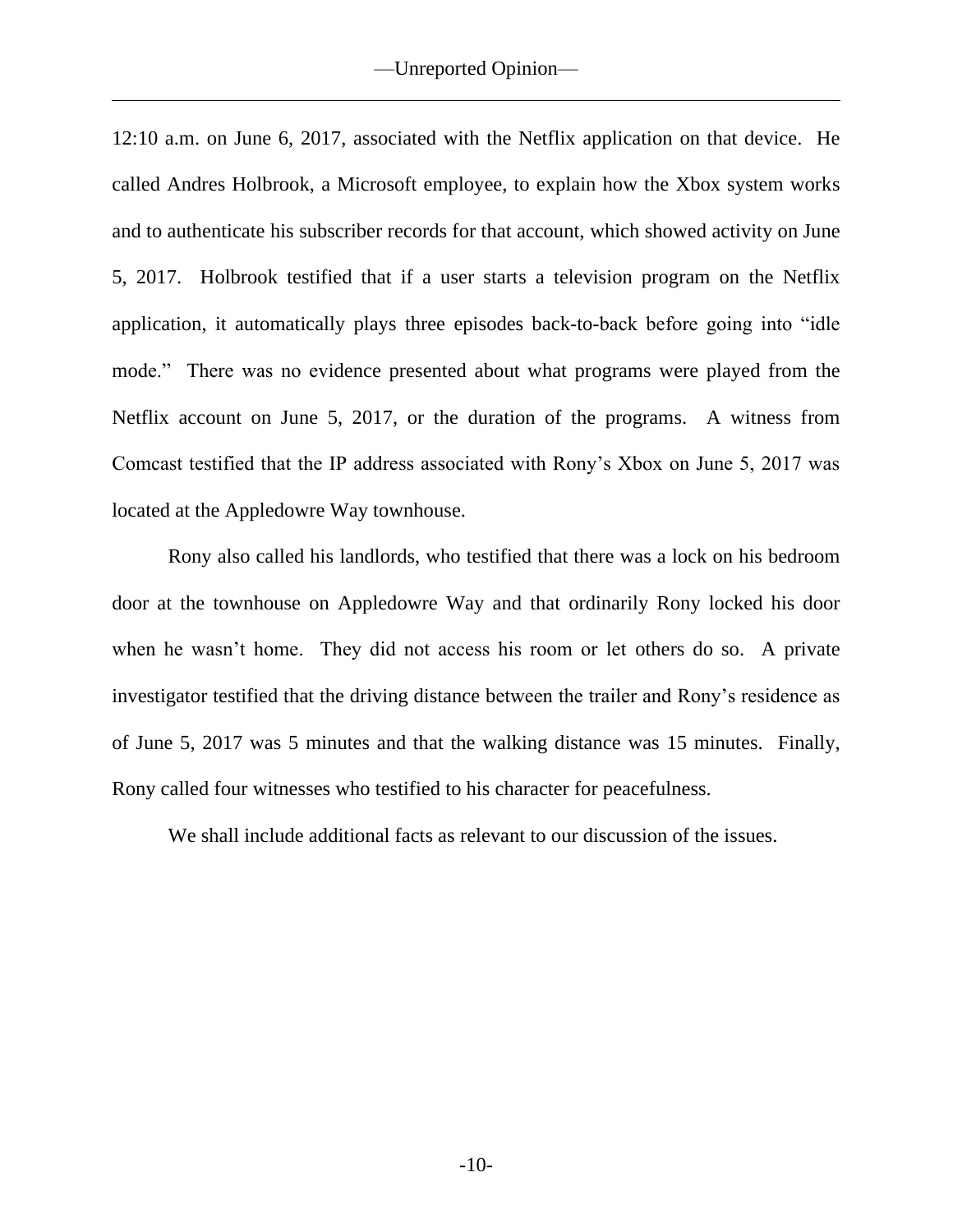### **DISCUSSION**

### **I.**

# **Prejudicial Joinder (Rony & Edgar)**

**a.**

Rule 4-253 governs joinder and severance in criminal cases in the circuit court. Two or more defendants may be tried jointly if "they are alleged to have participated in the same act or transaction or in the same series of acts or transactions constituting an offense or offenses." Md. Rule 4-253(a). However, "[i]f it appears that any party will be prejudiced by the joinder for trial of . . . defendants, the court may, on its own initiative or on motion of any party, order separate trials[.]" Md. Rule 4-253(c).

The joinder and severance Rule advances the "policy favoring judicial economy and its purpose is 'to save the time and expense of separate trials under the circumstances named in the Rule, if the trial court, in the exercise of its sound discretion deems a joint trial meet[ 4 ] and proper.'" *State v. Hines*, 450 Md. 352, 368 (2016) (quoting *Lewis v. State*, 235 Md. 588, 590 (1964) (footnote in *Hines* omitted)). Nevertheless, "[t]he interest in efficiency and 'judicial economy' should not outweigh the interest in ensuring that a defendant is afforded a fair trial." *State v. Zadeh*, 468 Md. 124, 151 (2020) (citing *Erman v. State*, 49 Md. App. 605, 616 (1981)).

<sup>4</sup> As the *Hines* Court noted, "one definition of the word meet is 'fitting: proper.'" 450 Md. at 368, n.6.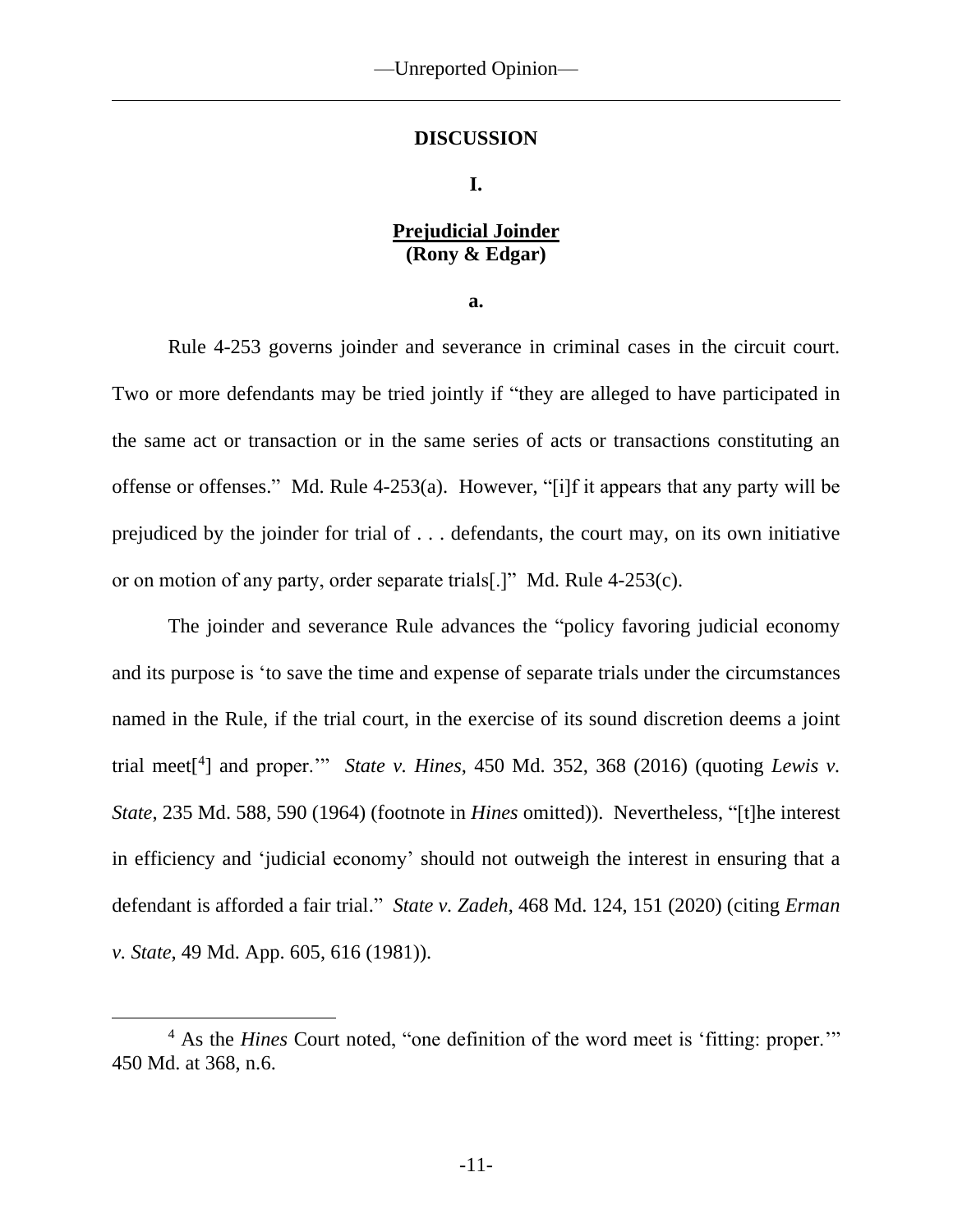"[A] trial court's decision to sever or join the trials of multiple criminal defendants or multiple counts is ordinarily committed to the sound discretion of the trial judge and is reviewed for abuse of discretion." *Hemming v. State*, 469 Md. 219, 240 (2020) (citing *Hines*, 450 Md. at 366; *Galloway v. State*, 371 Md. 379, 395 (2002); and *McKnight v. State*, 280 Md. 604, 608 (1977)). A circuit court abuses its discretion by ordering joinder or not granting a motion to sever when "(1) non-mutually admissible evidence will be introduced; (2) the admission of the evidence causes unfair prejudice; and (3) such prejudice cannot be cured by other relief." *Zadeh*, 468 Md. at 145 (citing *Hines*, 450 Md. at 369-70).

#### **b.**

Rony contends the circuit court abused its discretion by granting the State's pretrial motion to join his trial with that of Edgar and Roger without "consider[ing] the potential for procedural prejudice that joinder would cause in the circumstances of this case, due to the high likelihood of antagonistic defenses." Although he acknowledges that Maryland case law holds that "prejudice," as used in Rule 4-253, means "damage from inadmissible evidence," he does not point to any evidence that was introduced at trial that was not mutually admissible, *i.e*., admissible at the joint trial of the defendants and admissible if he had been tried alone. Citing *Sye v. State*, 55 Md. App. 356, 362 (1983), and opinions of other state courts and the Ninth Circuit Court of Appeals, he asserts that the high likelihood of antagonistic defenses militated against joinder, and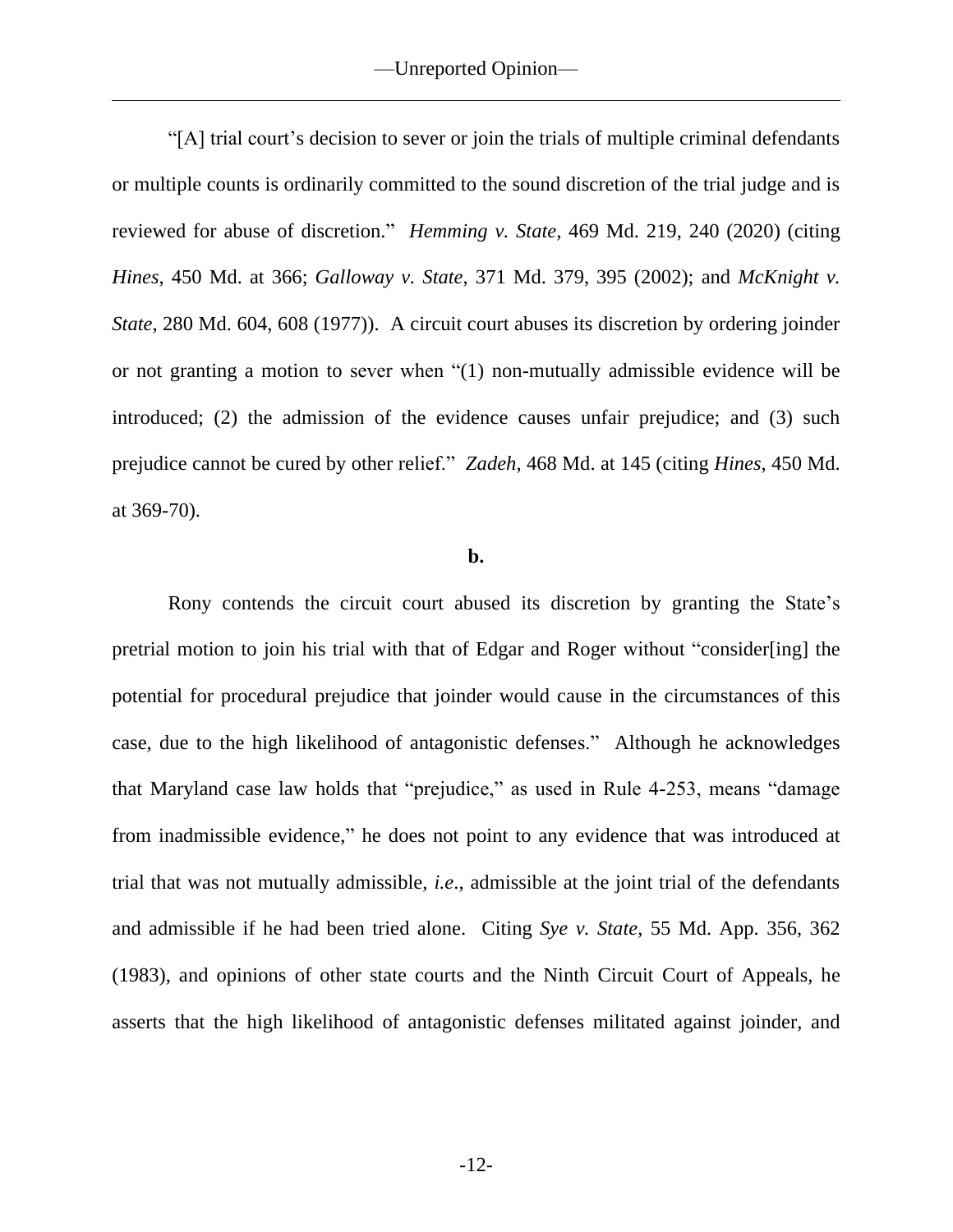therefore the court abused its discretion. Edgar joins in this contention, arguing that for the same reasons, the court erred in denying his pretrial motion to sever.

The State responds that "antagonistic defenses" is not a recognized basis for severing the trials of codefendants under Rule 4-235. With respect to the specific evidence Edgar asserts was not mutually admissible against him, the State maintains that that evidence either *was* mutually admissible or was non-prejudicial, or both, and, in any event, we should decline to consider these assertions because Edgar does not explain how he was prejudiced by the introduction of the evidence.

It was undisputed that Edgar, Roger, and Rony (and Ovilson) were alleged to have "participated in the same . . . series of acts or transactions constituting" the offenses surrounding the deaths of Shadi and Artem. *See* Md. Rule 4-253(a). The disputed issue concerned prejudice. At the pretrial hearing on the State's motion for joinder that Rony opposed and that was met by a motion for severance by Edgar, the court was not advised of any anticipated evidence that was not mutually admissible, however. Indeed, at the close of the hearing, the court advised the parties to file motions *in limine* for redactions and to preclude admission of any non-mutually admissible evidence they took issue with. Rony did not do so and Edgar only did so later, orally, during jury selection, as we shall discuss below.

We reject Rony and Edgar's contention that the court abused its discretion in its pretrial rulings on joinder/severance based on the codefendants' having "antagonistic defenses." In *Zadeh*, the Court of Appeals reaffirmed that "[t]he heart of the analysis in

-13-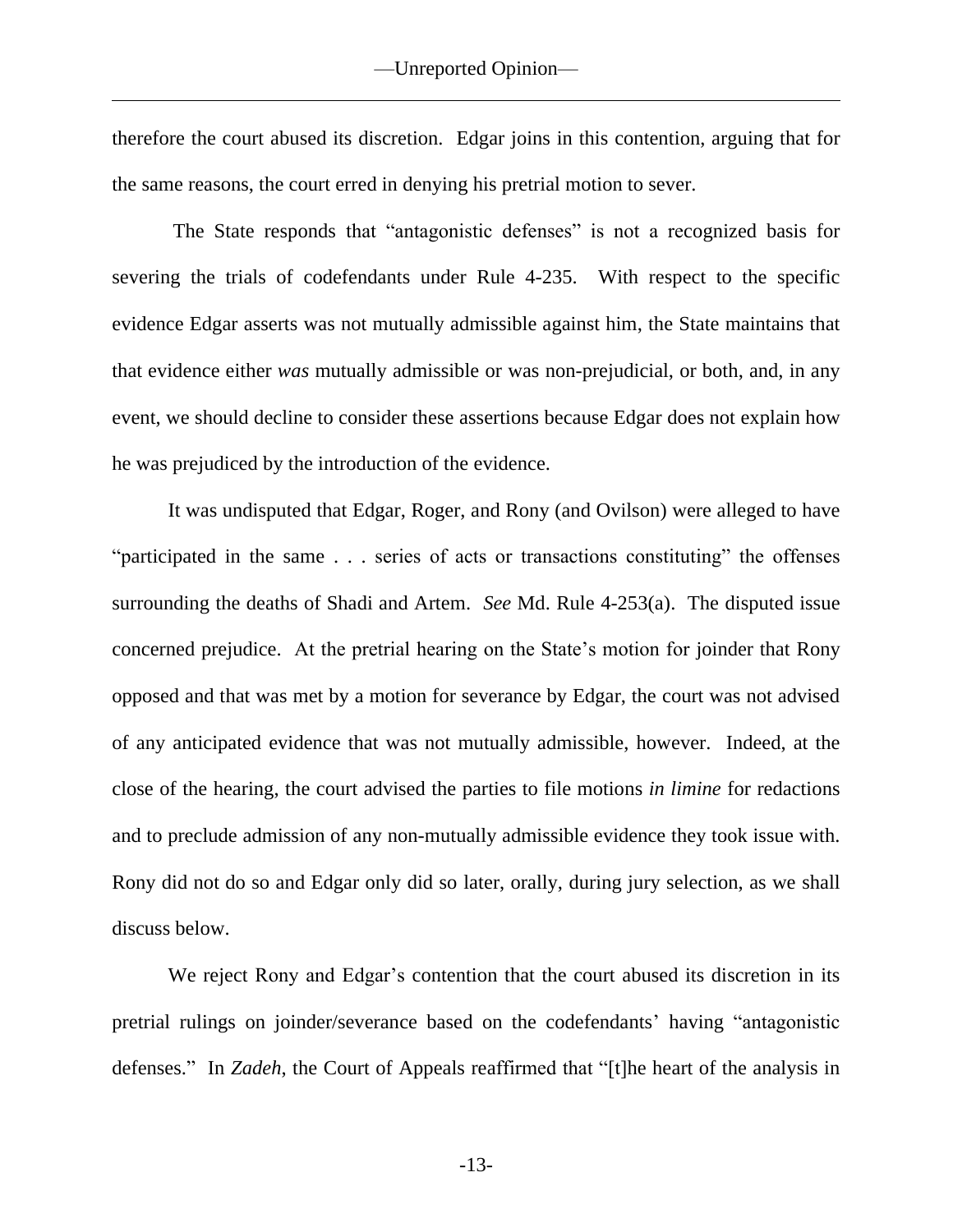ascertaining whether severance is warranted is whether undue prejudice will result from the introduction and admission of . . . non-mutually admissible evidence." 468 Md. at 149; *see also Wilson v. State*, 148 Md. App. 601, 651 (2002) ("In order for [a defendant] to prevail [on a motion for severance], it is his burden to demonstrate the existence of prejudice which, . . . is that the joint trial resulted in *inadmissible* evidence having been offered against him") (emphasis in original); *Fisher v. State*, 128 Md. App. 79, 136 (1999), *aff'd in part, vacated in part on other grounds*, 367 Md. 218 (2001) ("Indeed, mutual admissibility is not the key criterion for trial joinder, it is the only criterion."); *Eiland v. State*, 92 Md. App. 56, 76 (1992), *rev'd on other grounds sub nom. Tyler v. State*, 330 Md. 261 (1993) (rejecting hostile or antagonistic defenses as a basis for severance and holding that the "mere fact that a joint trial may place a defendant in an uncomfortable or difficult tactical situation does not compel a severance. Only the threat of damaging inadmissible evidence does that[.]"). To be sure, a court may consider the presence of antagonistic defenses in exercising its discretion under Rule 4-235(c); but their existence, standing alone, does not mandate severance and it is not an abuse of the court's discretion to grant joinder or deny severance in the face of that type of procedural prejudice.

**c.**

Separately, Edgar contends the trial court abused its discretion by denying motions for severance he made during jury selection and trial. He also takes issue with the number of limiting instructions given to the jury that, in his view, were confusing and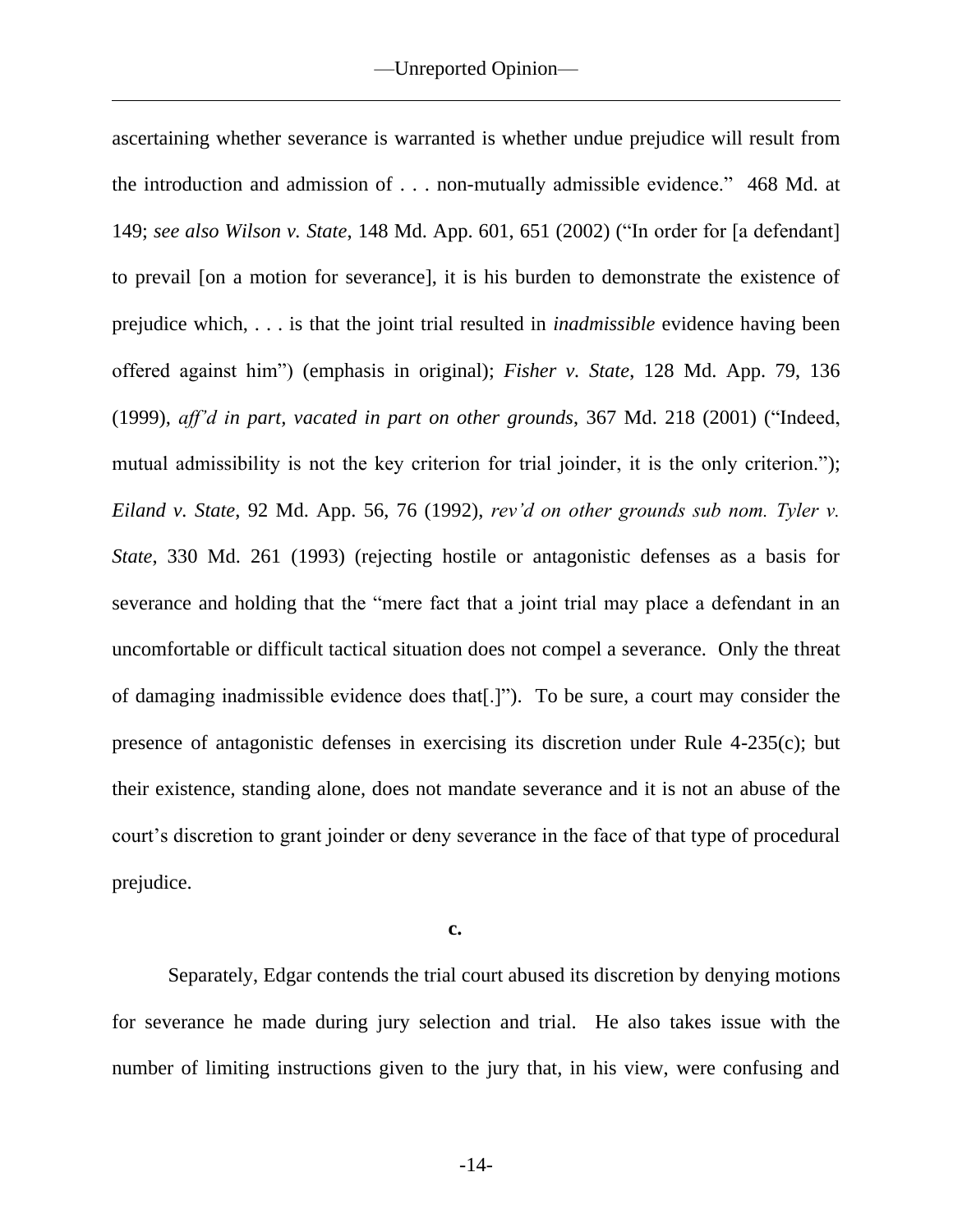evidenced the need for severance. The State disagrees that the court abused its discretion in its rulings or that its limiting instructions were complex or difficult to follow.

## *1. Victoria's Kuria's Statement to Jasmine Jones.*

As noted, Victoria was Roger's girlfriend at the relevant time. On direct examination, Victoria testified that on June 5, 2017, around 5:00 p.m., she went to the trailer to see Roger. Rony, Edgar, and a man known as Joker were there. After she smoked some marijuana with Roger and Rony, she and Roger had sex and she then fell asleep. She awoke around dusk<sup>5</sup> to find seven men in the room: Roger, Rony, Edgar, Ovilson, Joker, and two African American men she did not know. Edgar and Rony were sitting on the couch. Rony was holding his cell phone and looking at it. Ovilson and Roger were standing near Rony, also looking at his cell phone. Edgar was looking at his own cell phone. Victoria overheard one of the men mention "East Village" and "court." She noticed a black pistol on the nightstand next to the bed. She had never seen it before.

Feeling uncomfortable, Victoria gathered her belongings and left. As she walked past Rony, she saw him looking at a street map on his phone and "using his fingers to zoom in and out, and he was scrolling." She noticed a silver or gray SUV parked outside the trailer. When she got home, she immediately texted Roger, "Talk to me. Roger." Roger did not respond until the next morning. When she later asked Roger why he had

<sup>5</sup> The parties stipulated that "sundown occurred . . . at 8:32 p.m." on June 5, 2017.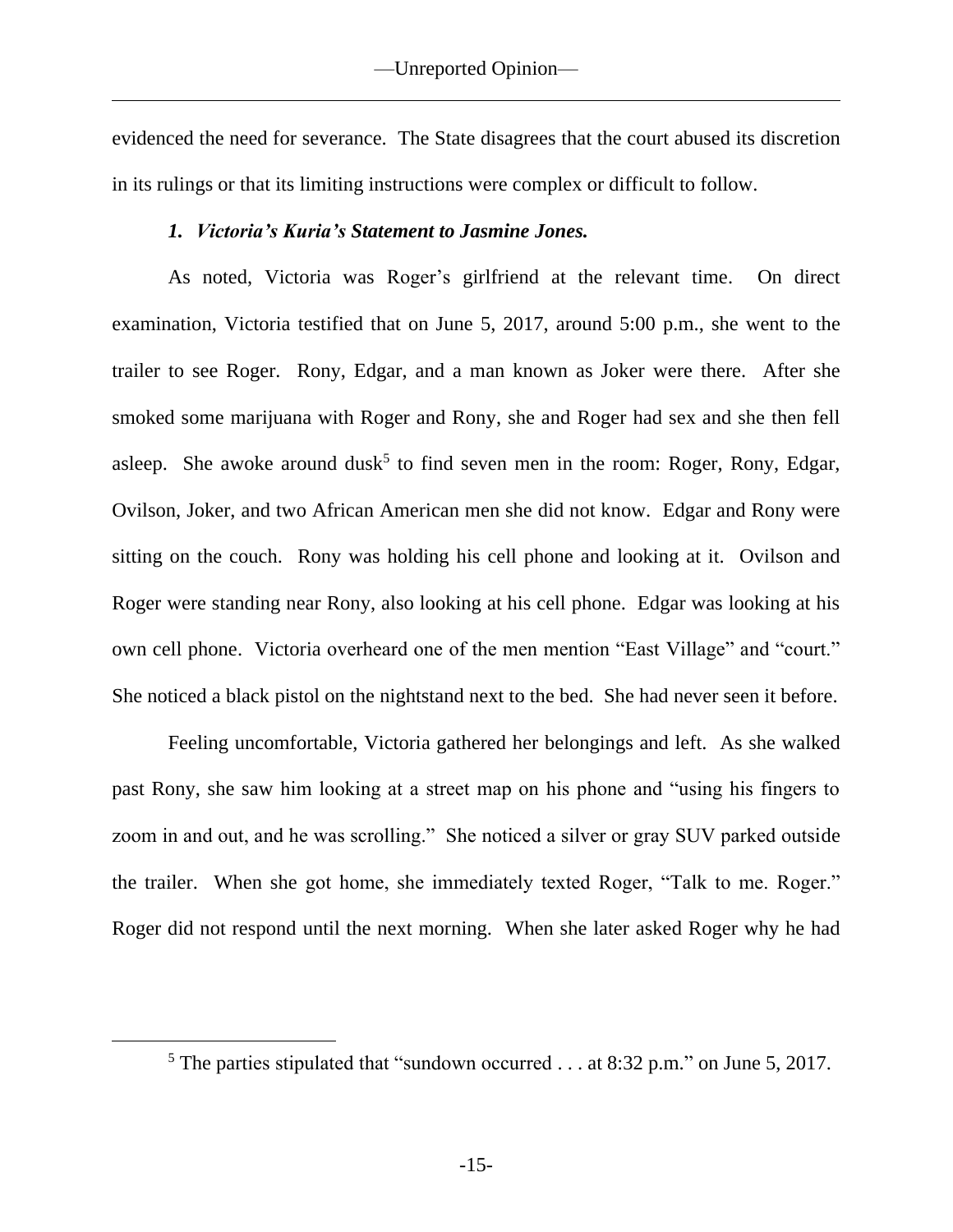not answered her text that night, he became "very defensive" and gave her conflicting accounts of what he had been doing.

According to Victoria, Roger told her he anticipated that the police might question her. He asked her to tell them she "left his house [the trailer] later than [she] actually did[,]" specifying "10:45." He also asked her to say that he, she, and Joker were the only people at the trailer on the evening of June 5, 2017.

Soon after Roger, Edgar, and Ovilson were arrested on June 17, 2017, Victoria told her then-boss, Jasmine Jones, that she thought Roger, Edgar, and "Edgar's best friend" were involved in the murders.<sup>6</sup>

Evidence was adduced that the police learned from Jasmine Jones on June 23, 2017 that Victoria might have information about the murders. On June 29, 2017, Detective Springer interviewed Victoria. Victoria testified that, in that interview, she lied about what she had seen on the night of June 5, 2017, to protect Roger because she "really cared" about him. The substance of that interview was not elicited by the prosecutor.

Victoria further testified that, on October 11, 2017, she was interviewed a second time by Detective Springer and that this time she told him what she in fact had seen at the trailer, starting at 5:00 p.m. on June 5, 2017 (as recounted above). She explained that,

<sup>6</sup> Defense counsel learned of this when Jones testified at Ovilson's trial. Jones did not testify at the trial in this case. Defense counsel also learned that Victoria had made a second statement to Jones, recanting her first statement.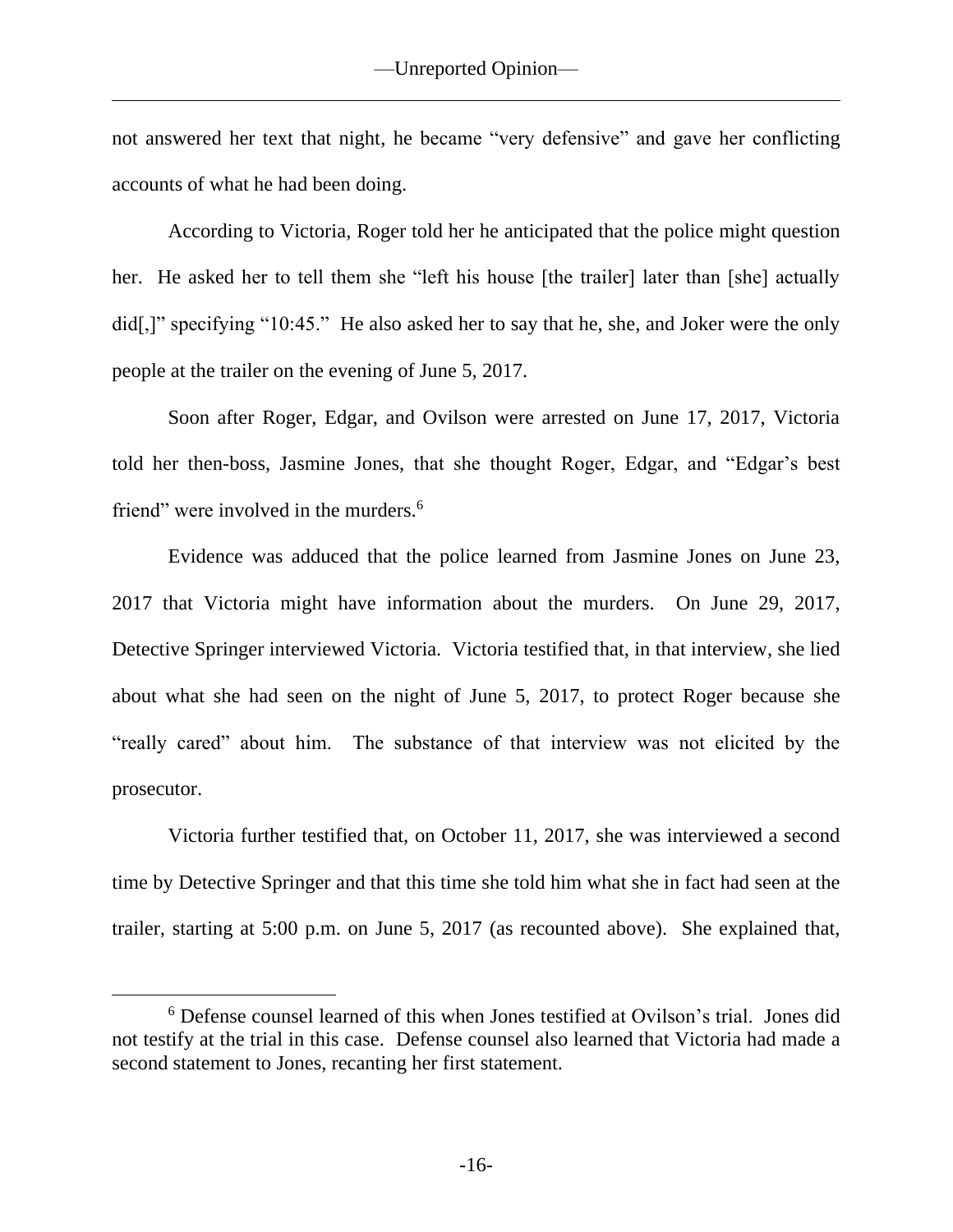during that interview, she used names for everyone except Rony. She gave a physical description of him because, at the time, she did not know his name.<sup>7</sup> Victoria testified that she had broken up with Roger after her first interview with the police and told the truth in her second police interview because she "wanted [her] sanity back" and it had been "eating at [her] conscience."

On October 27, 2017, Victoria met with Detective Paula Hamill, the lead investigator on the case, and viewed photographs of suspects. After that, Detective Hamill obtained a search warrant for Rony's DNA**.** 

On the first day of jury selection, Edgar's lawyer filed a motion *in limine* to preclude the State from eliciting Victoria's first statement to Jasmine Jones. He argued that the statement was hearsay, more specifically a prior consistent statement only admissible by the State for its truth if, on cross-examination, one of the defendants suggested that Victoria's testimony "was either fabricated, improper motive [sic], or improperly influenced." *See* Md. Rule 5-802.1(b).<sup>8</sup> Edgar's lawyer represented that he intended to "leave that door closed" so the statement would not be admissible by the State.

<sup>7</sup> When Rony was arrested, Victoria learned his name and that he was the person with the nickname "Ru."

<sup>8</sup> Under that rule a prior consistent statement made by a declarant who testifies at trial and is subject to cross-examination is not excluded by the rule against hearsay "if the statement is offered to rebut an express or implied charge against the declarant of fabrication, or improper influence or motive[.]"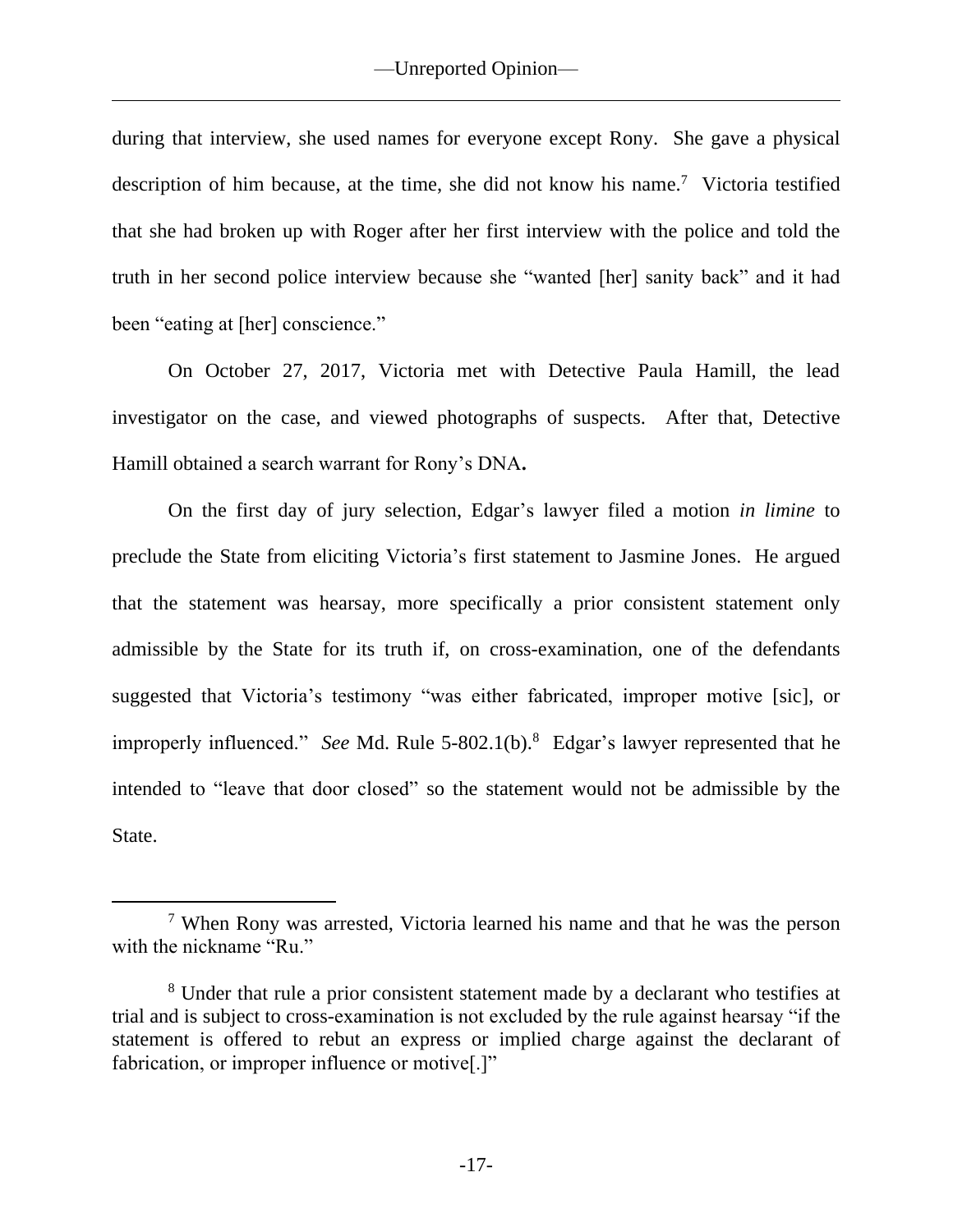The prosecutor responded that she did not plan to question Victoria about her first statement to Jones but was reserving the right to use it to rehabilitate Victoria's credibility on redirect if one of the defendants impeached her credibility on cross. Although this was a reference to Rule  $5-616(c)(2)$ , which permits a prior consistent statement to be used for rehabilitation, not for its truth, Edgar's lawyer proceeded to argue as if that outcome would result in the statement's admission for its truth, including arguing that that was a reason for severance:

. . . . So, it might be what's admissible in their case [against another defendant, if he challenged Victoria's credibility] is not admissible in our case. So, if we have not chosen to open the door, if this was a separate trial, we did not open the door, that jury would not be hearing that evidence. But if they open the door in their cross and the State is then permitted to ask them those questions, the jury can't be asked to hear that evidence for only [Rony] or [Roger]'s case, but ignore it for our case.

The prosecutor responded that that was not a "basis for severance" under *Hines* because evidence of Victoria's first statement to Jones, if it was a prior consistent statement, would not be "damaging" to Edgar in the sense that it would inculpate him; it merely would rehabilitate Victoria's credibility after she already had inculpated him by testifying about what she had seen at the trailer on the night of June 5, 2017.

After some argument, the judge reserved ruling. Two days later, while jury selection continued, the court denied Edgar's motion for severance. After reiterating its understanding of the basis for the motion *in limine* and the related motion to sever, the court stated:

[T]he test for severance of multiple codefendants is whether or not there's non-mutually admissible evidence, that may unfairly prejudice one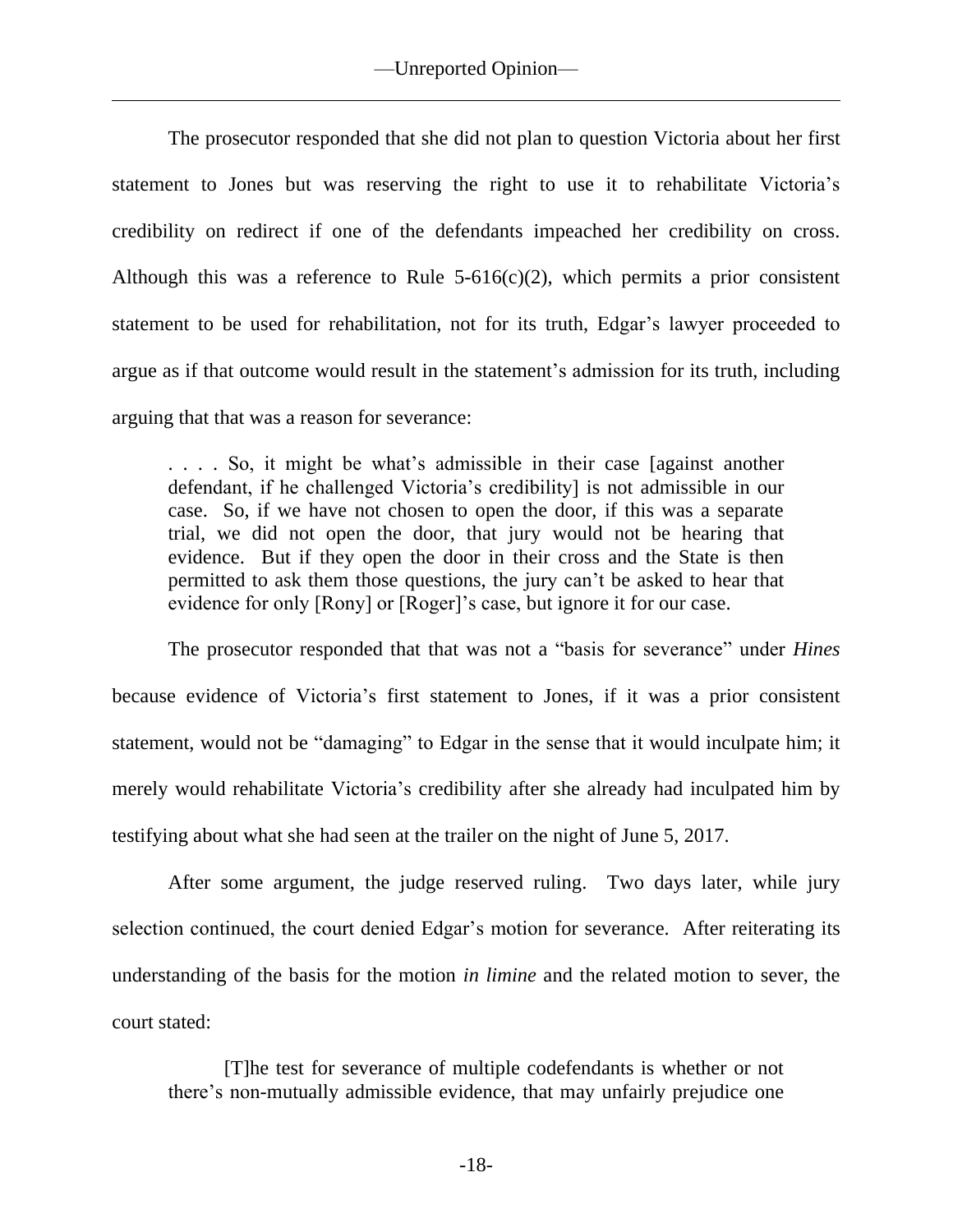of the defendants. [In *Hines*] it was similar to a *Bruton* issue where one of the codefendants offered a statement and in that statement it implicated the codefendant. And the objection was they had no ability to cross-examine the witness. And because that statement was admissible against one defendant but not against a complaining codefendant and there was harm, that that was reversible error $[.] \ldots$ . In our case, the evidence that is being spoken about is mutually admissible. That in the event that a witness is impeached that that evidence would be admissible against all defendants in this case. So, because of that we are not in a situation where we are dealing with non-mutually admissible evidence. We're dealing with mutually admissible evidence that would be admitted against every defendant in this case under the rules of evidence, should the circumstance arise. The fact that  $[Edgar]$  is taking the tac $[k]$  not to do that, that's his choice. But that doesn't make it non-mutually admissible. Under the rules it would be mutually admissible if offered. So, I'll deny the motion for severance based upon that ground.

In response to further argument by Edgar's counsel, the court amplified its ruling, noting that, in its view, the issue was "not whether or not [Victoria's first statement to Jones] would be admitted if [Edgar's counsel] chose not to ask the question. It's whether it would be admissible if you did."

As it happened, the assumptions made during that argument were not borne out when Victoria testified. The State did not elicit Victoria's first statement to Jones on direct or redirect examinations. Nor was the statement elicited on cross examination by Edgar or Roger. It was elicited, however, by Rony's lawyer, on cross-examination, but not as a prior consistent statement. Rather, Rony's lawyer elicited it as a prior inconsistent statement.

As noted, during her second police interview, Victoria only gave a physical description of Rony, and did not name him, because she did not know his name. She was familiar with him as someone who hung around at the trailer. She first learned his name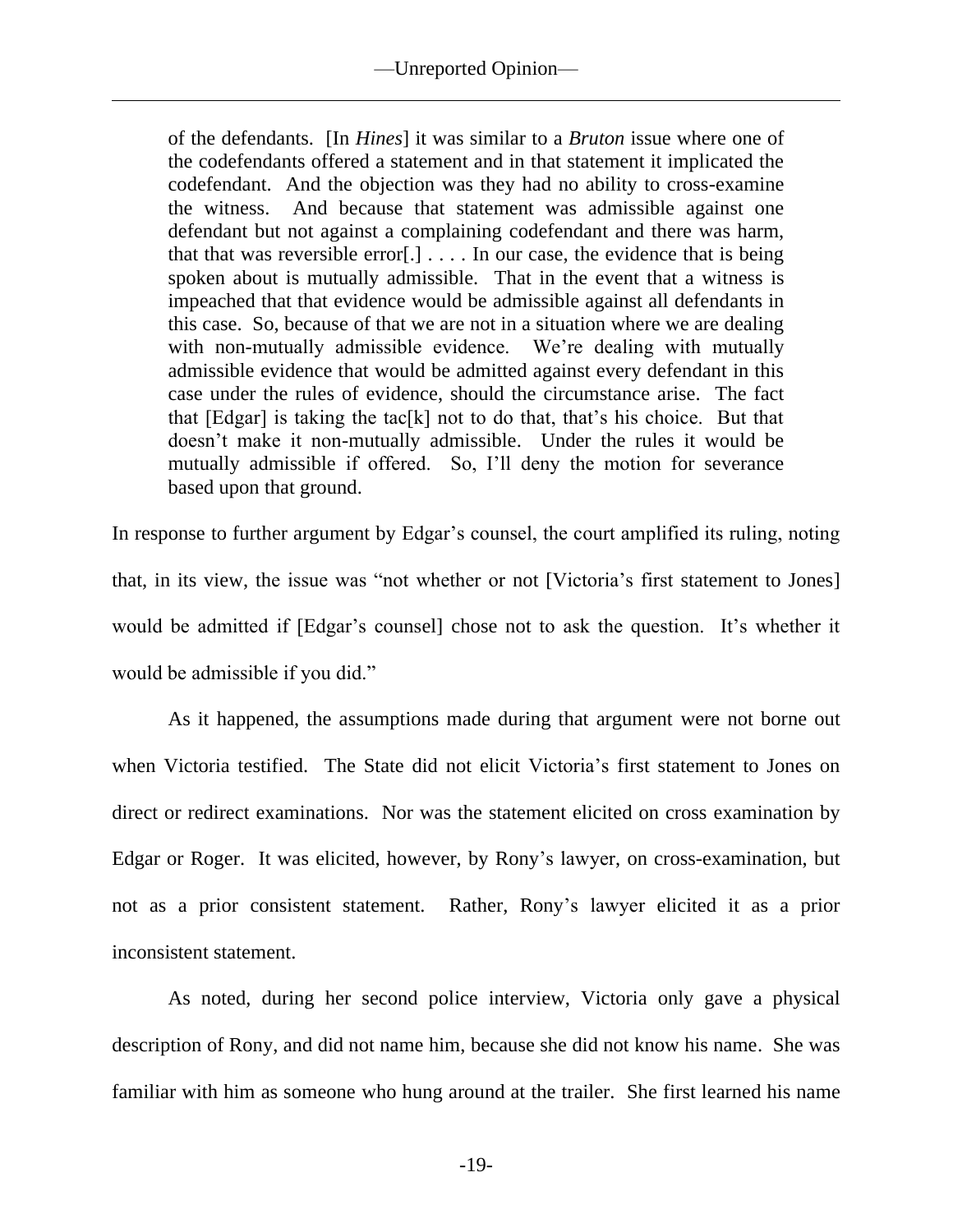after he was arrested, a month after her second police interview. On cross-examination, Rony's lawyer asked Victoria whether it was true that she "gave different versions of events to different people at different times[?]" Victoria answered, "Yes." Counsel then inquired about "the first time . . . [Victoria] talked about this case[,]" which was to Jones shortly "after Roger was arrested." Edgar's lawyer objected for the same reasons as argued in "[his] pretrial motion [*in limine*]." 9 (He did not mention severance, however.) The court overruled the objection and granted Edgar a continuing objection to any testimony about Victoria's "[p]rior consistent statement."

When cross-examination resumed, the following exchange occurred:

| [Rony's Counsel]: | So when you talked to [Jones], you told [her] what you<br>thought you knew about what happened on June $5th$ ,<br>correct?          |
|-------------------|-------------------------------------------------------------------------------------------------------------------------------------|
| [Victoria]:       | Yes. I also told her about the things that I saw, the<br>things that I heard, and what time I left [the trailer].                   |
| [Rony's Counsel]: | All right. And the three people that you told [Jones]<br>about is [sic] Roger, Edgar, and Edgar's best friend,<br>[Ovilson], right? |
| [Victoria]:       | Yes.                                                                                                                                |

Rony's lawyer then questioned Victoria about her second statement to Jones, in which she recanted what she had told her originally, and about her two statements to the police, which already had been covered on direct.

<sup>&</sup>lt;sup>9</sup> The transcript incorrectly labels the objecting party as one of Roger's attorneys, but it is clear from context that it is one of Edgar's attorneys.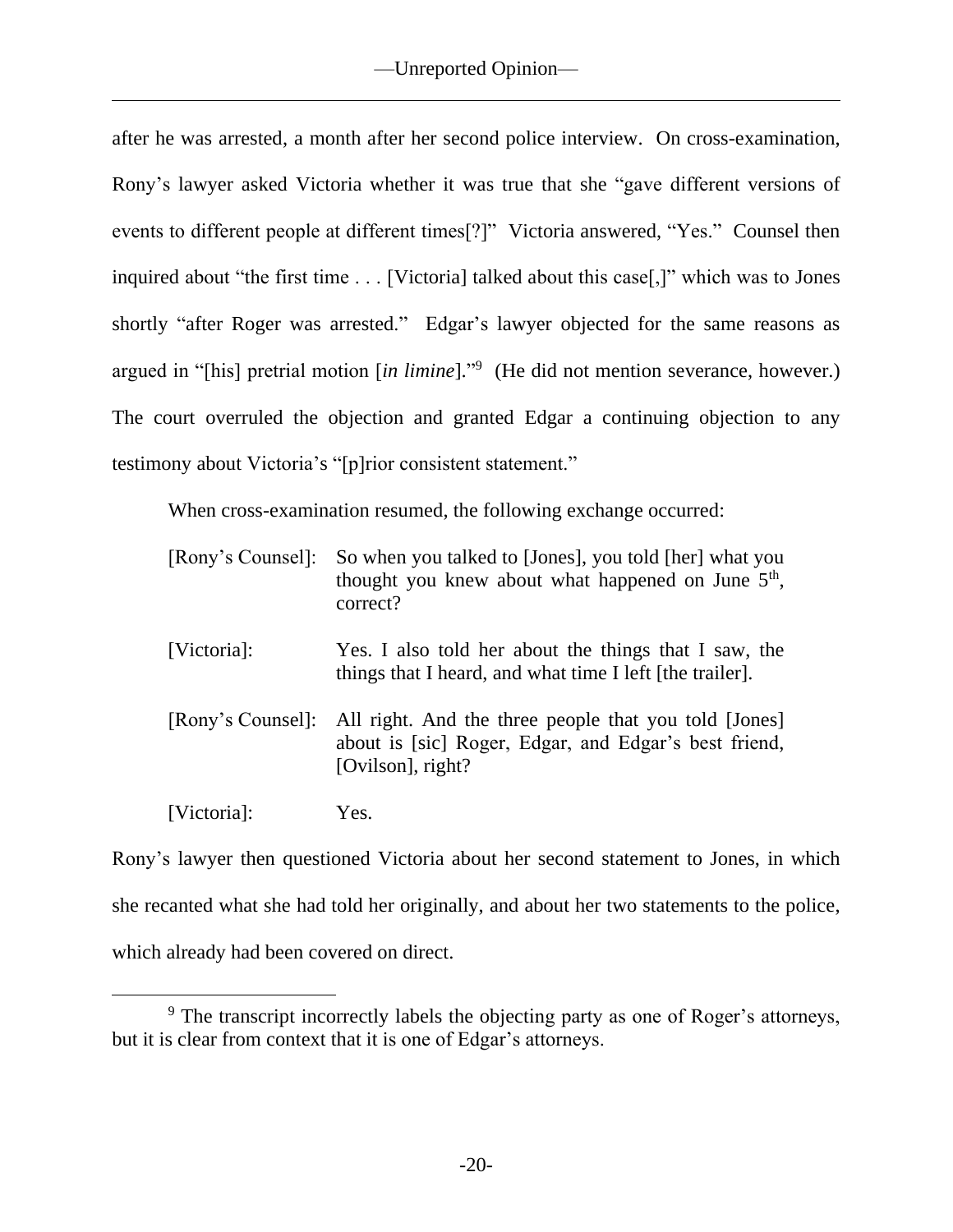At the conclusion of Victoria's testimony, the jurors were instructed that they only could consider Victoria's testimony about the statements Roger had made to her after the murders against Roger, and not against Edgar or Rony.<sup>10</sup> (This all took place before the mistrial as to Roger).

Through her questioning, Rony's lawyer suggested that Victoria had been telling the truth in her first statement to Jones, in which she had made no reference to Rony, and had lied when she later told Detective Springer that she had seen Rony (by description) at the trailer on the night of the murders. It was evident that Rony's counsel was eliciting Victoria's first statement to Jones as a prior inconsistent statement, that is, a statement identifying the men she thought had participated in the murders as Roger, Edgar, and Ovilson, in contrast to her testimony at trial (and in her second police interview), in which she identified the men she had seen at the trailer on the evening of June 5, 2017 as those three and Rony.

Edgar asserts that Victoria's testimony about her first statement to Jones would not have been admissible if he had been tried alone, *i.e*., was non-mutually admissible, and that it unfairly prejudiced him because it implicated him, Roger, and Ovilson in the murders but did not implicate Rony, and the ballistics evidence supported the presence of

 $10$  Edgar acknowledges that Victoria's testimony about what she saw at the trailer on June 5, 2017, was mutually admissible against him and his codefendants**.**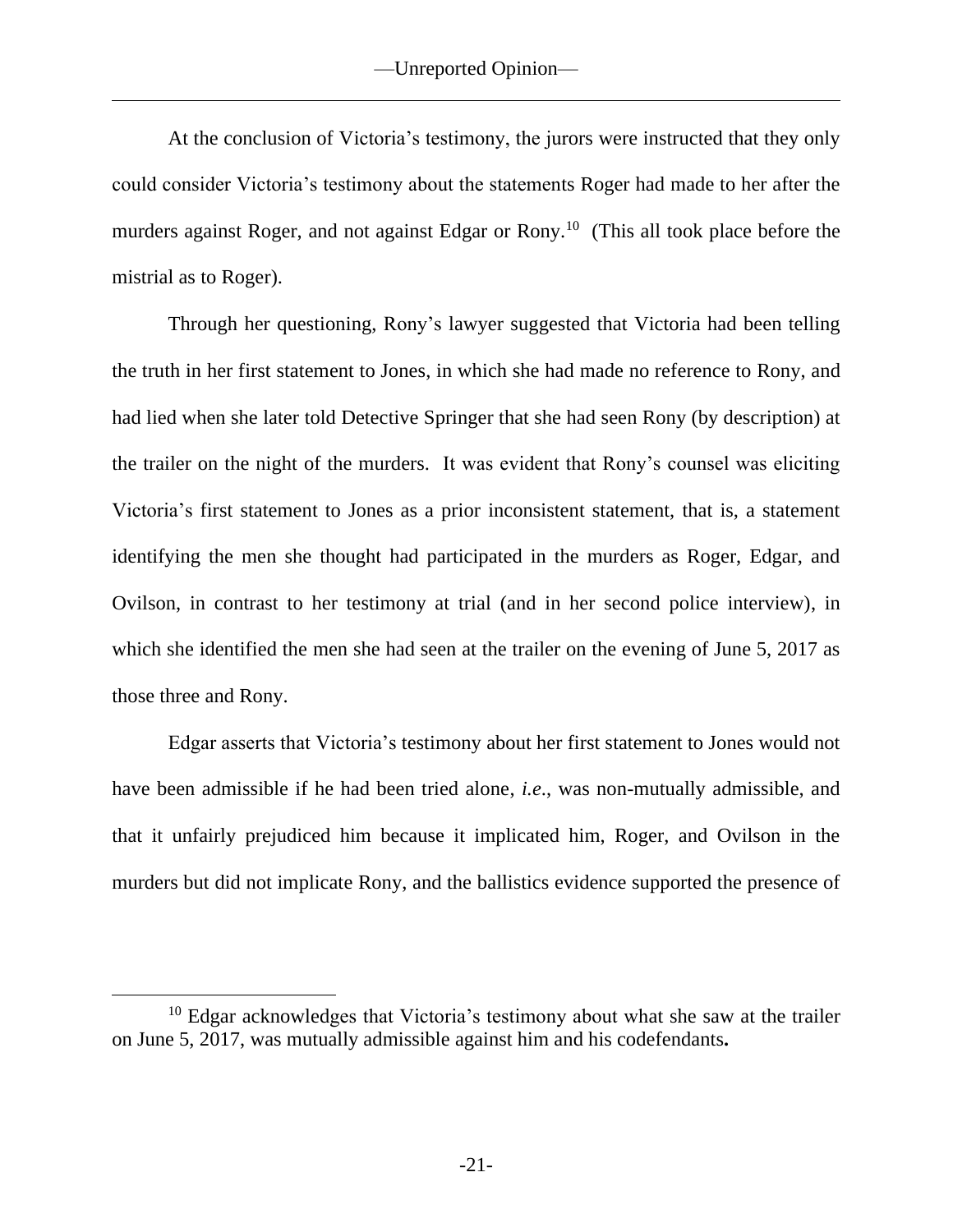*at least* three shooters at the scene. He further maintains that the statement was a prior consistent statement by Victoria that bolstered her credibility.

The State assumes for the sake of argument that Victoria's statement to Jones would not have been admissible had Edgar been tried alone. It maintains, however, that the statement did not prejudice Edgar, within the meaning of that term in *Hines*, much less unduly so, and that any prejudice was cured by the trial court's limiting instruction, which was not confusing.

As discussed above, in a multiple defendant criminal case, it is an abuse of discretion for the court to deny a motion to sever when evidence that would not be admissible against one defendant if he were tried alone will be introduced at a joint trial, to the undue prejudice of that defendant, and the prejudice cannot be cured. For purposes of this opinion, we shall assume, as the State does, that the evidence in question here was not mutually admissible. On the second prong, we are persuaded that the evidence was not unfairly prejudicial to Edgar, however.

The Court of Appeals' decisions in *Hines* and *Zadeh* are instructive on what may constitute unfair prejudice in this context. In *Hines*, 450 Md. at 352, Tevin Hines and Dorien Allen were tried jointly for the murder of one victim and attempted murder of a second victim. The victims were robbed and shot in the morning as they were trying to buy heroin in Baltimore City. The surviving victim described one assailant as wearing distinctive clothing. An officer had seen Allen earlier in the day in such clothing, with Hines, at a convenience store.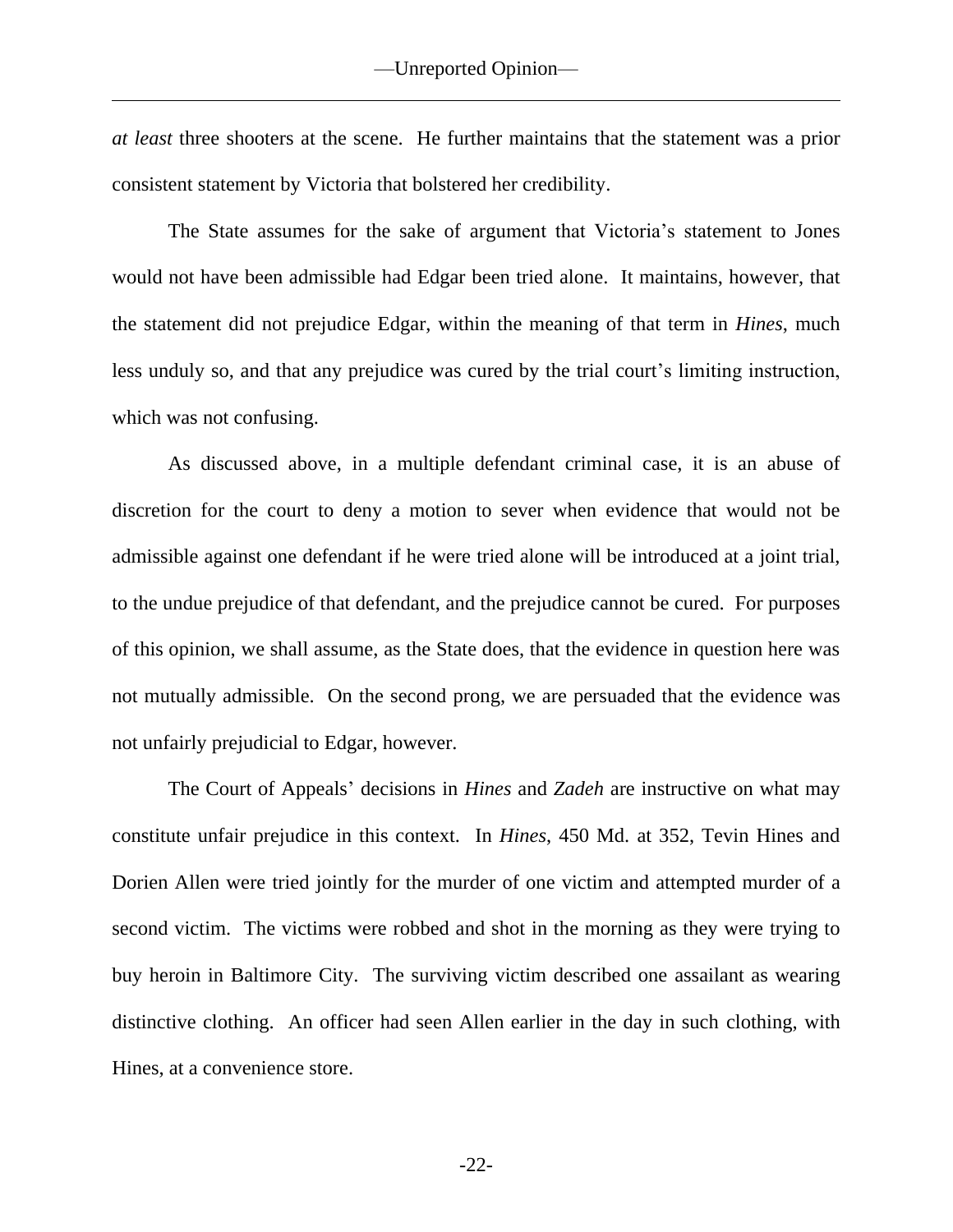The police located Allen and brought him in for questioning by two detectives. Allen claimed he had been home when the shootings happened, with his friend "Mike," which was not his real name, and about whom he knew little except that he lived in the 300 block of Lyndhurst Avenue. When the detectives played surveillance footage from a convenience store showing him and Hines together at the same time he was claiming to have been at home, Allen acknowledged that he was in the video but claimed not to know the other man. The interview was recorded, and throughout it "the detectives made statements of disbelief as to Allen's version of the events[.]" *Id*. at 357.

The State moved to try Allen and Hines jointly. Hines moved to sever, arguing that the State intended to move Allen's recorded statement into evidence, the statement was not mutually admissible against him, and he would be unfairly prejudiced by its admission. Specifically, Hines argued that the detectives' commentary and statements of disbelief during Allen's interview were not admissible against him. Hines further argued that he would be deprived of his Sixth Amendment confrontation right because Allen was not going to testify so he would not be able to cross-examine him about what he had said during the interview.

The court ruled that part of Allen's statement to the police was admissible; denied the motion for severance; and agreed to give a limiting instruction advising the jurors that Allen's statement only was evidence against Allen and was not to be considered against Hines. Allen's statement was redacted to remove any reference to Hines. In the statement as admitted, Allen gave the police "Mike's" address and told them he went to

-23-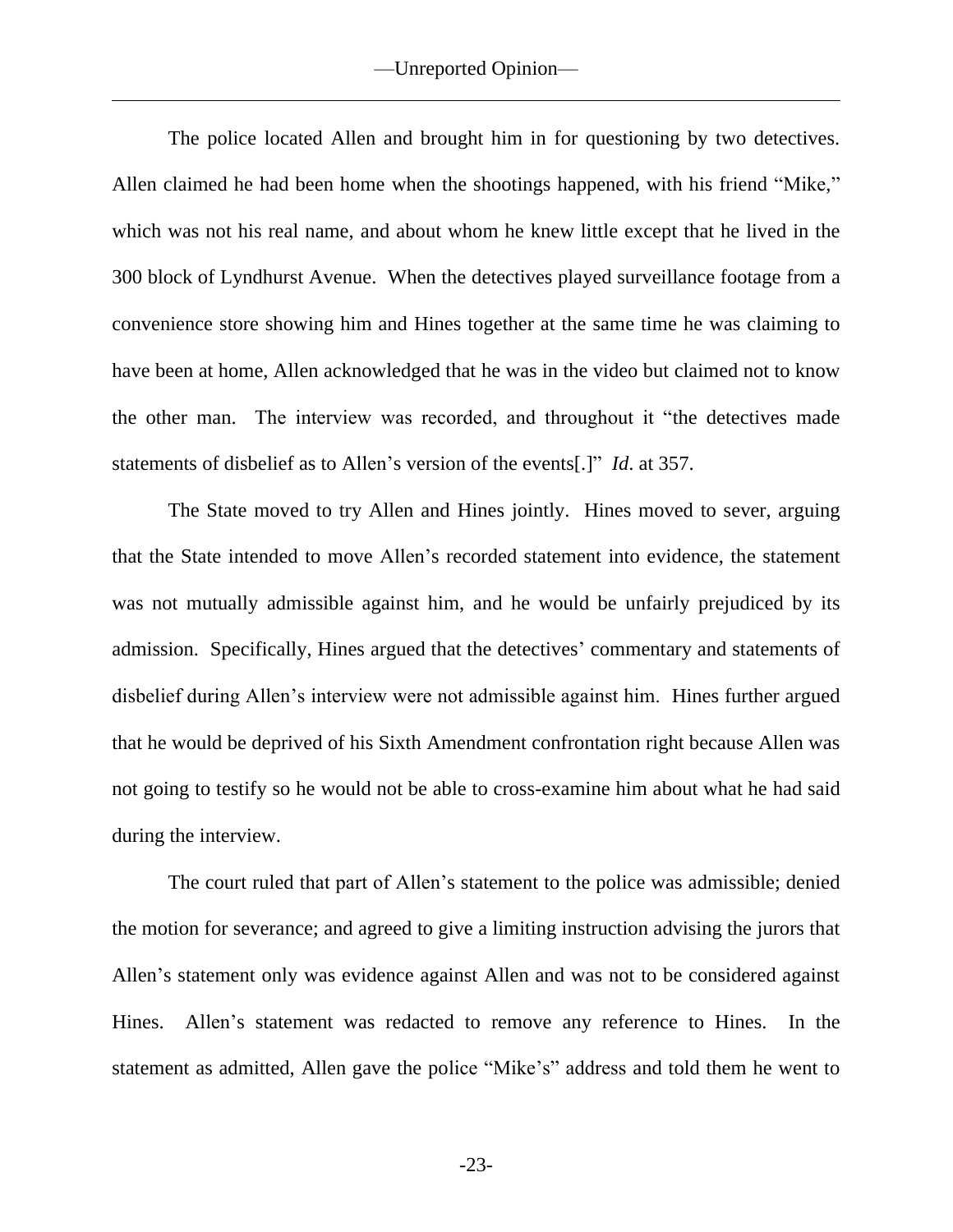"Mike's" house on the day of the shooting. One of the detectives then confronted Allen with the existence of the video from the convenience store and told him they knew he was with a friend. In the face of his continued insistence that the only person he was with that day was "Mike," the police accused Allen of lying about that and said the person he was with lived at 301 Lyndhurst Avenue. The detective later testified that 301 Lyndhurst Avenue was Hines's address.

Hines appealed his convictions and his case ultimately reached the Court of Appeals. The Court addressed whether the trial court "err[ed] in denying a severance in accordance with Rule  $4-253(c)$ " and whether "any error in admitting Allen's statement [was] harmless." *Id.* at 366. As a threshold matter, the Court held that the "per se prejudice" rule requiring severance as a matter of law in offense joinder cases when evidence on individual offenses is not mutually admissible in a jury trial does not apply to joinder of codefendants. *See McKnight v. State*, 280 Md. 604 (1977); *Graves v. State*, 298 Md. 542, 545-46 (1984); *Wieland v. State*, 101 Md. App. 1, 10 (1994). The Court emphasized, however, that the analysis to be used in defendant joinder cases does not differ dramatically from the *McKnight* analysis. A court confronting a "severance question" in the context of defendant joinder or offense joinder must "first determine whether there is non-mutually admissible evidence, and then must ask whether the admission of non-mutually admissible evidence results in any unfair prejudice to the defendant." *Hines*, 450 Md. at 374. Prejudice is not presumed in a defendant joinder case because it is "foreseeable that in some instances, evidence that is non-mutually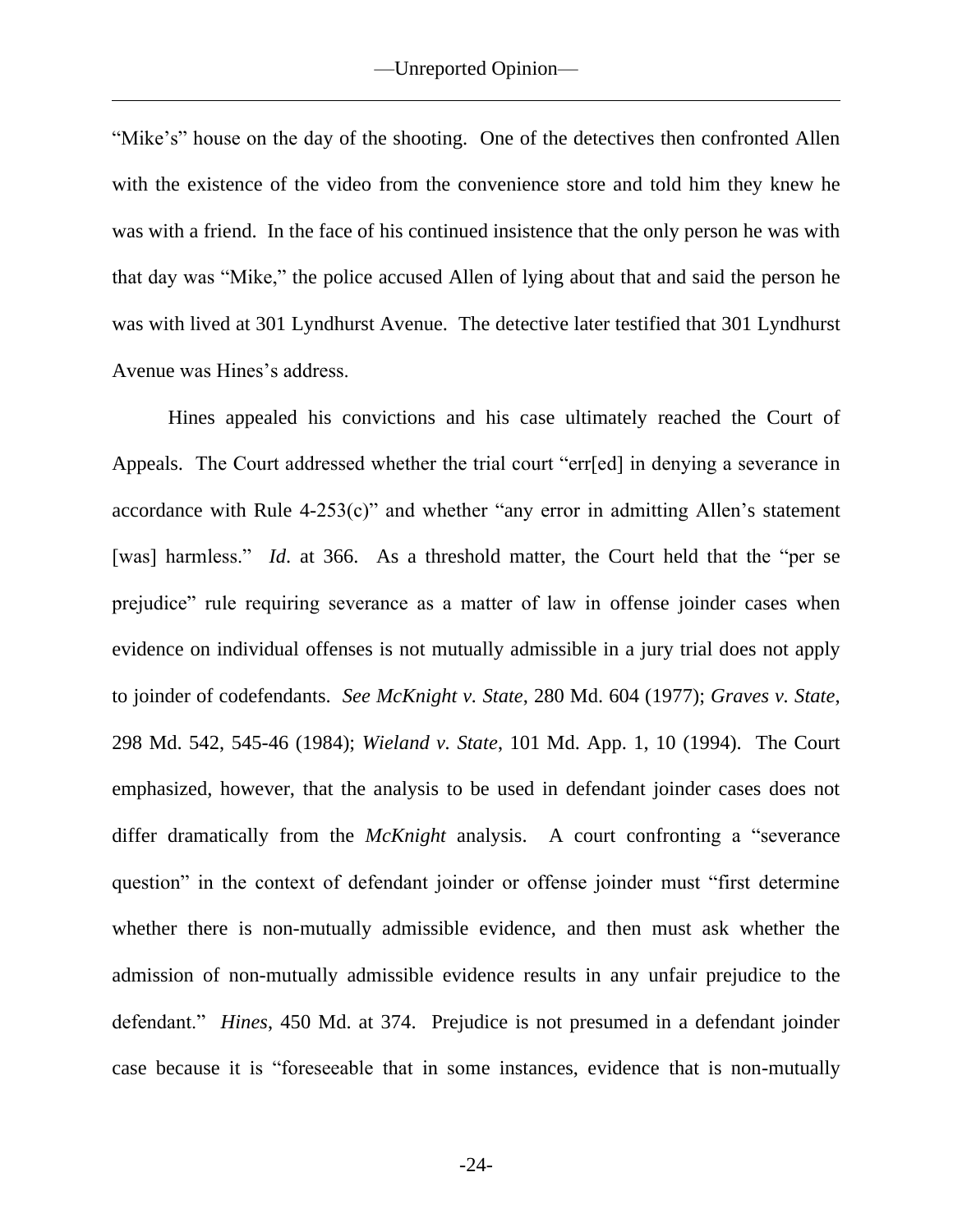admissible may not unfairly prejudice the defendant against whom it is inadmissible because the evidence does not implicate or even pertain to that defendant." *Id*. at 375-76.

The Court concluded that Hines had been "significantly prejudiced by the actual admission of evidence that, although admissible against Allen, was inadmissible against [him]." *Id.* at 383. Given the trial court's denial of the motion to sever, it was obligated to "adequately redact[ ] Allen's statement so that it would not implicate Hines." *Id*. at 383. It failed to do so. In the Court's view, the prejudice to Hines was clear:

Even as redacted to omit any express reference to Tevin Hines, Allen's statement implicated Hines in a damaging way, which resulted in prejudice to Hines. The statements Allen made about "Mike" were played for the jury along with the detectives' statements of disbelief. This, coupled with the detectives' interest in "Mike" and questions about the man in the surveillance video (who was clearly Hines) unequivocally indicated to the jury that the detectives knew "Mike" to be fictional, knew that the man in the video and the man Allen claimed to have spent his morning with was in fact Hines, and were simply trying to get Allen to admit it. The statement further implicated Hines insofar that the jury heard separate testimony that Hines lives at 301 Lyndhurst. In the statement, Allen said "Mike" lives on the 300 block of Lyndhurst and Detective Carew indicated that he knew "Mike" lived at 301 Lyndhurst. Finally, we note that this was all in the context of Allen's statements being lies that were obvious to the detectives and invariably, the jury.

*Id.* at 384 (footnotes omitted). The Court held that because Allen's statement would not have been admissible against Hines in a separate trial and was unduly prejudicial to Hines, the trial court abused its discretion by denying his motion to sever; and that error was not harmless beyond a reasonable doubt.

In *Zadeh*, 468 Md. at 124, Hussain Ali Zadah and Larlane Pannell-Brown were tried jointly for the murder of Cecil Brown, Pannell-Brown's husband. Police were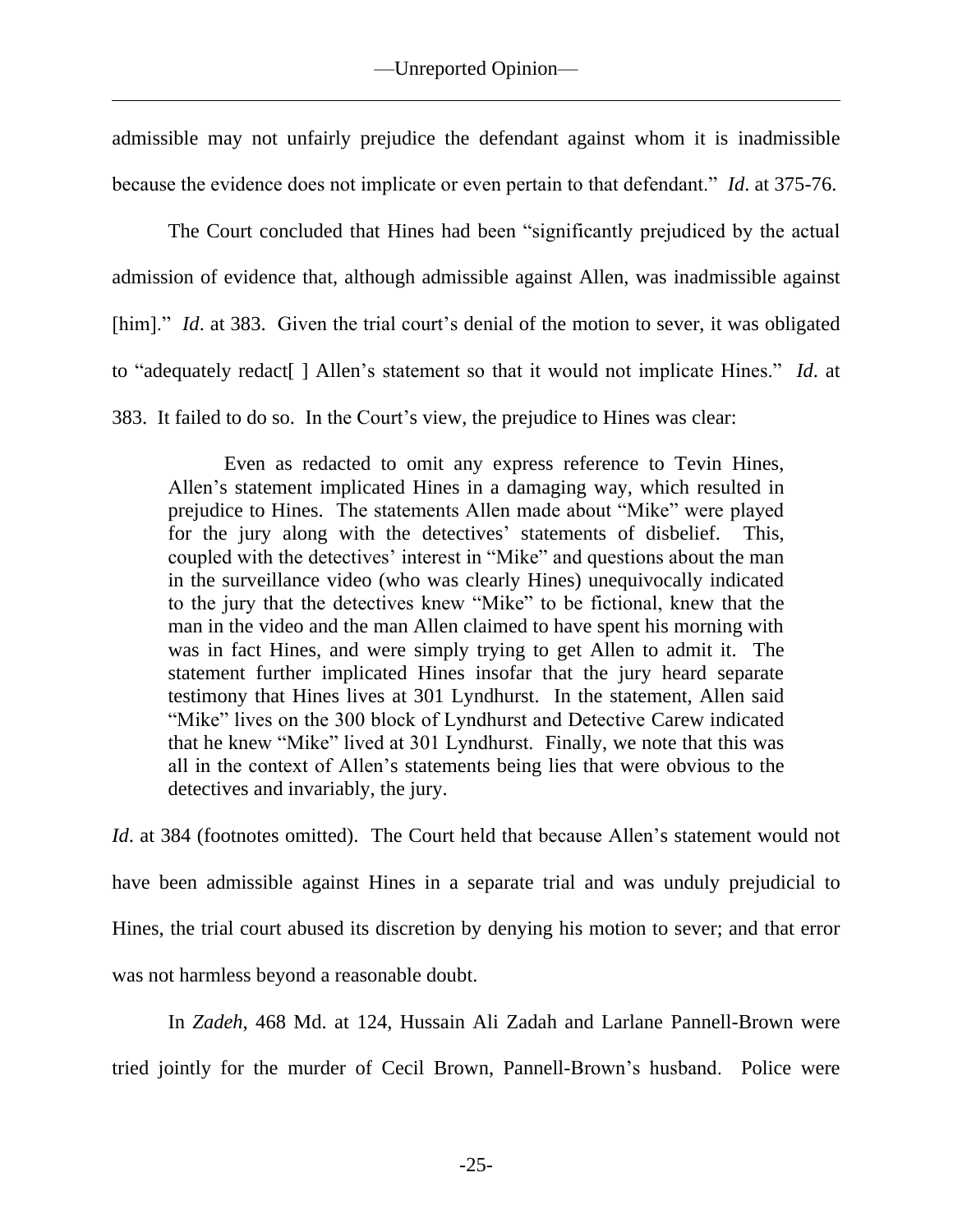called to Pannell-Brown's house after a neighbor heard her screaming. She told the officers she had found her 73-year old husband unconscious in the backyard, bleeding from his head. He had been killed by blunt force trauma.

When the police interviewed Pannell-Brown, she claimed she had called her husband at work that morning and asked him to look at her truck when he got home because it was making a strange noise. He got home around 10:00 a.m. and shortly thereafter she left to make a deposit at the bank. When she returned, she found his body in the backyard. The detective interviewing her asked to examine her cell phone to confirm the time she spoke to her husband; she consented. The phone showed no record of a call to Brown but did show a call to a contact labeled "Ali," at 6:41 a.m. Pannell-Brown told the police "Ali" was a friend who was going to detail her truck and that she had called him about that. She also said she was helping Ali's wife and baby in Jamaica to immigrate to the United States.

One of the Browns' sons contacted the police and told them that Pannell-Brown was having an affair with a man named "Ali"; that "Ali" drove a silver Jaguar station wagon; and that Ali worked at a rental car facility. When confronted with this information, Pannell-Brown continued to maintain that she and "Ali" were "merely friends." *Id*. at 135.

Two detectives went to the rental car facility and learned that "Ali" was Zadeh. Upon meeting the detectives, Zadeh asked whether they were there to "talk about 'the lady's husband that died.'" *Id*. He said he had met Pannell-Brown through a co-worker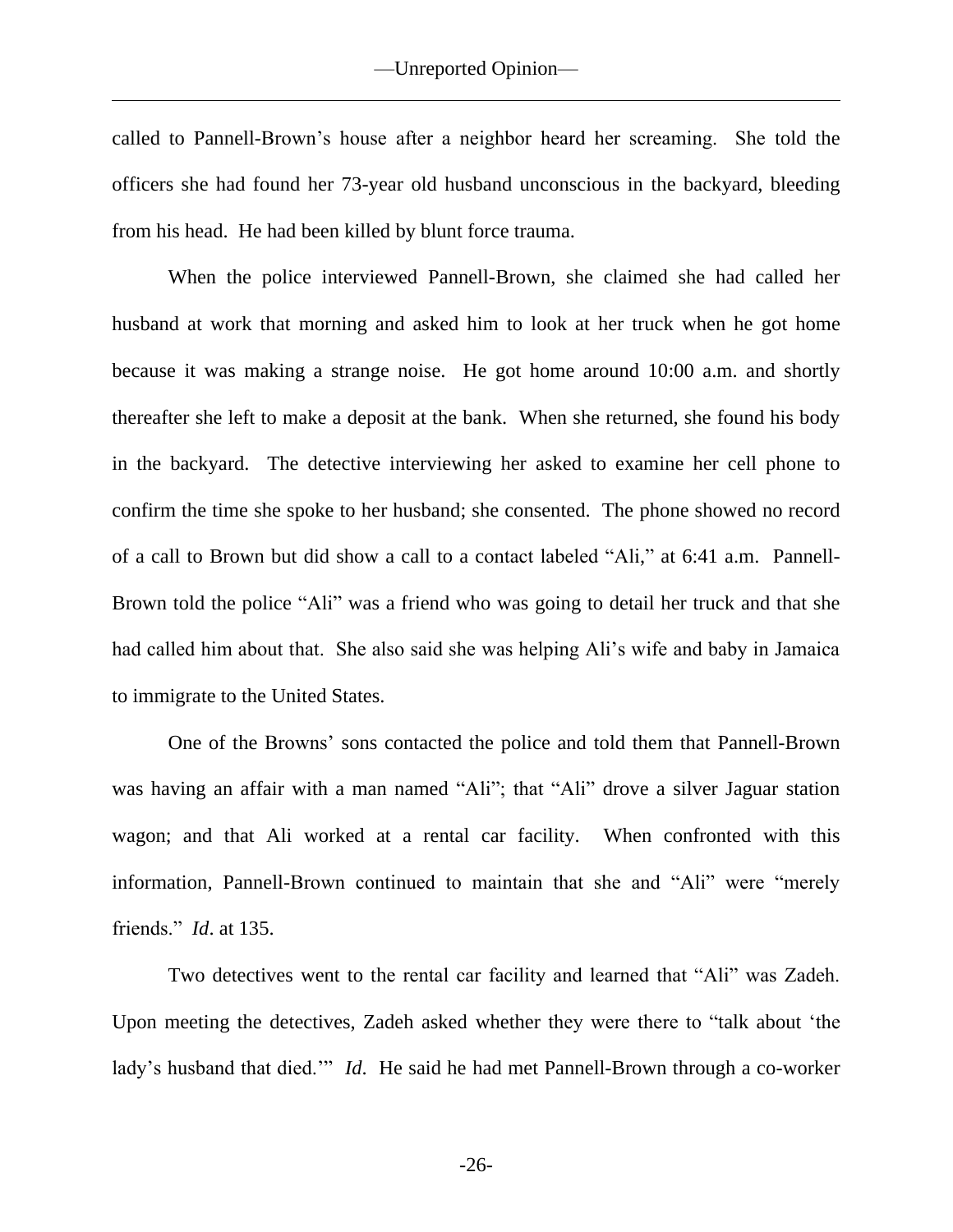and she was helping him with an immigration issue. The detectives asked Zadeh if he had a car and he replied that he did not and that he took the subway to work. When asked for permission to inspect his phone, which appeared to be in his pocket, Zadeh denied having a phone with him.

The police located a Jaguar station wagon parked near the rental car facility and determined that it was registered to Pannell-Brown. They obtained a search warrant for the vehicle, and by the time they executed it, the vehicle was being driven by Zadeh. The search revealed a swab of suspected blood and other evidence. In a search of the Brown residence, the police found a life insurance policy on Pannell-Brown's life designating Zadeh as the sole beneficiary of her policy and her retirement benefits; a taser flashlight; a box for a "tactical stun flashlight"; and undated, handwritten notes detailing homemade poisons. *Id*. at 137. The internet search history on a home computer and on Pannell-Brown's cell phone revealed searches into whether certain energy drinks are harmful to persons over age 70 and into what could cause sudden cardiac arrest or heart failure.

Zadeh moved to sever his trial from Pannell-Brown's trial, arguing that at a joint trial the State would be introducing non-mutually admissible evidence that would prejudice him. The court denied the motion, ruling that the evidence largely would be mutually admissible and to the extent non-mutually admissible evidence was introduced, any prejudice could be cured by a limiting instruction.

At trial, the State introduced evidence that on the morning of the murder, Pannell-Brown and Zadeh exchanged text messages in which she told him, "When I text you,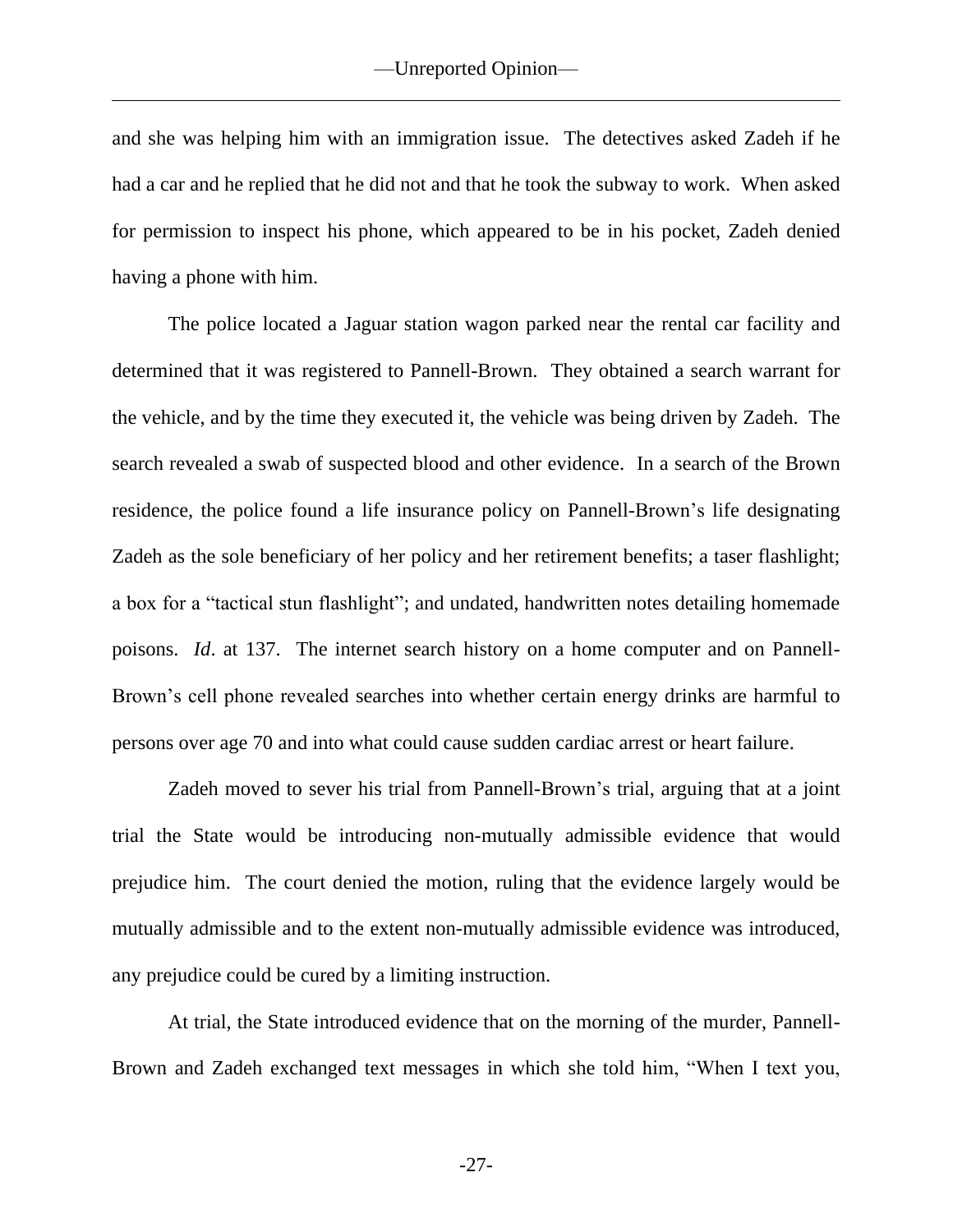come out side[,]" to which he replied, "OK, from what door??" *Id*. at 140. She responded, "The bedroom[.]" *Id*. Subsequently, Pannell-Brown's son testified that his mother referred to the door leading to the backyard from their home as his father's "bedroom door." *Id*. at 142. Zadeh objected to his testimony, arguing that it was inadmissible hearsay that was highly prejudicial considering the text message evidence. Ultimately, the court agreed and struck that testimony.

Another one of Brown's sons testified, over Zadeh's objection, that Pannell-Brown had told him that when she saw her husband lying in the yard, she ran over and grabbed him. This son noticed that Pannell-Brown did not have any blood on her, however. The court gave a limiting instruction that that testimony only could be considered against Pannell-Brown.

A neighbor testified that Pannell-Brown and Brown were having financial difficulties in the year before the murder and that Pannell-Brown confided in her that she was frustrated because Brown was unemployed, and that she had started seeing someone else. Zadeh's counsel objected to this testimony and the court agreed to give another limiting instruction.

Zadeh also challenged the admissibility of testimony from Pannell-Brown's daughter-in-law about statements Pannell-Brown allegedly made "regarding her finances, as well as statements encouraging [the daughter-in-law] to 'get a friend on the side' too." *Id*. at 142.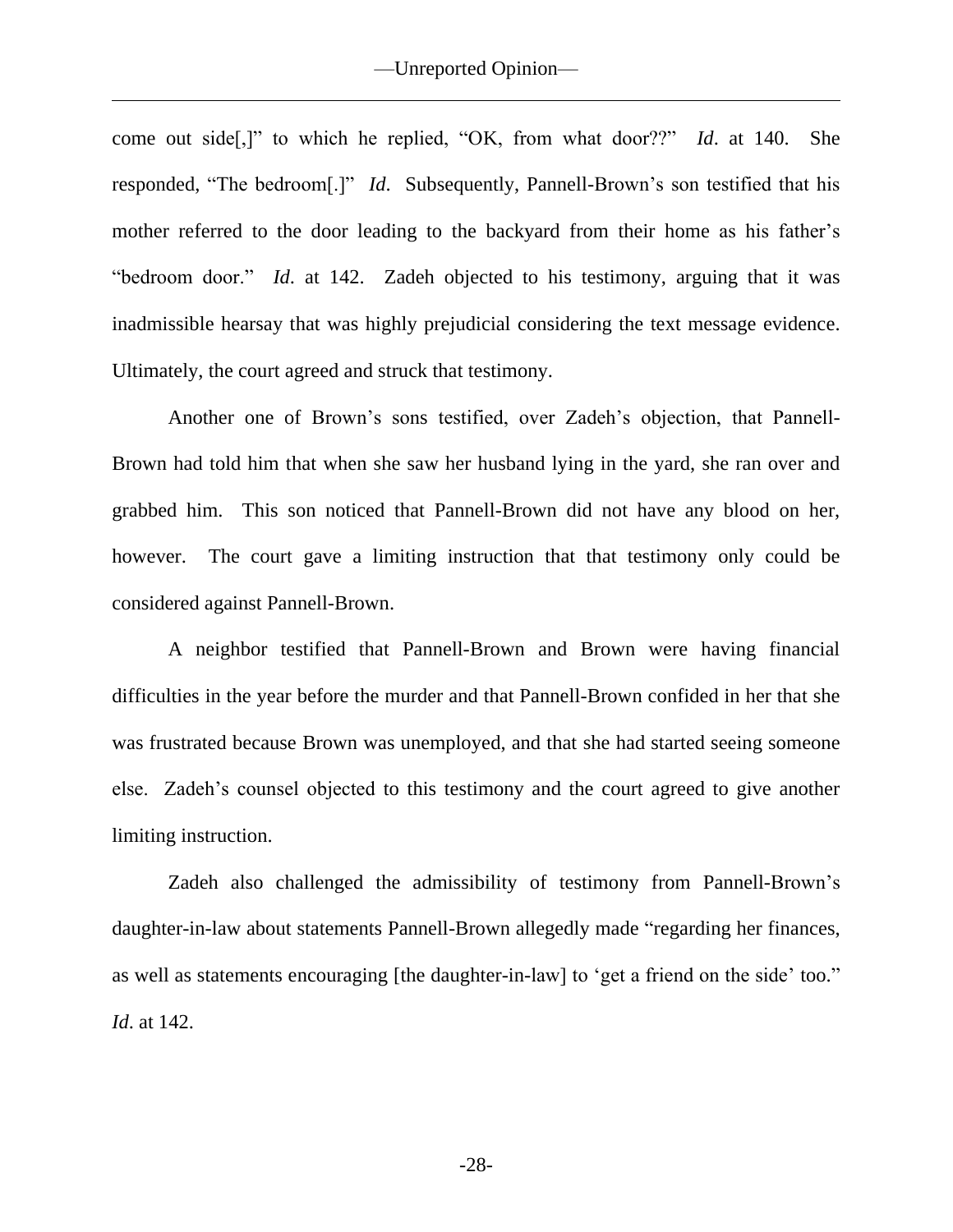Non-mutually admissible evidence concerning Pannell-Brown's statement to an employee of her mortgage company and evidence that one month after her husband's murder, she contracted to sell the home they owned jointly, also was introduced at trial and was the subject of additional limiting instructions as to Zadeh.

Before the close of evidence, Zadeh moved for a mistrial on the ground of improper joinder. The court denied his motion. Zadeh and Pannell-Brown both were convicted by the jury of second-degree murder.

The Court of Appeals reversed Zadeh's conviction. Relying on the test set forth in *Hines*, it held that "(1) non-mutually admissible evidence was introduced; (2) the admission of that evidence prejudiced Mr. Zadeh; and (3) the limiting instructions were insufficient to cure the prejudice." *Id*. at 147. The Court emphasized that "where a limiting instruction or other relief is inadequate to cure . . . prejudice [caused by the introduction of non-mutually admissible evidence], the denial of severance is an abuse of discretion." *Id*. at 148. After discussing *Hines*, the Court reasoned that Zadeh had been "similarly prejudiced" by the non-mutually admissible evidence introduced at his joint trial. *Id* at 149. It emphasized the cumulative effect of the non-mutually admissible evidence, including the testimony about the "bedroom door" that ultimately was stricken from the record, but could not be erased from the minds of the jurors. The Court noted that "[a]fter all the limiting instructions and categorizing of statements by Ms. Pannell-Brown that the trial judge determined were only admissible against Ms. Pannell-Brown, even the most attentive and intelligent juror would have had a difficult time determining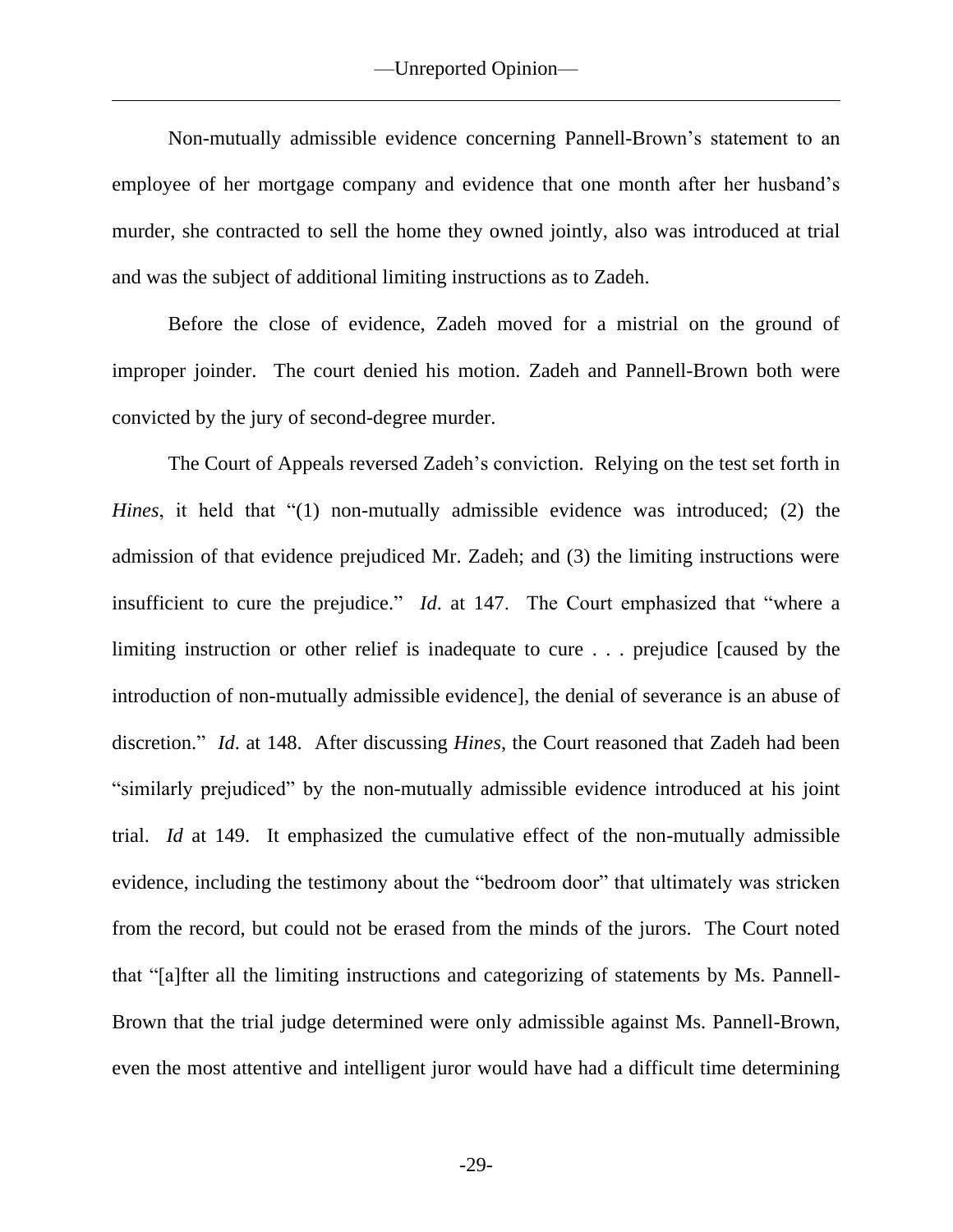what evidence was admissible against which defendant." *Id.* 150. Once it became apparent to the trial court that "there was significantly more non-mutually admissible evidence than he originally thought, the only available and appropriate remedy was a mistrial." *Id.* at 151. The court abused its discretion by denying the motion.

We return to the case at bar. Victoria's first statement to Jasmine Jones, made soon after Roger, Edgar, and Ovilson were arrested, is unlike the highly prejudicial evidence admitted at the trials in *Hines* and *Zadeh*. Before the statement was elicited on cross-examination of Victoria by counsel for Rony, Victoria had implicated Edgar on direct examination, testifying that she had seen him, along with Roger, Rony, and Ovilson, in the trailer on the night in question, and that he was sitting on the couch next to Rony while Rony was looking at a map on his phone and when one of the men used the words "East Village" and "the court." Victoria also had testified on direct that in her second interview with the police, she had told them she had seen Edgar, Roger, Ovilson, and Rony (by physical description) at the trailer on the night of June 5, 2017, and what they had been doing. (Cell site evidence likewise placed Edgar at the trailer between 8:00 p.m. and 9:53 p.m., and Edgar did not deny that he was present at the trailer that night.)

Victoria's testimony about her first statement to Jones did not add any substantive factual evidence beyond what she already had testified to on direct. She did not imply in that statement that she knew additional facts that inculpated Edgar in the murders, other than those she had testified about on direct. In closing argument, Edgar's lawyer relied

-30-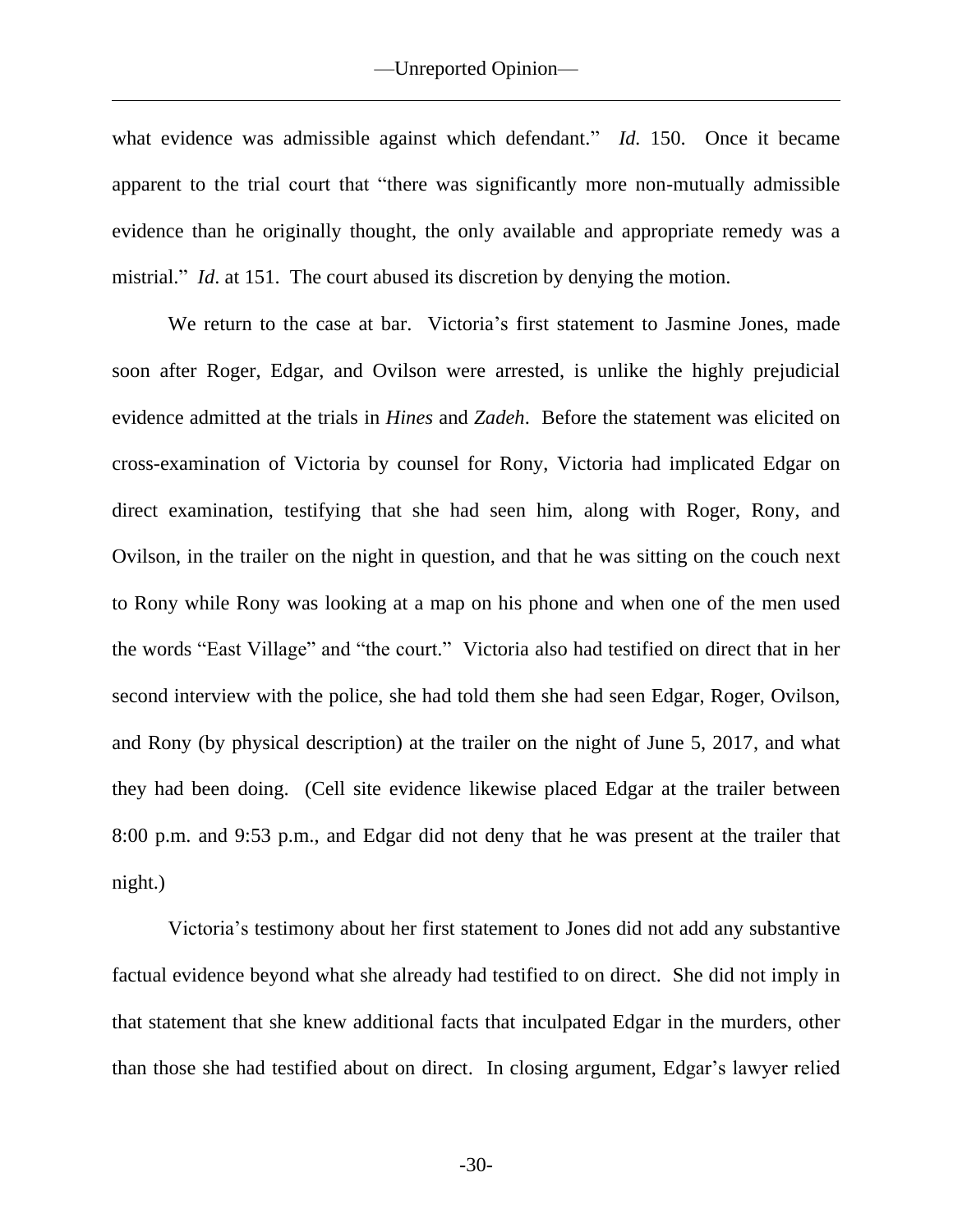upon Victoria's second statement to the police, which was consistent with her trial testimony, *and her first statement to Jones*, to argue that Victoria *was telling the truth* about what she had seen at the trailer on June 5, 2017. Edgar's lawyer emphasized that Victoria's testimony showed that Edgar, unlike the other men present at the trailer, was not looking at the map on Rony's cell phone and was not involved in planning or carrying out the murders.

In *Hines*, Allen's obviously false statements to the police and the police commentary about that statement directly implicated Hines in the crimes. In *Zadeh*, the jury heard significant non-mutually admissible evidence bearing upon Pannell-Brown's motive for killing her husband and ascribing an incriminatory meaning to a text message exchange between her and Zadeh on the morning Brown was murdered; and they were asked to put that evidence out of their minds when deliberating on whether Zadeh participated in the crime. Here, by contrast, Victoria's first statement to Jones, elicited on cross, was cumulative of her testimony about Edgar on direct and was not inconsistent with Edgar's defense. Also, the limiting instruction that Edgar asserts was confusing did not pertain to Victoria's testimony about seeing Edgar at the trailer, as it was not testimony about anything Roger had told her.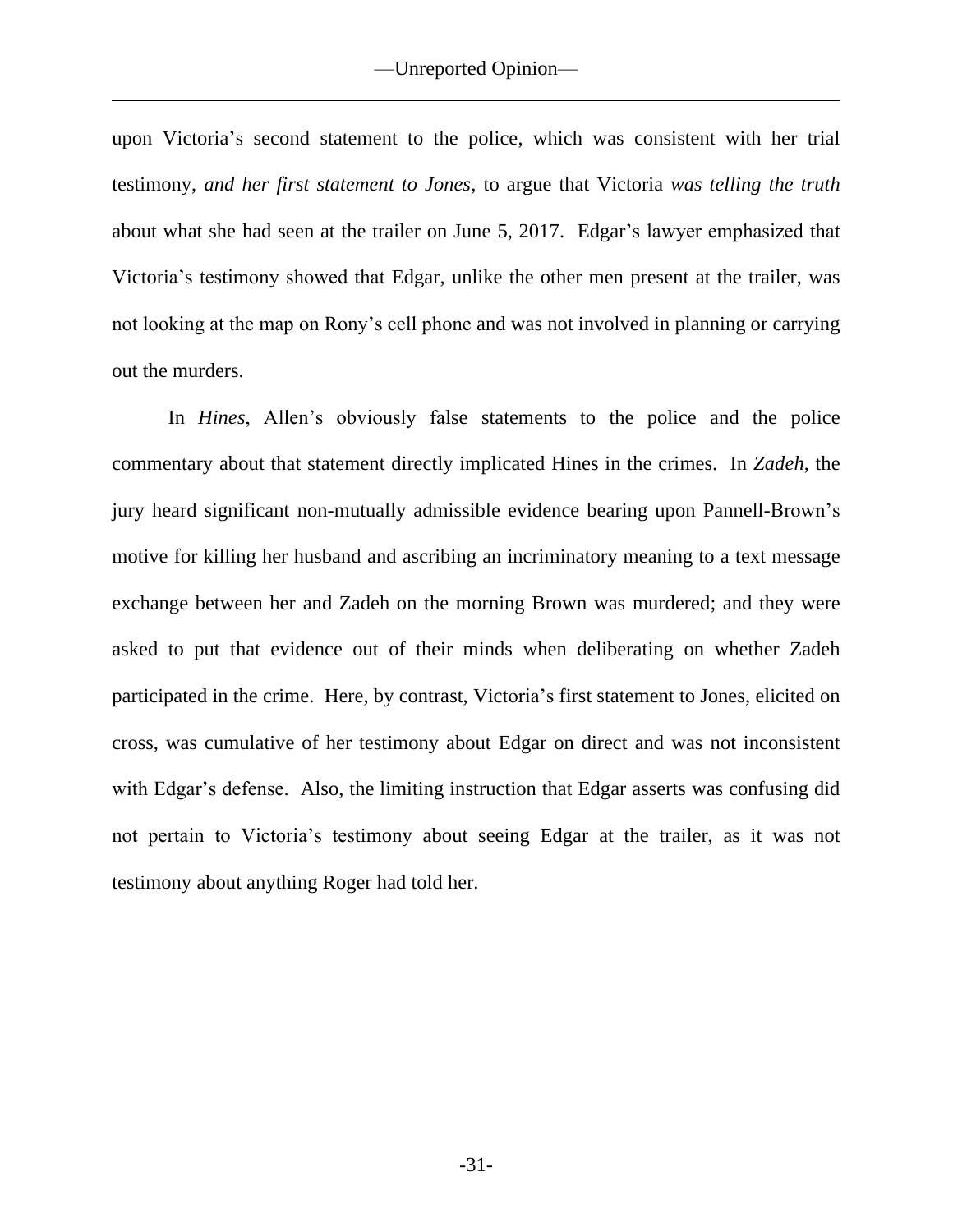Because the admission of non-mutually admissible evidence was not prejudicial to Edgar, the trial court did not abuse its discretion by denying Edgar's motions to sever.<sup>11</sup>

# *2. Luis "Luigi" Rodriguez Stipulation*

The State called Detective Michael Miglianti as an expert in digital forensics. On cross-examination, Rony's counsel elicited that, at 9:36 p.m. on June 5, 2017, a contact labeled "Luigi" had texted Edgar "you ready?" to which Edgar instantly responded, "Yeah, hurry up." The same contact called Edgar at 9:52 p.m. and again at 9:53 p.m. During a bench conference in anticipation of this testimony, the State argued that Rony was improperly attempting to point the finger at "Luigi" as the fourth shooter. Rony's lawyer responded that she was not introducing the evidence for that purpose, but rather to counter a potential argument by the State that at 9:53 p.m., when Edgar's phone pinged

<sup>&</sup>lt;sup>11</sup> Edgar also complains about evidence elicited from Victoria on cross examination by counsel for Roger pertaining to a conversation Roger's lawyer had with Victoria when she was trying to hire him to represent Roger. Although the prosecutor lodged numerous objections during this line of questions, some of which were sustained, Edgar's lawyer objected only once, during a bench conference initiated by the State. He argued that Roger's lawyer was "making himself a witness in this case" and renewed his motion to sever. Rony's lawyer also renewed his motion to sever. The court disagreed that counsel was making himself a witness but sustained the State's objection to the line of questioning counsel was embarking on. The court did not rule on the renewed motions to sever and counsel did not request a ruling.

We conclude that Edgar did not preserve any objection to Victoria's testimony on cross-examination by Roger's counsel aside from the objection noted above, which did not concern non-mutually admissible evidence. Furthermore, Edgar makes no argument in this Court as to how he was unfairly prejudiced by Victoria's testimony in this regard. For these reasons, we decline to address this contention.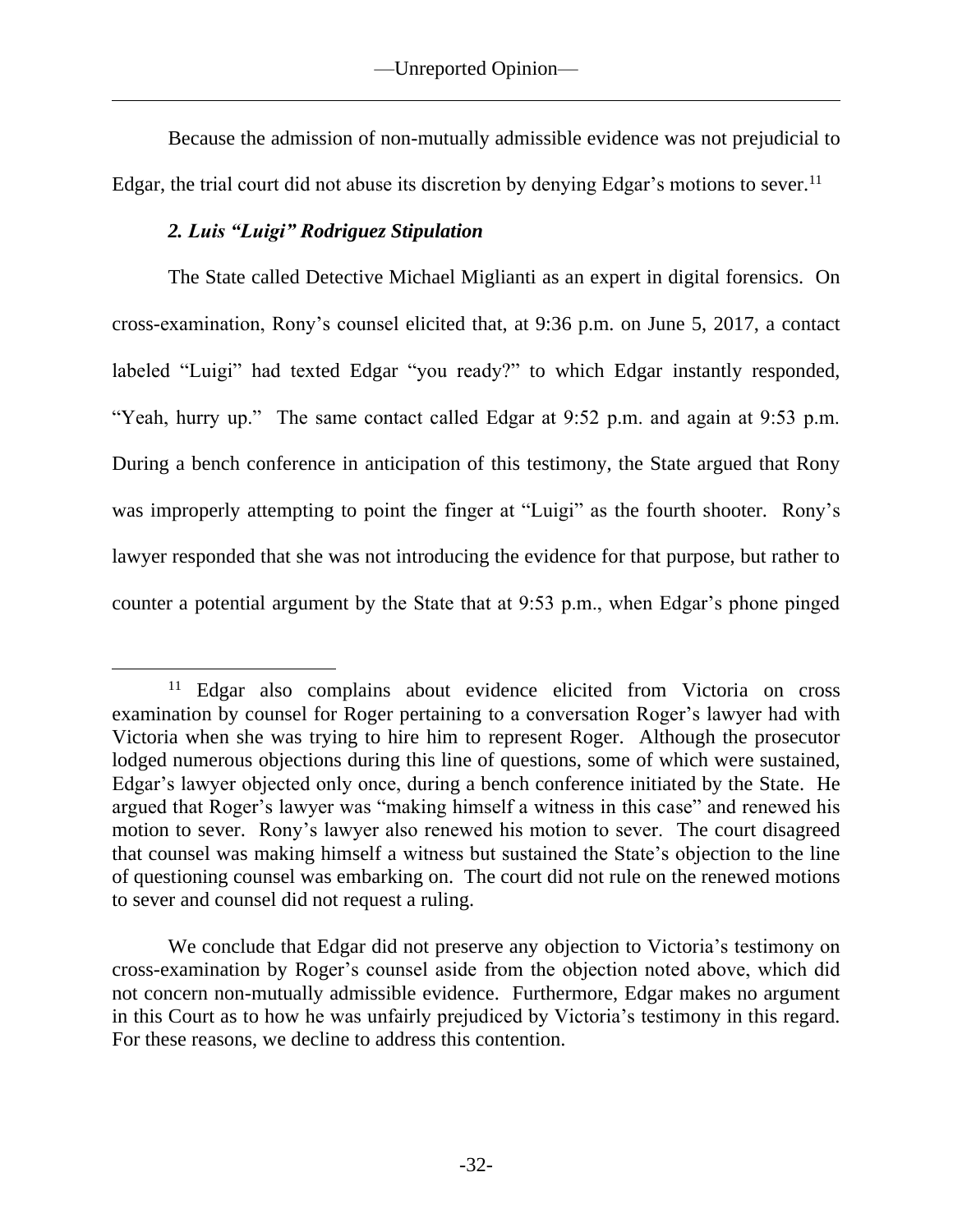off a tower near Appledowre Way, he was picking Rony up. That would be inconsistent with Rony's defense, which was that he went home around 9:00 p.m. and did not reconnect with his codefendants that night. Rony's lawyer intended to argue that the text messages suggested that Edgar had left the trailer to meet Luigi, not to get Rony.

In its rebuttal case, the State called Luigi. He testified that he had texted Edgar because he wanted to "pick something up from Edgar" and that the text messages had nothing to do with the murders.

The State then sought to recall Detective Miglianti to testify about Google location data associated with Luigi's cell phone. The prosecutor proffered that this would show that Luigi was not near the trailer on the night of June 5, 2017, which would counter any potential defense theory that Luigi, not Rony, was the fourth shooter. Rony's lawyer objected. Ultimately, Rony and the prosecutor agreed to stipulate to two facts: 1) Luigi was not at the trailer at any time on June 5, 2017, and 2) Edgar was not in the vicinity of Appledowre Way at 9:53 p.m. on June 5, 2017. Edgar's lawyer refused to join in the stipulation, although he said he did not intend to argue that Luigi was an alternative suspect. He emphasized that this was why he had opposed joinder. The court left it to the parties to work out the stipulation.

The next day, Edgar's lawyer advised the court that he had agreed to the second part of the stipulation, but that he would not join the first part (that Luigi was not at the trailer on June 5, 2017). Consequently, the court instructed the jurors that there were

-33-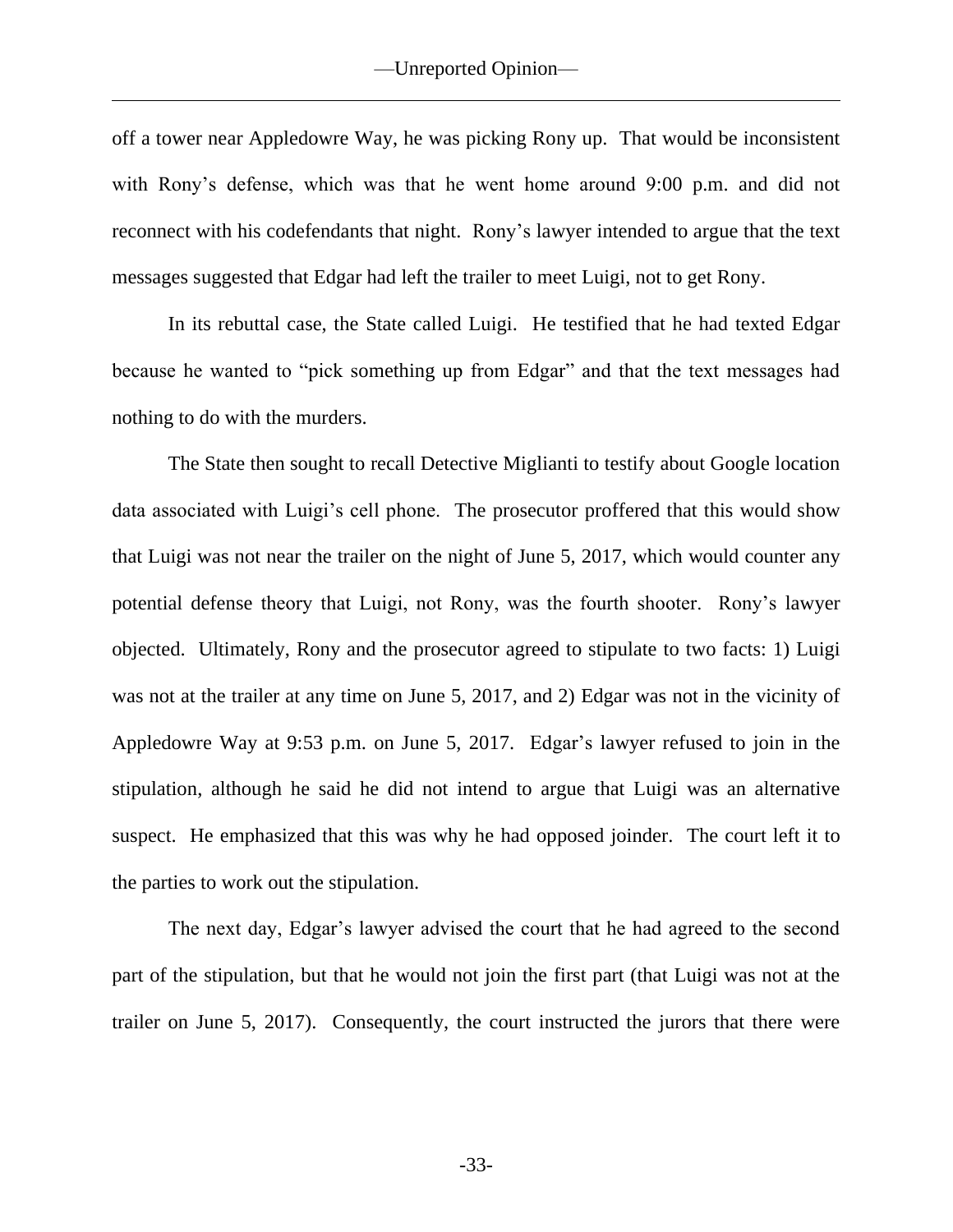"several stipulations that were entered into between the parties," which it divided into "two groups":

The first group is stipulations entered between the State and [Rony]. The State and [Rony] agree that the evidence would show that [Luigi] was not at or around the trailer on June 5, 2017. The State and [Rony] also agree that Mr. Rodriguez took no part in these murders.

These facts are now not in dispute and should be considered proven in the case involving [Rony]. Now, the second group of stipulations relates to all the parties . . . . Additionally, all parties agree that [Edgar] did not go to or around Appledowre Way on June 5, 2017. These facts are not now in dispute and should be considered as proven for both cases.

In closing, Edgar's lawyer argued that the cell site evidence was consistent with Edgar's having left the trailer to meet Luigi around 9:53 p.m. He suggested that Roger and Ovilson and one or two of the other men in the trailer participated in the shooting, but Edgar did not.

In rebuttal closing, the prosecutor countered that the substance of Edgar's text to Luigi, "Yeah, hurry up," did not support the theory that Edgar and Luigi had plans. Rather, it showed that Edgar had other plans that did not include Luigi. Further, the prosecutor argued that evidence that Edgar traveled a short distance from the trailer at 9:53 p.m. was not inconsistent with his having joined back up with Roger, Ovilson, and Rony before 10:30 p.m.

In this Court, the State concedes that the stipulation between it and Rony, that "[Luigi] was not at or around the trailer on June 5, 2017" and "took no part in these murders[,]" would not have been admissible in a trial against Edgar alone. The focus,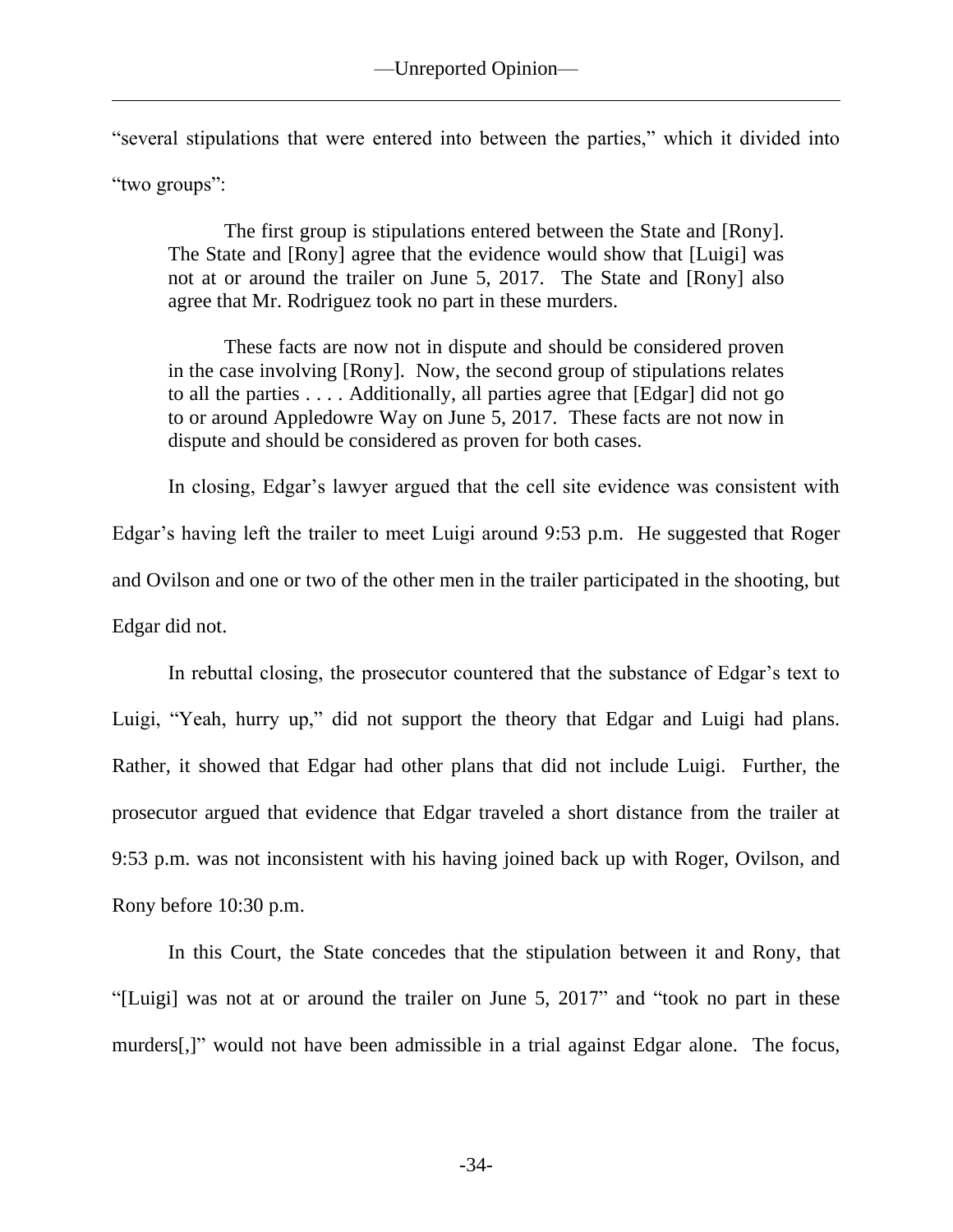again, is on prejudice. The State maintains that the stipulation did not directly pertain to Edgar, did not inculpate him, and did not even conflict with his defense.

The stipulation that Luigi did not participate in the murders did not prejudice Edgar. Given that Luigi communicated solely with Edgar on June 5, 2017, any theory that he had participated in the crimes would have inculpated, not exculpated Edgar. Likewise, the stipulation that Luigi was not around the trailer on June 5, 2017 was consistent with Edgar's position that he left the trailer to meet with Luigi and never reassembled with Roger and Ovilson (or Rony) prior to the shootings.

#### *3. Testimony by Mary Hardy.*

Finally, Edgar complains about testimony by Mary Hardy, the State's forensic biologist, who analyzed the DNA samples. On direct, Hardy testified that she was unable to reach any conclusion from the DNA samples taken from the .40 caliber and 9mm caliber shell casings because the samples yielded partial, mixed DNA profiles that were not "suitable for comparison." The only sample yielding a DNA profile suitable for comparison was taken from the .45 caliber casings. That also was a mixed profile, but it included one major male contributor.

Hardy testified that she first compared the known samples for Shadi, Artem, Edgar, Roger, and Ovilson against that major male contributor DNA profile and excluded them as sources. She could not reach any conclusion about the minor profile in the sample. Subsequently, upon receiving a DNA sample from Rony, she determined that he was included as the major male contributor. She opined that "the probability of randomly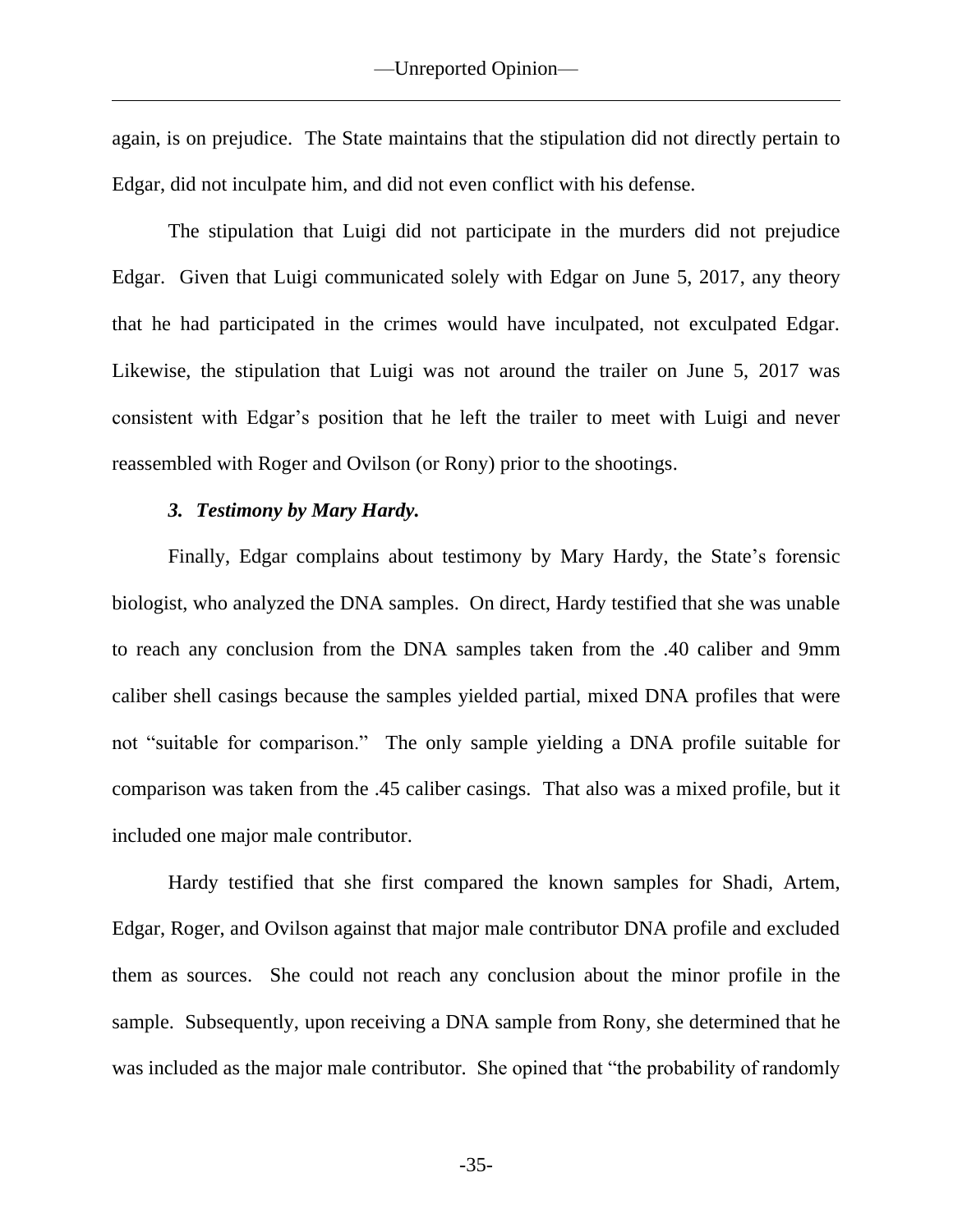selecting an *unrelated* individual with a DNA profile matching the major DNA profile obtained from the sample is approximately one in 50 quadrillion." (Emphasis added).

On cross-examination, Rony's lawyer clarified that the statistic quoted above did not apply to a "related population," hinting at the possibility that one of Rony's relatives also could be consistent with the major male profile.

On redirect, the prosecutor asked Hardy if she knew that Roger and Edgar were "truly related" and were "brothers." Edgar's lawyer objected on the basis that the question was outside the scope of cross. The court overruled the objection, concluding that it was appropriate redirect examination in response to Rony's counsel's cross.

The prosecutor continued by asking Hardy to compare Edgar's DNA sample to Roger's DNA sample and to identify "loci at which the data is the same?" Edgar's lawyer objected. The court asked the prosecutor to explain why the comparison was relevant. She responded that she was trying to show that Rony's counsel's line of questioning about "related" persons was "somewhat misleading" because Roger and Edgar were half-brothers but their DNA profiles only matched at three loci. Edgar's lawyer responded that it was not appropriate for Hardy to be making any comparison of Roger and Edgar's DNA profiles because she already had testified that they had been excluded from the only DNA profile that was suitable for comparison. He renewed his motion to sever, arguing that the testimony was "highly inflammatory[,]" "prejudicial[,]" and lacked any "probative value[.]" The court overruled the objections and implicitly denied the motion to sever.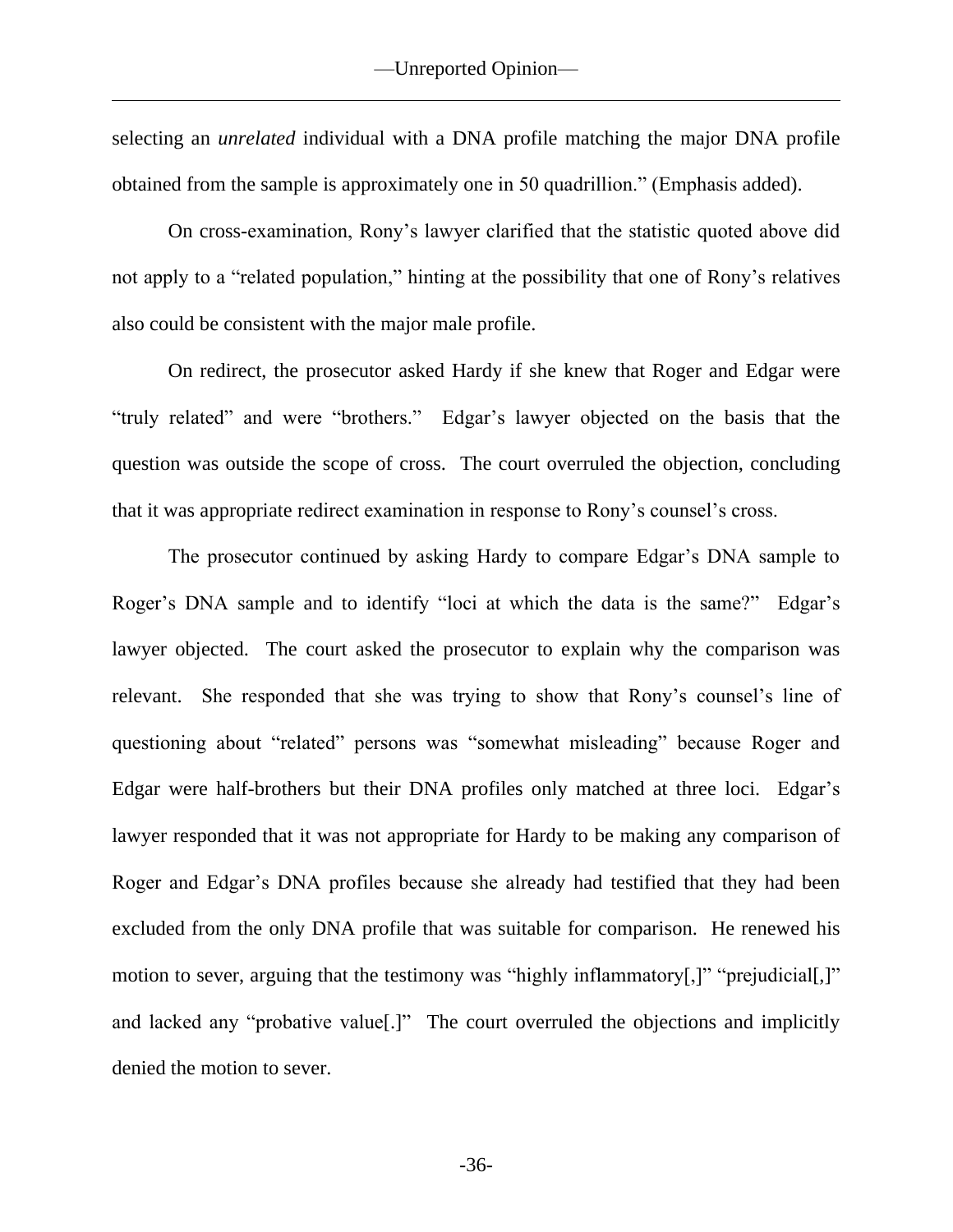On resumed redirect examination, Hardy testified that Edgar's and Roger's profiles were identical at five "sex determining areas" and at two other loci but were otherwise not identical. Their DNA profiles were not introduced into evidence or otherwise put before the jury.

Edgar did not argue that Hardy's testimony was non-mutually admissible, but that it was irrelevant and inflammatory. Likewise, he does not argue on appeal that the evidence was non-mutually admissible. That the evidence was elicited to rebut a point raised by Rony's lawyer on cross-examination of Hardy did not transform it into nonmutually admissible evidence. Because Edgar has not shown that the evidence at issue during Hardy's testimony was non-mutually admissible, we have no basis to conclude that the trial court abused its discretion by implicitly denying his motion to sever made during Hardy's testimony.

## **II.**

# **Edgar's Statements to Luz DaSilva (Rony)**

**a.**

When the murders took place, Luz and Edgar were living at a townhouse on Lamont Lane. (They broke up before the trial). On the night of June 16, 2017, Luz called the police and reported that she had information about the murders. She was interviewed on June 17, 2017, shortly after midnight, by Detective Beverly Glenn. The interview took place in Detective Glenn's patrol car, in front of the Lamont Lane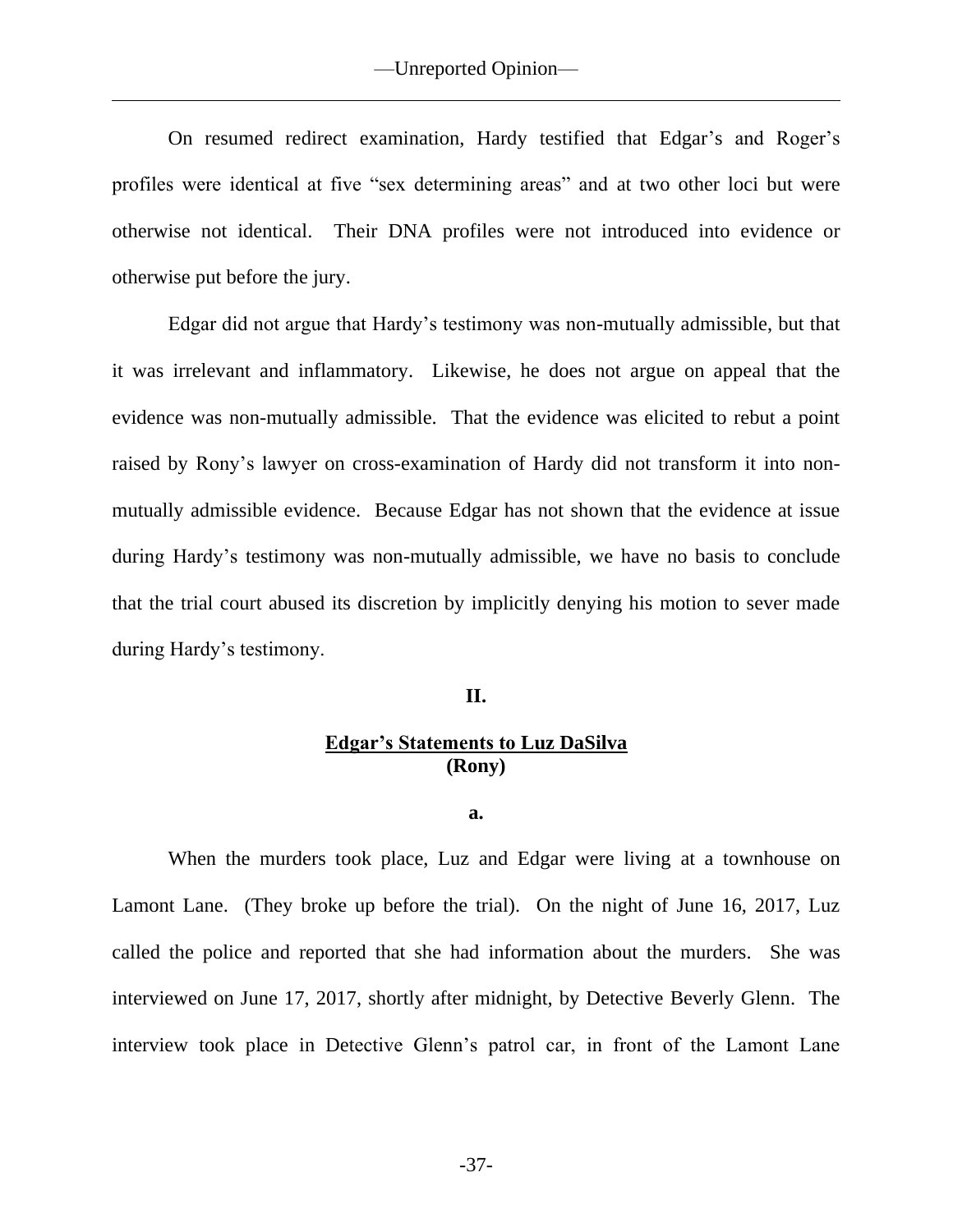townhouse. It lasted 92 minutes. Luz had her baby daughter with her. Edgar was not home at the time.

During the interview, Luz provided Detective Glenn with significant information about the murders, including details about the precipitating incident involving Kara, the connections between Edgar, Roger, and Ovilson, and how the victims were lured to the murder scene over Snapchat. In parts of the interview, it is unclear whether Edgar or others were the source of the information Luz was relating to the detective. Because for purposes of this appeal, we are concerned only with what Edgar told Luz that Luz then told the detective, we set out those portions of the interview in which Luz recounted what Edgar told her, and the circumstances surrounding the making of those statements.

Luz told Detective Glenn that, around midnight on June 5, 2017, Edgar was dropped off at home. He got out of the car Ovilson drives. He brought milk for the baby, as she had asked. She knew he was nervous about something because he was acting jittery, as he often did when he had done something wrong. The next morning, she left early for work and Edgar stayed home with the children. When she returned home in the afternoon, she asked him "what's going on?" He replied, "oh, nothing. Just watch the news," and turned on the local television news. They watched a segment about the murders and she "saw his face" and asked him, "why did you do this?" Edgar said, "oh, you already know what's up, you already know . . . . [A]ll that matters is that we already got it done and it happened just like the movies. You know that we just went over there quick as shit and just got them and then that was it." Luz asked Edgar why he did it and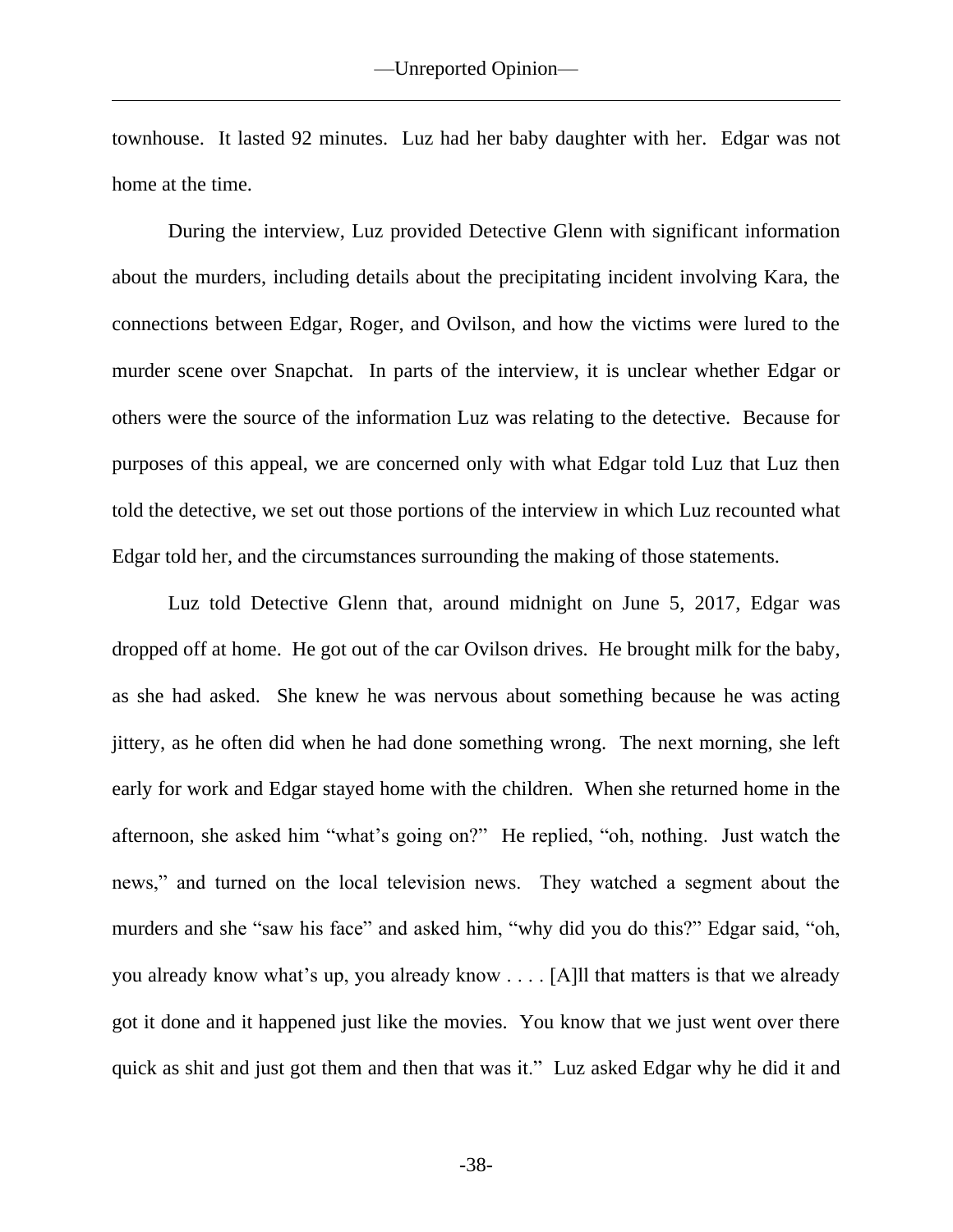he told her, "you already know why, ... because those are the guys that ran over Kara[.]" In an apparent aside to Detective Glenn, Luz clarified that "Kara" was Ovilson's wife.

After explaining that Roger had contacted one of the victims on Snapchat, Luz told Detective Glenn that Edgar had told her "that they had to break [one of the victim's] phone so that, you know they wouldn't find any information and stuff like that before they did all that shooting." Detective Glenn asked Luz how Edgar had obtained the phone. Initially, Luz replied that she did not know, but she then said Edgar had told her "they had asked for their phone and they had broken it." Detective Glenn asked Luz whether Edgar had told her how he got to the murder scene and she replied, "They went driving in Ovilson's wife's car."

Later in their conversation, Detective Glenn asked Luz: "So, Edgar told you it was he and O. and –" Luz interrupted and completed the sentence, "And his brother.]" that is, Roger. Luz also told Detective Glenn that Edgar had a 9mm firearm and that she had seen Ovilson with a gun as well. Luz inferred that "Johann," *i.e.* Roger, also had a gun because Edgar had expressed "surprise[] that his little brother took out a gun and just shot them guys, too" and he had said he "never thought that [Roger] would do something like that."

Luz repeated to Detective Glenn what Edgar had told her about the murders:

Just give me your phone, they said, and broke it right there. And that's what Edgar told me, out of his mouth. They grabbed their phone, like they just said give me your phone and then after, you know they just went through it and just broke it right there and then that's when they just, the seven shot, seven second shot, whatever happened with the seconds, killed the guys and just ran off.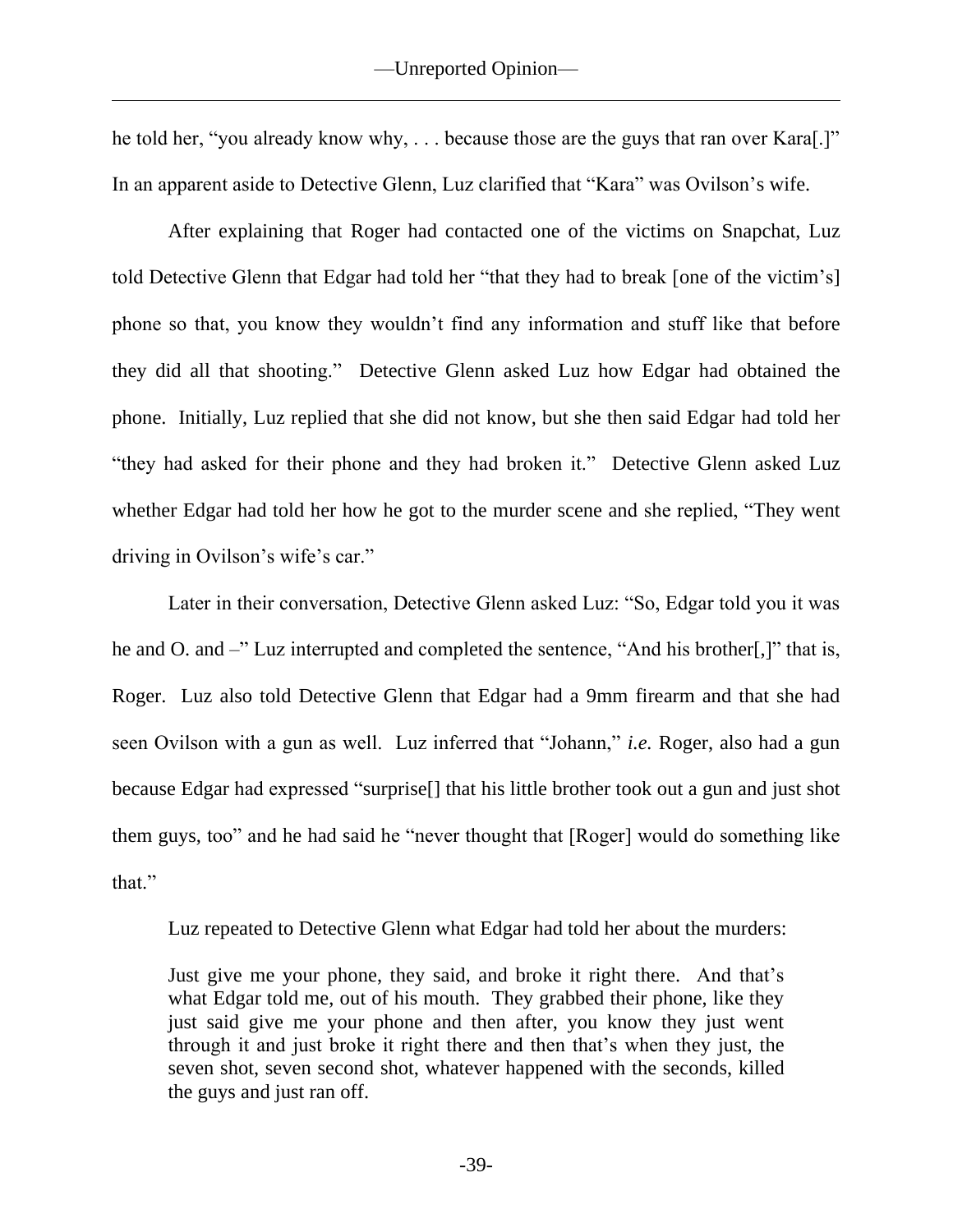Luz told the detective Edgar said, "they killed them. Like if it was a movie, they said, within like seven seconds or so. Like if it was nothing."

At trial, a transcript of Luz's police interview was marked as Defense Exhibit 18- A. It was not received in evidence but was available to the court and the parties and is important to the issues raised by Rony.

### **b.**

Luz was called to testify by the State on the fourth day of evidence, before the mistrial on the charges against Roger. She explained that, for about six months in 2016, she and Edgar lived in the trailer with her two older children, Edgar's father, his sister, Roger, and a roommate. Edgar's family kicked her out of the trailer at the end of 2016. She briefly moved in with her mother but, right before she gave birth to her daughter with Edgar, she and Edgar moved into a townhouse at 125 Lamont Lane, in Gaithersburg, and were living there when the murders were committed. Edgar and Ovilson were very close friends, "like brothers." Edgar and Rony were "pretty close too."

Luz testified that on the night of June 5, 2017, she was home taking care of the baby and her two older children. She texted Edgar a little after 11:00 p.m., asking when he would be home. She was frustrated with him because she had to get up early for work and the baby kept waking up. Edgar replied at 11:14 p.m. that Ovilson was about to drop him off. At 11:48 p.m., when Edgar still was not home, Luz texted him again, saying, "come on, Edgar." Edgar was dropped off around midnight. Luz saw him climb out of a gray Saturn she knew to be a vehicle Ovilson drove.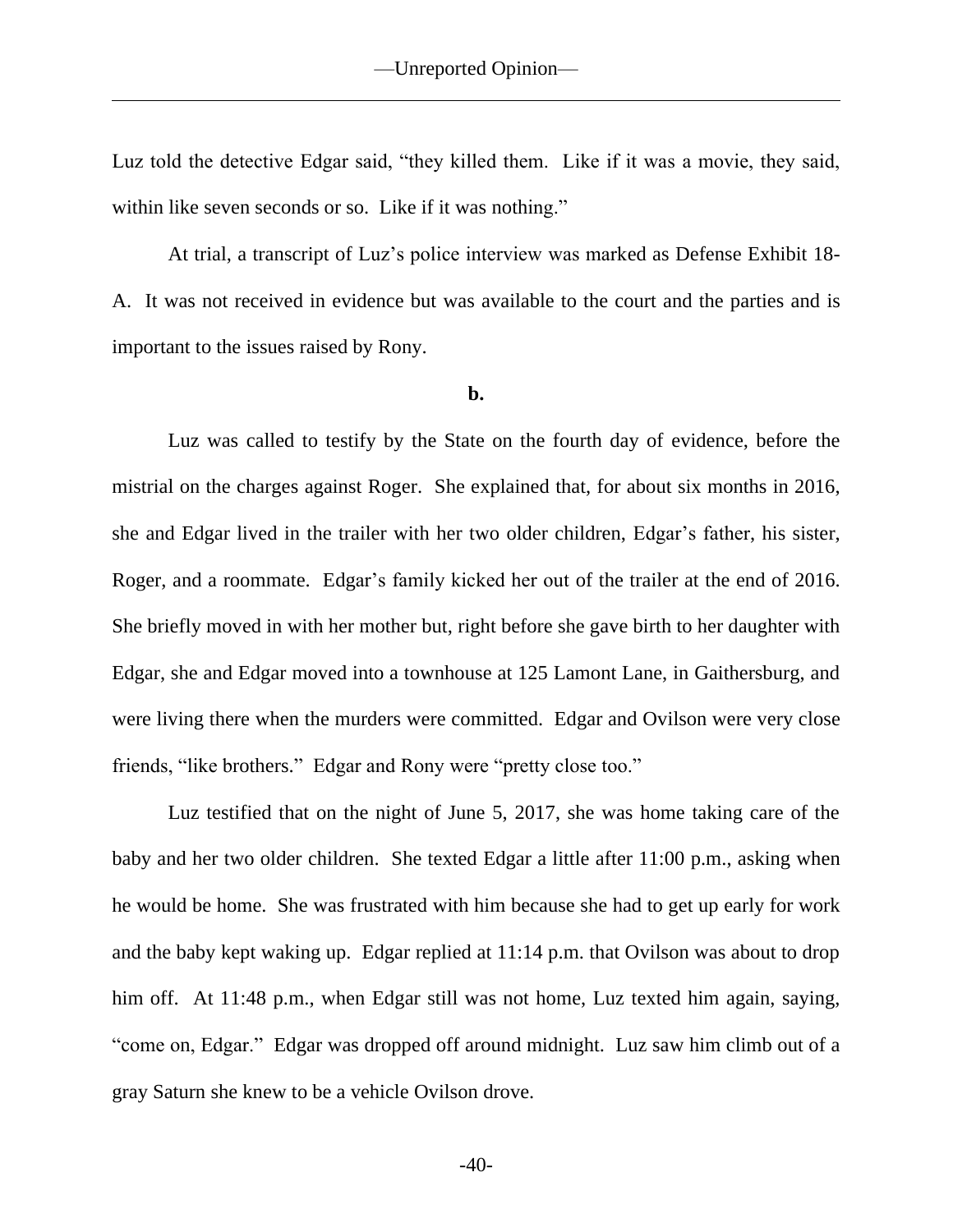According to Luz, the next day, Edgar told her about his involvement in the murders. She testified that he said the murders were "like a seven-second movie" and "he took the cellphone from the boys, smashed it, and then after they just started shooting them." She further testified that, ten days later, on June 16, 2017, Ovilson and Kara visited her and Edgar at the Lamont Lane townhouse. Before they left, Ovilson asked Edgar if he could leave a box of bullets there because "it was hot outside." Luz understood Ovilson to mean the police were looking for him. He placed the box of ammunition behind the television. Later that night, she contacted the police and reported that she had information about the homicides. She sent a photograph of the box of bullets via text message to Detective Michael Carin. As noted, her police interview began shortly after midnight on June 17, 2017.

#### **c.**

During Luz's direct examination, before the prosecutor broached the subject of precisely what Edgar told her about the murders, Rony's lawyer asked for a limiting instruction "that statements made by Edgar to [Luz] are only to be considered against Edgar." The prosecutor advised the court that Luz had been told she could not mention anything Edgar had told her about Rony or Roger.

Rony's lawyer responded that this restriction was prejudicial to Rony because, in her police interview, Luz had said Edgar had told her he was with Ovilson and Roger on the night of the murders but had made no mention of Rony. The prosecutor disagreed, arguing that if Rony had been tried alone, he would not have been able to introduce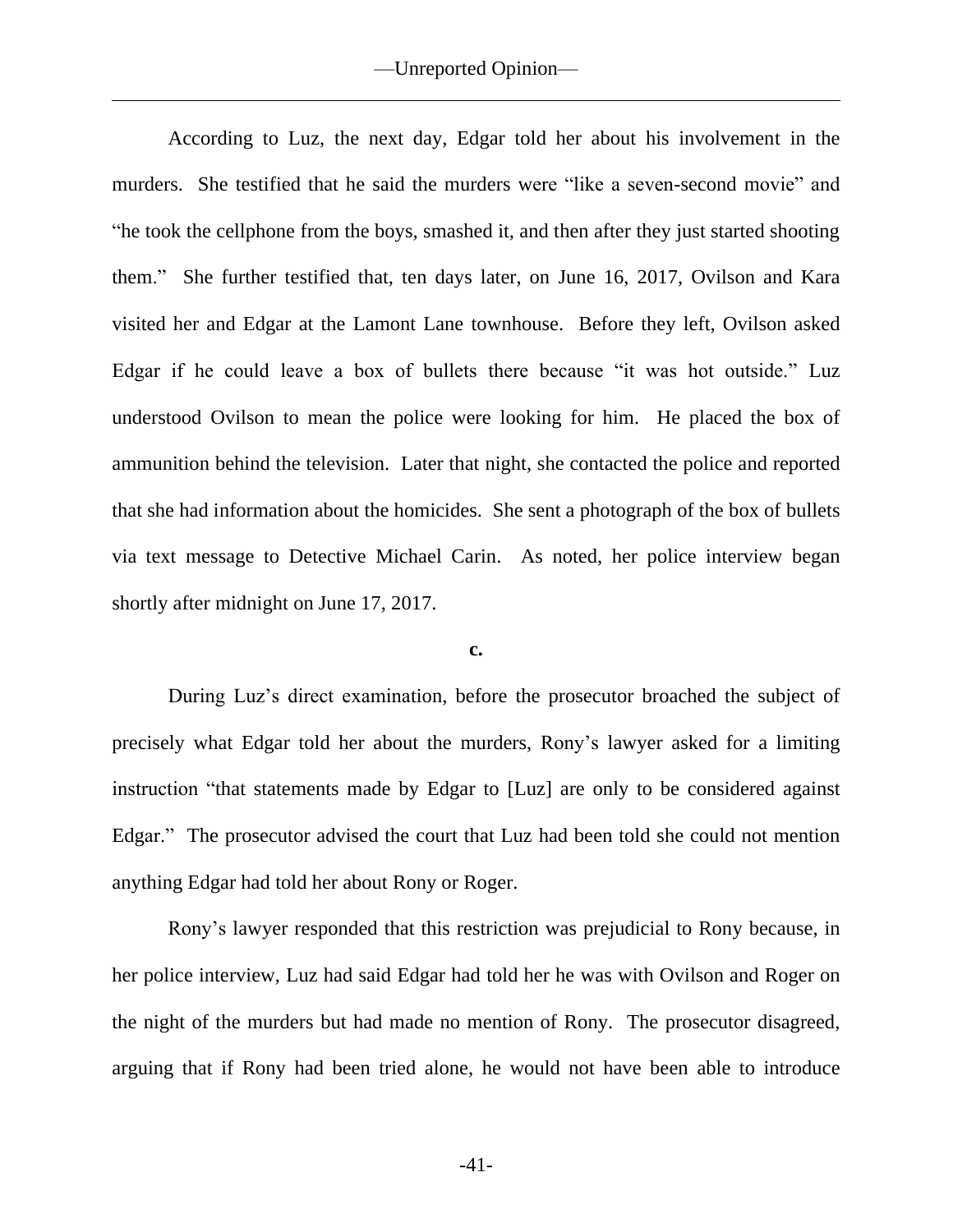Edgar's hearsay statements to Luz about Ovilson or Roger, and, for the same reasons, he could not elicit those statements in a joint trial. Rony's lawyer countered that those statements would be admissible under the declaration against penal interest exception to the rule against hearsay. The prosecutor responded that that exception is narrow and does not include statements implicating others in a crime. The court agreed, emphasizing that Edgar's statements to Luz implicating others only would come in under the declaration against penal interest exception if there were an ongoing conspiracy, but the parties had stipulated that any conspiracy had ended on June 5, 2017.

Luz's direct examination resumed. She testified that Edgar had admitted to her that he was involved "in the situation with the shooting[,]" that he had described the murders as "like a seven-second movie," and, in Luz's words, that he had told her "he took the cellphone from the boys, smashed it, and then after they just started shooting them."

Before cross examination started, Rony's lawyer argued that because Luz had testified that Edgar had said "they just started shooting them," she, on Rony's behalf, should be permitted to cross-examine Luz about who Edgar was implicating by this. Rony's lawyer maintained that what Edgar had said in that regard was reliable because he was implicating himself *and* others, not just pointing the finger at Ovilson and Roger to escape culpability. The trial judge responded that he had not yet decided whether it would be appropriate for Rony's lawyer to question Luz about whether Edgar ever had mentioned Rony in connection with the murders.

-42-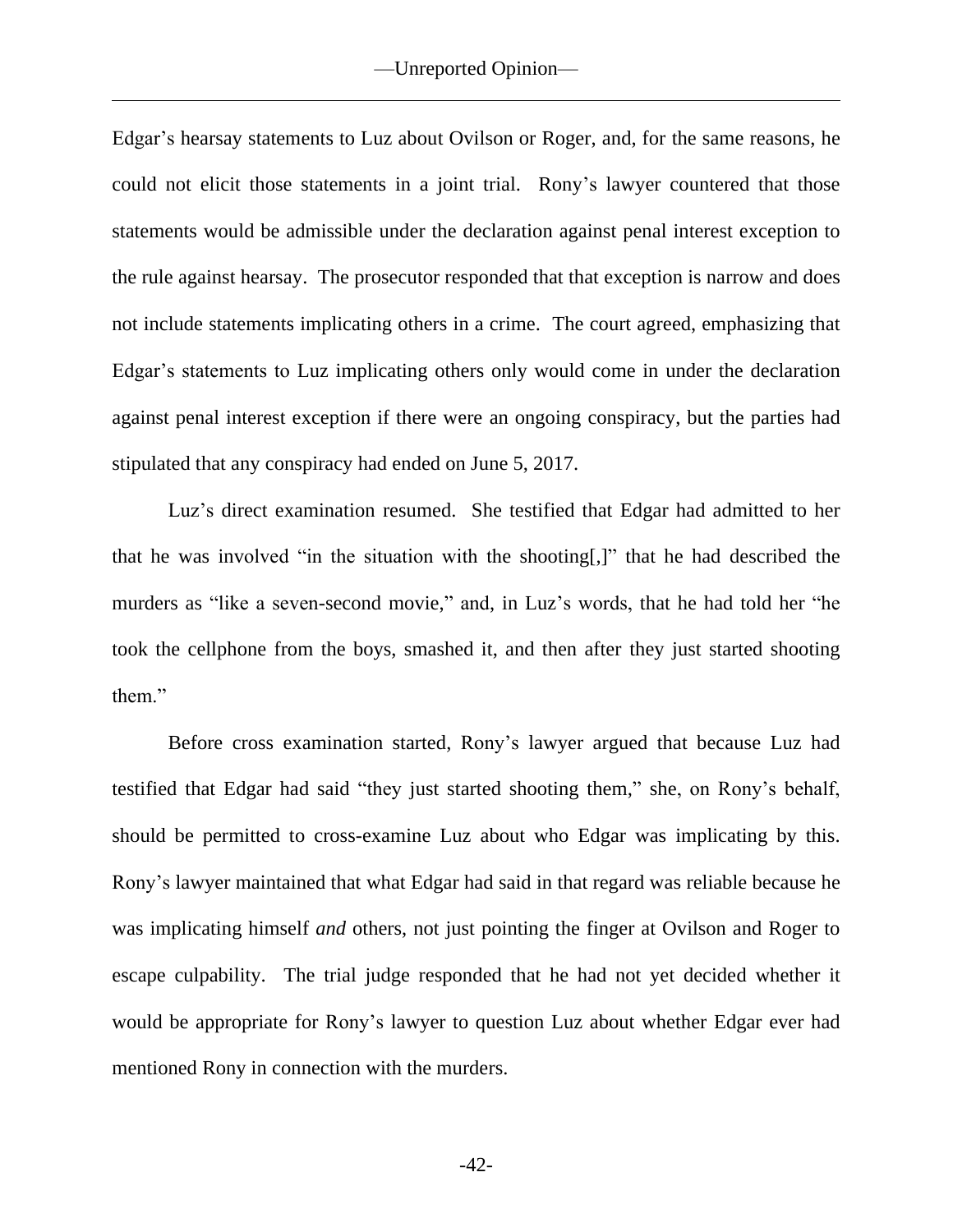After a recess, the court revisited the issue. In the judge's view, the State had introduced Edgar's self-incriminating statements to Luz as a statement of a party opponent as to Edgar *and* as a declaration against penal interest as to all the codefendants. Luz had testified that "they" started shooting, which could implicate other codefendants, not just him. The judge emphasized that the jurors knew that multiple people were involved in the shootings and, in her testimony, Luz had said nothing to indicate that Edgar had told her who else was involved. If Rony's lawyer were permitted to ask Luz whether Edgar had mentioned Rony, the jurors would expect Roger's lawyer to ask her the same question about Roger. That would cause a "problem," however, because, according to Luz, Edgar had directly implicated Roger (by saying he was surprised his little brother, *i.e*., Roger, had joined in the shooting), so Roger's lawyer could not follow suit.

The judge ruled that he would instruct the jurors that Luz's testimony was being offered only against Edgar and could not be considered with respect to the other defendants. Rony's lawyer objected because, even with that instruction, Luz's testimony that Edgar said "they just started shooting them" would lead the jurors to assume that "they" included Roger *and* Rony. At that point, Rony's lawyer renewed her motion to sever Rony's case from his codefendants or, alternatively, to sever Roger's case to eliminate the "problem" the court had identified. The court responded that if Rony's case were tried separately, Edgar's statements to Luz, to the extent they were exculpatory as to Rony, would not be admissible because Edgar would not be a party-opponent; that the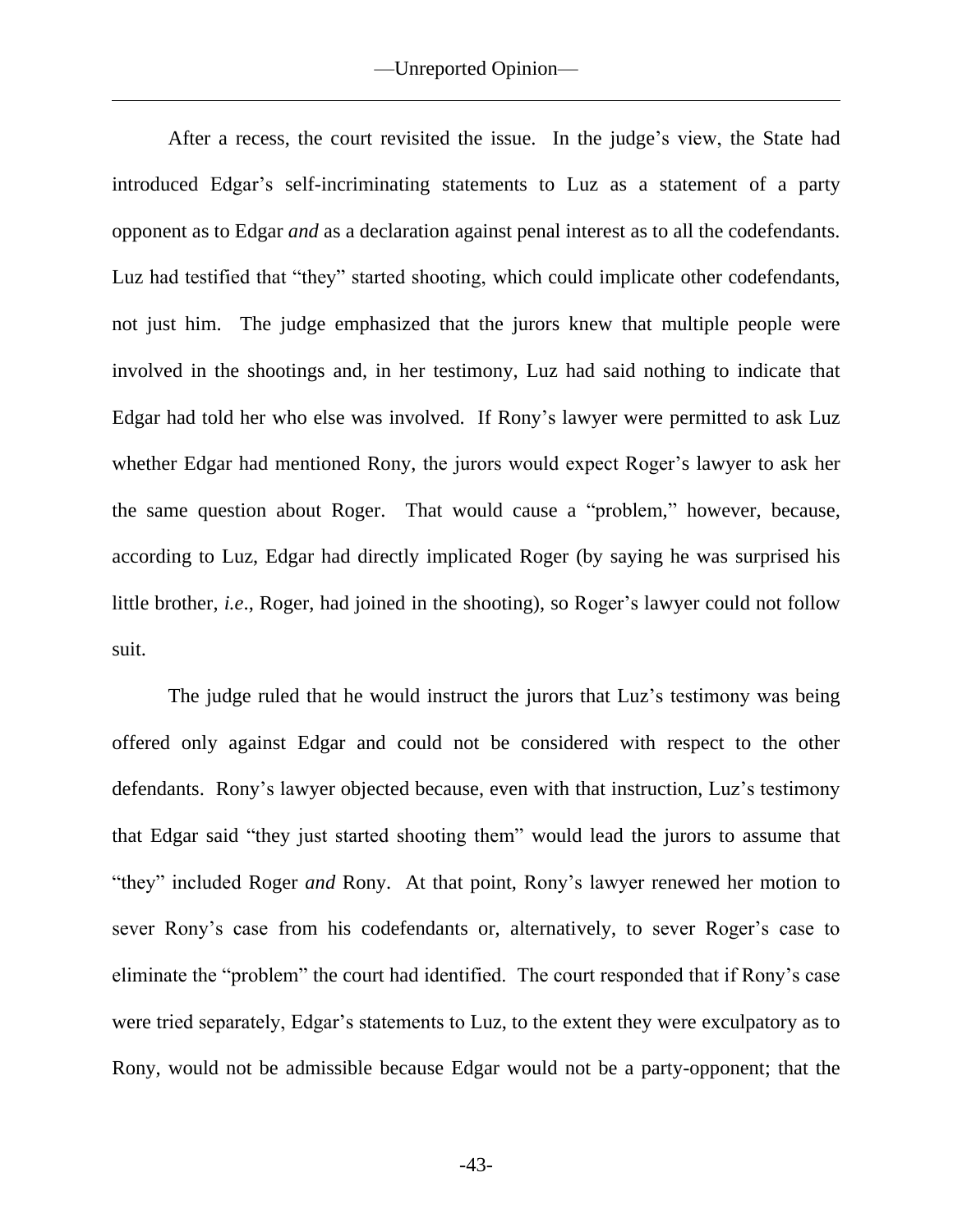word "they" was not prejudicial in a case with multiple shooters; and that the court only was giving the limiting instruction out of an abundance of caution.

Before cross-examination began, the court instructed the jurors:

So before we begin the cross-examination of the witness, this is another occasion that I mentioned to you at the beginning of the trial where there are certain times during the trial where certain evidence is being offered as against certain defendants and not against all defendants. So that, that admonition applies to the testimony that you heard from Luz regarding any conversation she may or may not have had with Edgar following June 5th of 2017. Any of that testimony is offered only against Edgar and against no other defendant and should not be considered by you in any way against any other defendant.

Each of these defendant [sic] is entitled to have the case decided separately on the evidence that applies to that defendant only. So that testimony was offered only against Edgar and not against the others.

On cross-examination, in conformity with the court's ruling, Rony's lawyer did

not question Luz about what Edgar had told her.

At the outset of the next day of trial, the court declared a mistrial on the charges against Roger. Rony's lawyer asked the court to reconsider its earlier ruling given that any potential prejudice to Roger had been eliminated by the mistrial. The court reserved on that request.

At the end of the day, the court asked Rony's lawyer whether there were specific excerpts from Luz's recorded interview that she was seeking to move into evidence. Rony's lawyer went through Defense Exhibit A-18 page by page and identified statements Luz ascribed to Edgar that inculpated Ovilson and/or Roger but did not reference Rony.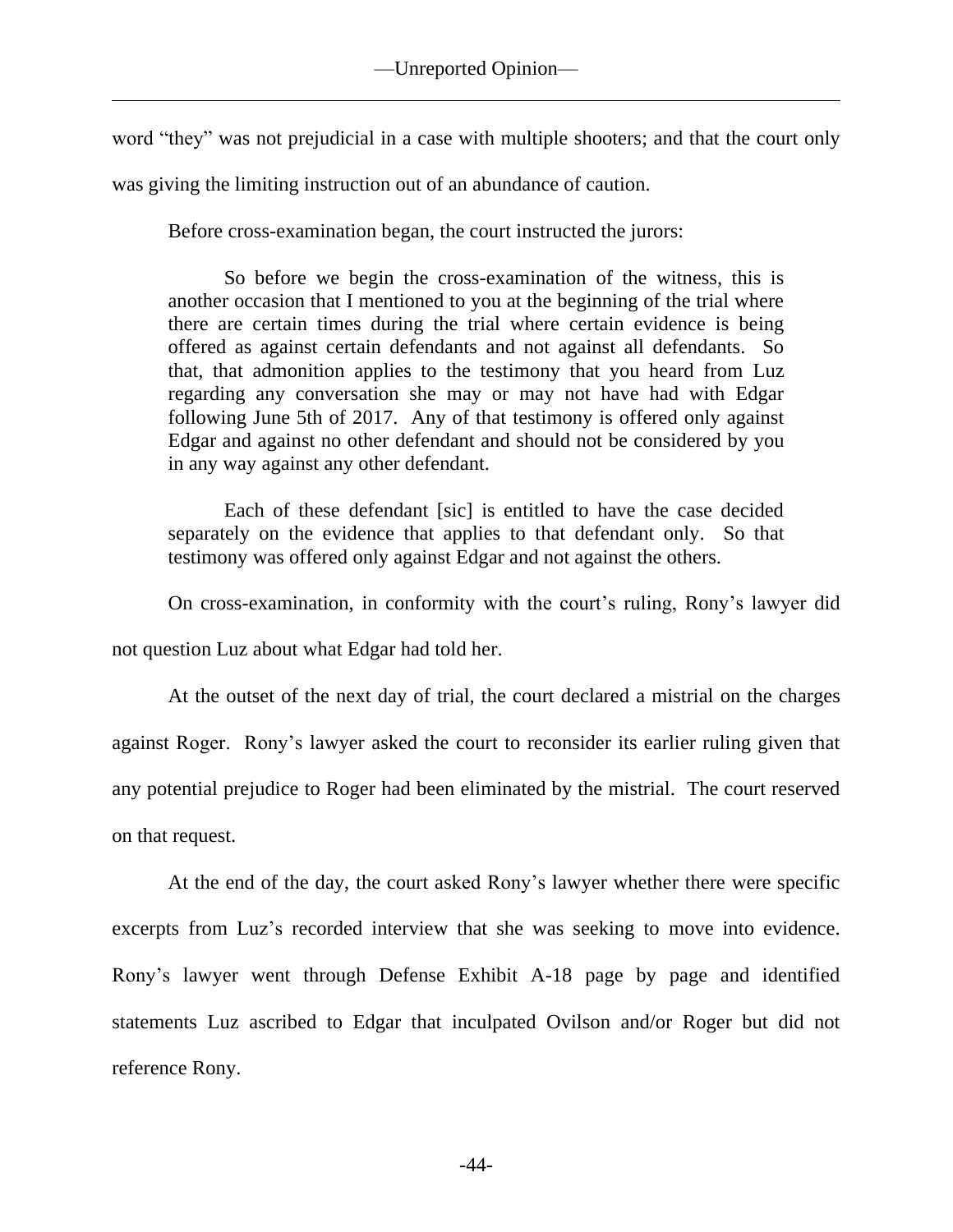At the close of the next day of trial, the court heard additional argument on the topic. The court was under the impression that Rony's lawyers were seeking to introduce a redacted version of Defense Exhibit A-18; counsel clarified that she wanted to recall Luz as a live witness to testify to "everything that Edgar Garcia told her . . . pertaining to the commission of the murder[s], which he confessed to her he committed. Which would include with whom he committed [the murders] with." She argued that Edgar's statements would be admissible as declarations against penal interest and under the curative admission doctrine<sup>12</sup> to cure the prejudice caused by Luz's testimony that Edgar had told her "they" just started shooting.

The court characterized Defense Exhibit A-18 as "[Luz] rambling on about what she thinks she may have learned from friends, relatives, TV announcements, radio broadcasts, talking to Kara, talking to [Ovilson], talking to people at the trailer. And maybe four occasions in the entire transcript does she say Edgar told me this, Edgar told me that." Agreeing that the transcript was not limited to what Edgar had told Luz, Rony's other lawyer argued nevertheless that it represented the best proffer of what Luz meant when she testified that Edgar had said "they" just started shooting. He pointed to

<sup>&</sup>lt;sup>12</sup> The Court of Appeals defines the doctrine of "curative admissibility" as one which "in rare instances allows otherwise irrelevant and incompetent evidence to repair the damage caused by previously admitted incompetent inadmissible evidence." *Clark v. State*, 332 Md. 77, 88 (1993), *superseded by Rule on other grounds by State v. Heath*, 464 Md. 445, 460 & n.7 (2019). Because, for the reasons to be discussed, we conclude that Edgar's statement to Luz properly was admitted as a declaration against his penal interest, this doctrine has no application here.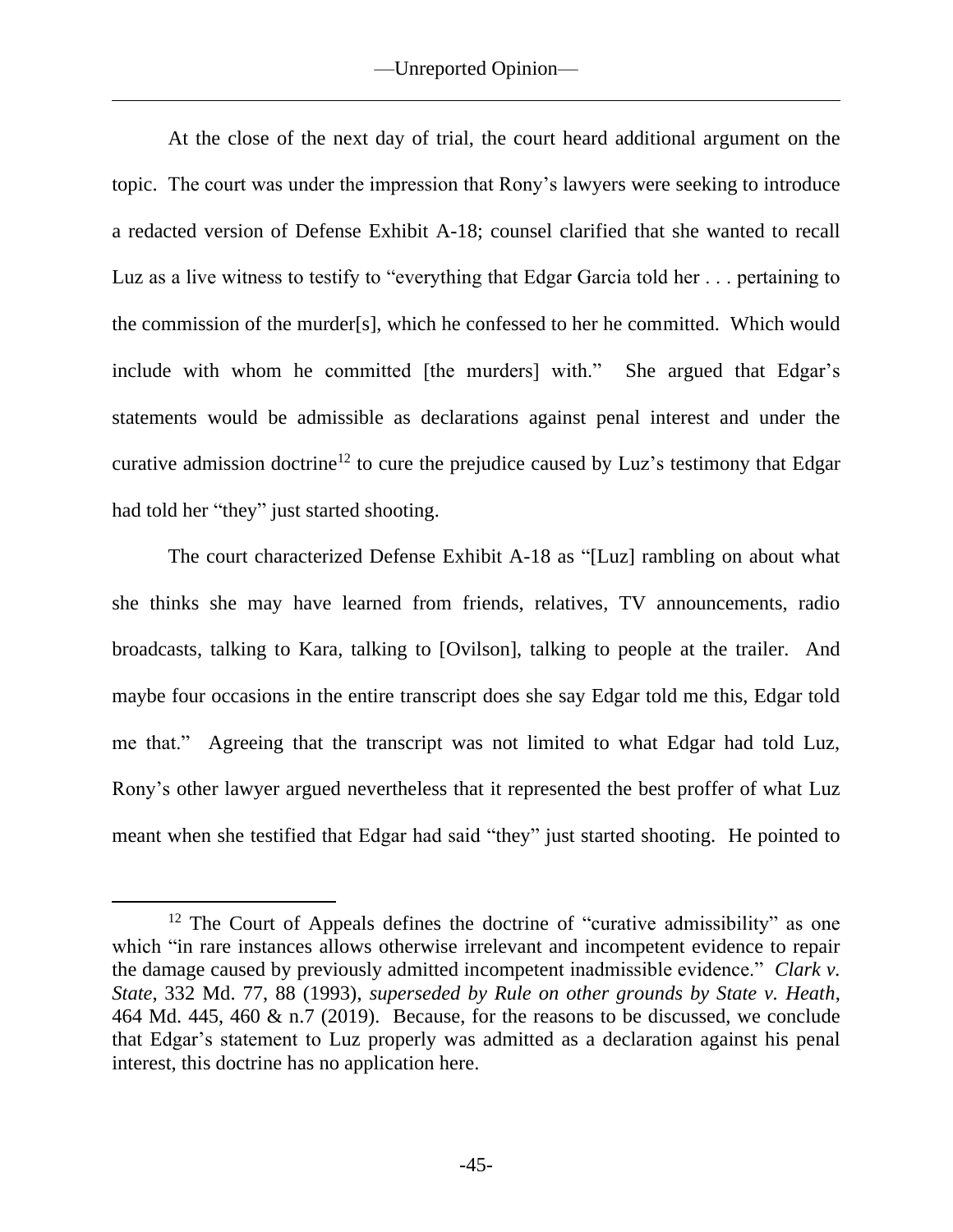the portion of the transcript where Detective Glenn said to Luz, "So, Edgar told you it was he and O. and –" and Luz had interjected, "[a]nd his brother [Roger]."

The trial judge disagreed that that excerpt implicated Edgar, Ovilson, and Roger in the murders, noting that it immediately followed a discussion of images on Edgar's Facebook page. Rony's lawyer argued that in the context of the entire interview, it was clear that Detective Glenn was asking about the murders and that Luz was responding in kind:

[W]e're not quibbling with you about, and we're not suggesting that we want to introduce hearsay statements about, you know, Luz D[a]Silva's discussions with Kara Yanez or watching the news or anything like that. She used the word ["they"].

We're trying to cure that. And I think that's absolutely essential to do. And I also think beyond just the curative admission doctrine, which is specifically intended for this precise purpose and this precise situation, is that, you know, I would submit respectfully to the Court that your view of the statement against penal interest is too narrow where the defense is seeking to introduce the statement against penal interest. And here Edgar, everything about Edgar's statement indicates it's trustworthy and reliable. The State's relied on it. There's corroborating circumstances. And who ["they"] is is the conspiracy and it's all intertwined and there's nothing that suggests that it's unreliable in any way.

Counsel for Rony cited *Gray v. State*, 368 Md. 529 (2002), for the proposition that

Edgar's statement to Luz was affirmatively admissible in Rony's case and also argued, more narrowly, that it was admissible to cure the prejudice caused by Luz's use of the word "they." At the very least, he argued, he should be permitted to recall Luz to ask her whether Edgar ever said anything to her about Rony, testimony the trial court had agreed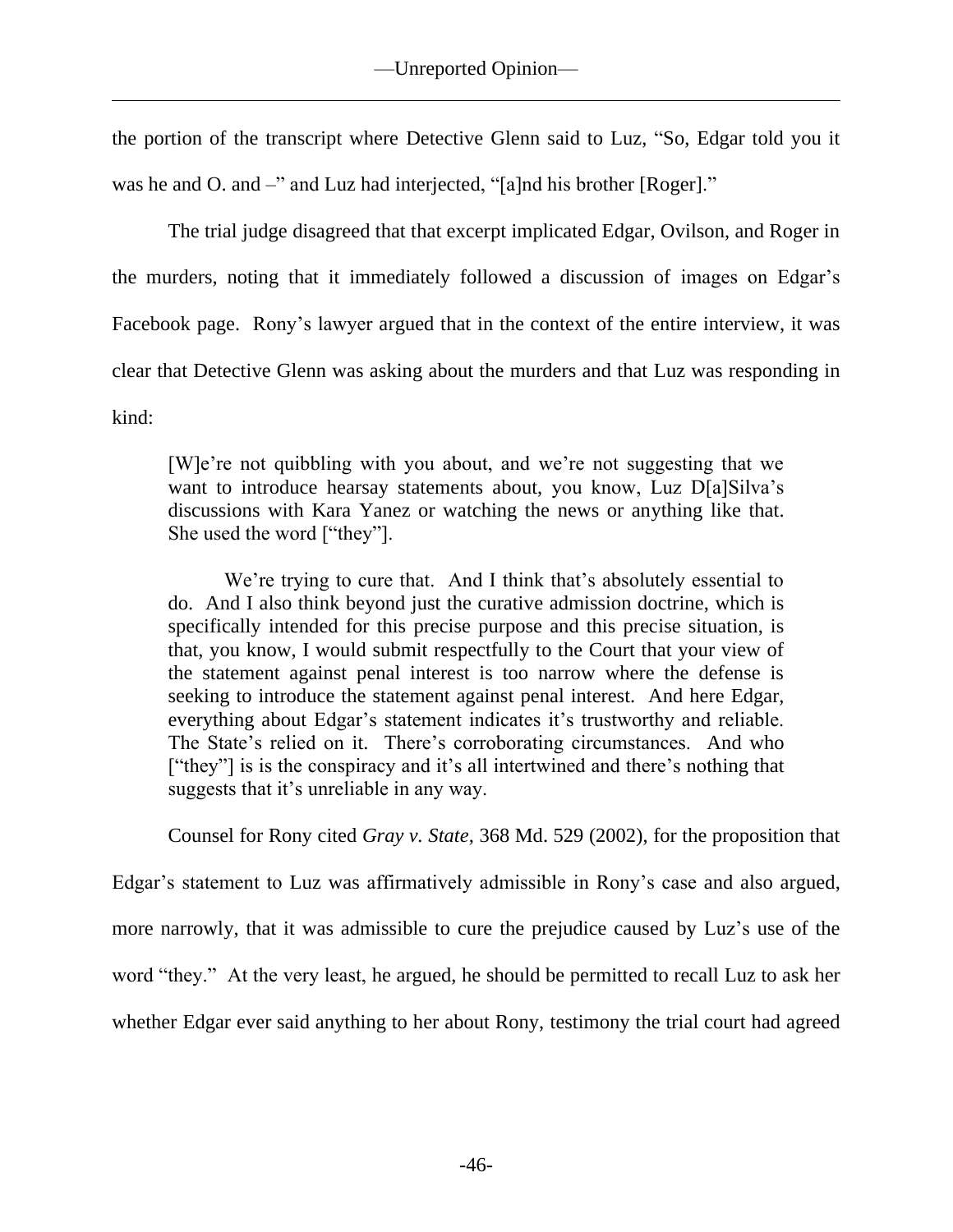was potentially an appropriate subject for cross-examination but had disallowed because it could prejudice Roger, who by then no longer was in the case.

The prosecutor responded that there was nothing to cure given the court's limiting instruction that Luz's testimony about her conversations with Edgar after the murders only could be considered against Edgar. Under *Hines*, Luz's testimony that Edgar said "they just started shooting" did not obviously implicate Rony and, consequently, was not unduly prejudicial. The prosecutor proffered, moreover, that in her discussions with Luz, it had become clear to her that Luz "doesn't even know who 'they' is" and "would not be able to answer that question."

The court found that there were "six or seven" instances in Defense Exhibit A-18 when Luz specified that Edgar had told her something. Although Edgar implicated his brother – Roger – he did not implicate Rony or Ovilson, in the court's view. Rony's attorney disagreed but argued that even if Luz only said that Edgar had implicated Roger, that still should be admissible to cure the prejudice and he should be able to directly ask her "whether Edgar said that Rony was with them when they shot the victims."

The court reasoned that Edgar's statement to Luz that he and at least one other person, *i.e.* "they," shot the victims was admissible as a statement by a party opponent *and* as a statement against his own penal interest and was admissible against Rony, but that Edgar's statements to Luz that only implicated Roger, such as when he told her he was surprised that his brother took out a gun and started shooting, were not admissible because they did not inculpate Edgar. Nevertheless, the court decided to review more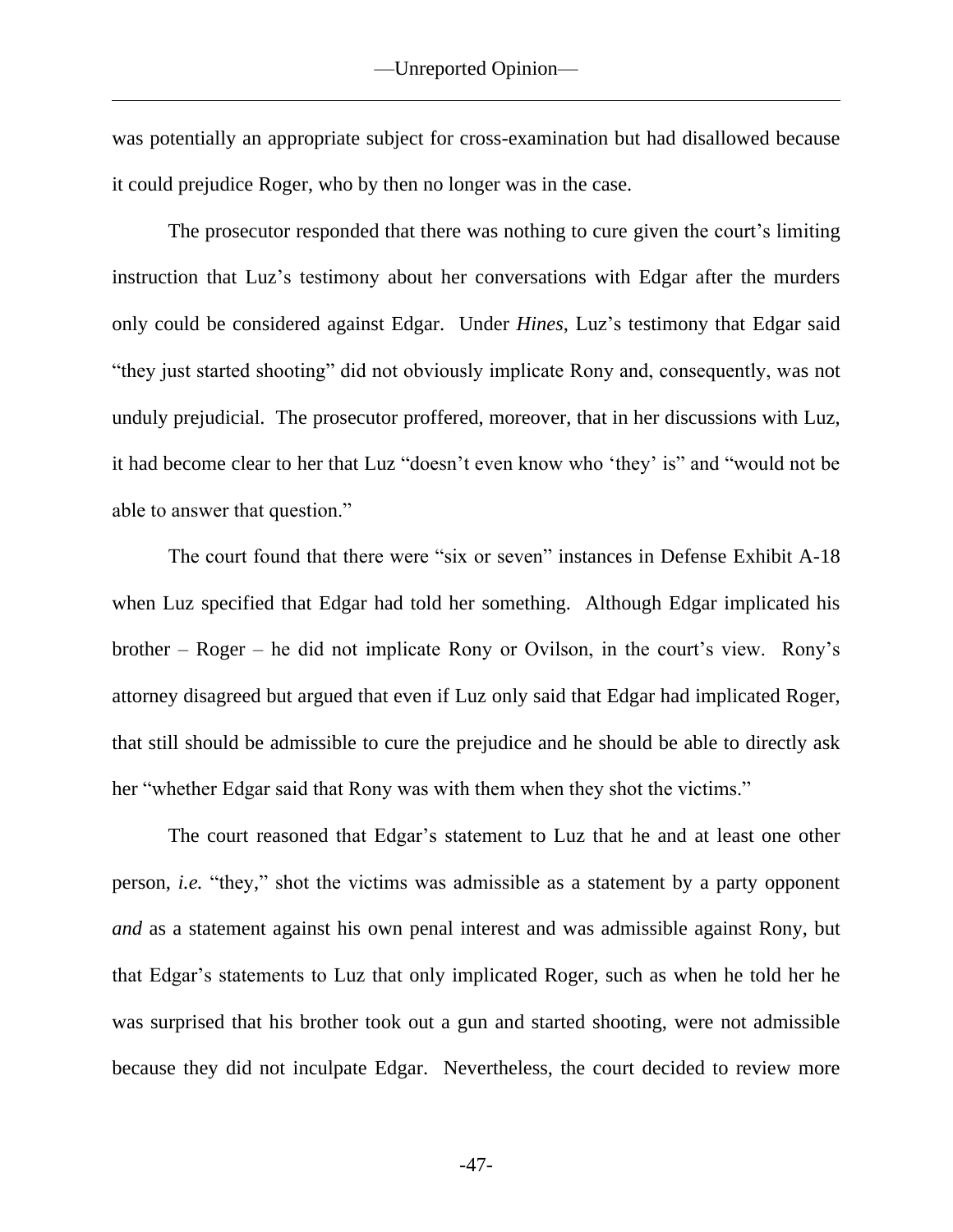cases before definitively ruling that other statements made by Edgar to Luz were not admissible.

The next morning, the trial court ruled that Rony would not be permitted to present evidence that Edgar did not mention Rony in what he told Luz or that Edgar mentioned others as accomplices in the murders. The court emphasized that the facts were unlike those in cases "where one person was charged and another person claimed to have done it." The court reasoned that Supreme Court and Maryland case law made clear that a trial court must carefully exclude a declarant's statements that were "not against penal interest" and the "absence of a statement" inculpating Rony was not against Edgar's penal interest.

## **d.**

Rony's focus in Issue II is on the court's rulings that he could not introduce evidence that, in speaking to Luz, Edgar implicated Roger and Ovilson in the murders and did not implicate him (Rony). In presenting their arguments on this issue, the parties devote some of their discussion to the related requests for severance of the charges against Rony or Roger prior to the mistrial on the charges against Roger. We need not address those arguments, however, because, after Roger was no longer in the case, Rony renewed his request to admit the pertinent evidence, by recalling and cross-examining Luz, and the court denied the request. By then, severance no longer was an issue.

Carving out the severance arguments, Rony contends Edgar's statements to Luz implicating himself, Roger, and Ovilson in the murders were admissible by Rony as a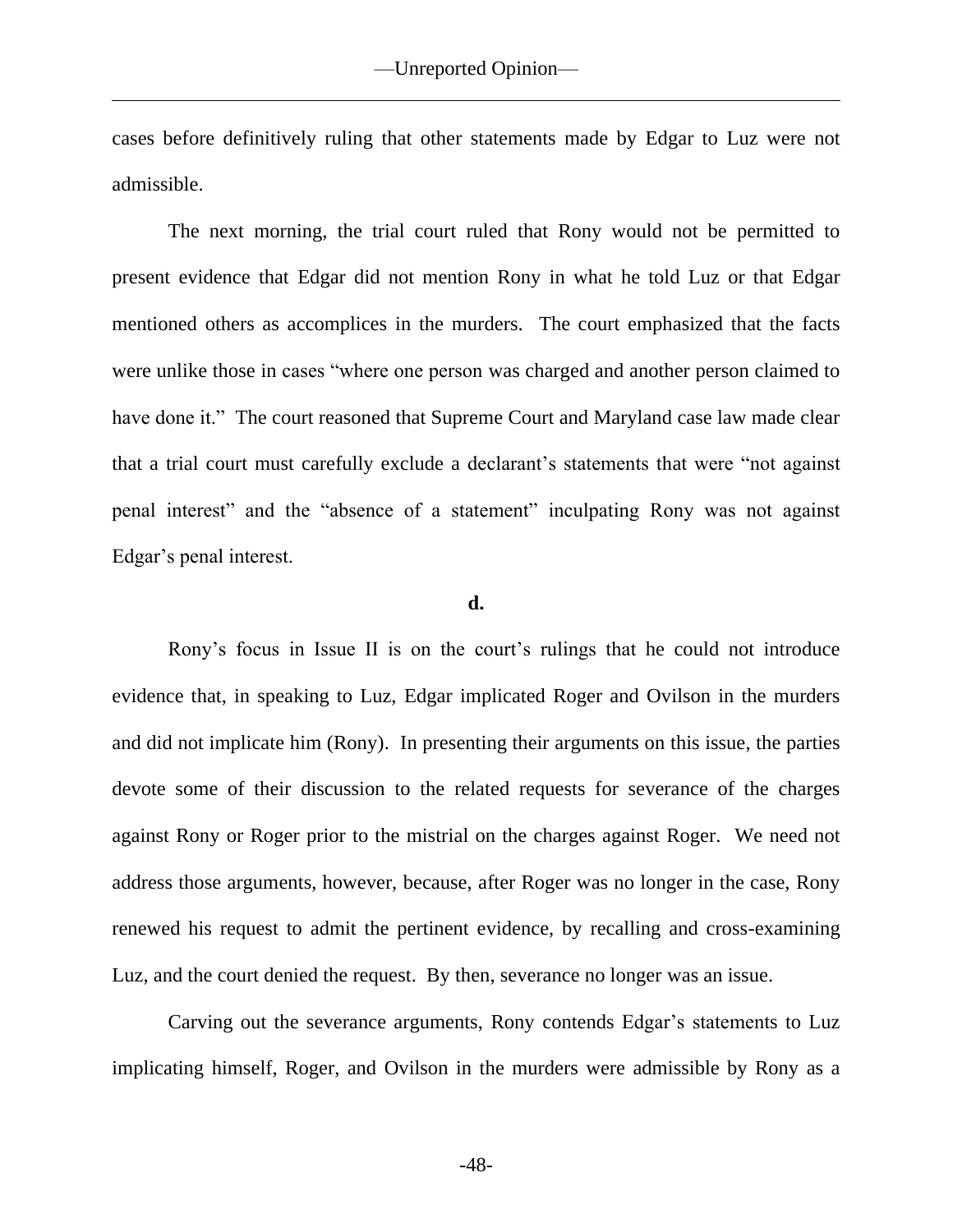declaration against penal interest, under Rule 5-804(b)(3), and that, once Luz testified that Edgar said "they" started shooting, it was prejudicial for the court to preclude him from introducing that evidence, which would show that while Edgar implicated others, he did *not* implicate Rony. Without being allowed to put on evidence of who "they" were and were not, the jury was left to think that Rony was one of "them."<sup>13</sup> Rony maintains that the court's limiting instruction did not cure that prejudice.

The State responds that Edgar's statement to Luz, that he took Shadi's phone and "they just started shooting them[,]" was admissible against Rony as a declaration against Edgar's penal interest and the court correctly admitted it. Even if the statement were not admissible against Rony, it was not unduly prejudicial and any prejudice to Rony was cured by the limiting instruction. The State maintains that the court properly precluded Rony from introducing those parts of Edgar's statement to Luz "directly implicating Roger but allegedly omitting Rony's name," however, because they were not declarations against Edgar's penal interest and thus were inadmissible hearsay with respect to Rony.

**e.**

Rule 5-804(b)(3) makes admissible a hearsay statement

which was at the time of its making so contrary to the declarant's pecuniary or proprietary interest, *so tended to subject the declarant to civil or criminal liability*, or so tended to render invalid a claim by the declarant against another, that a reasonable person in the declarant's position would not have made the statement unless the person believed it to be true. *A* 

 $13$  Rony also maintains that these explanatory statements by Edgar were admissible under the curative admissibility doctrine.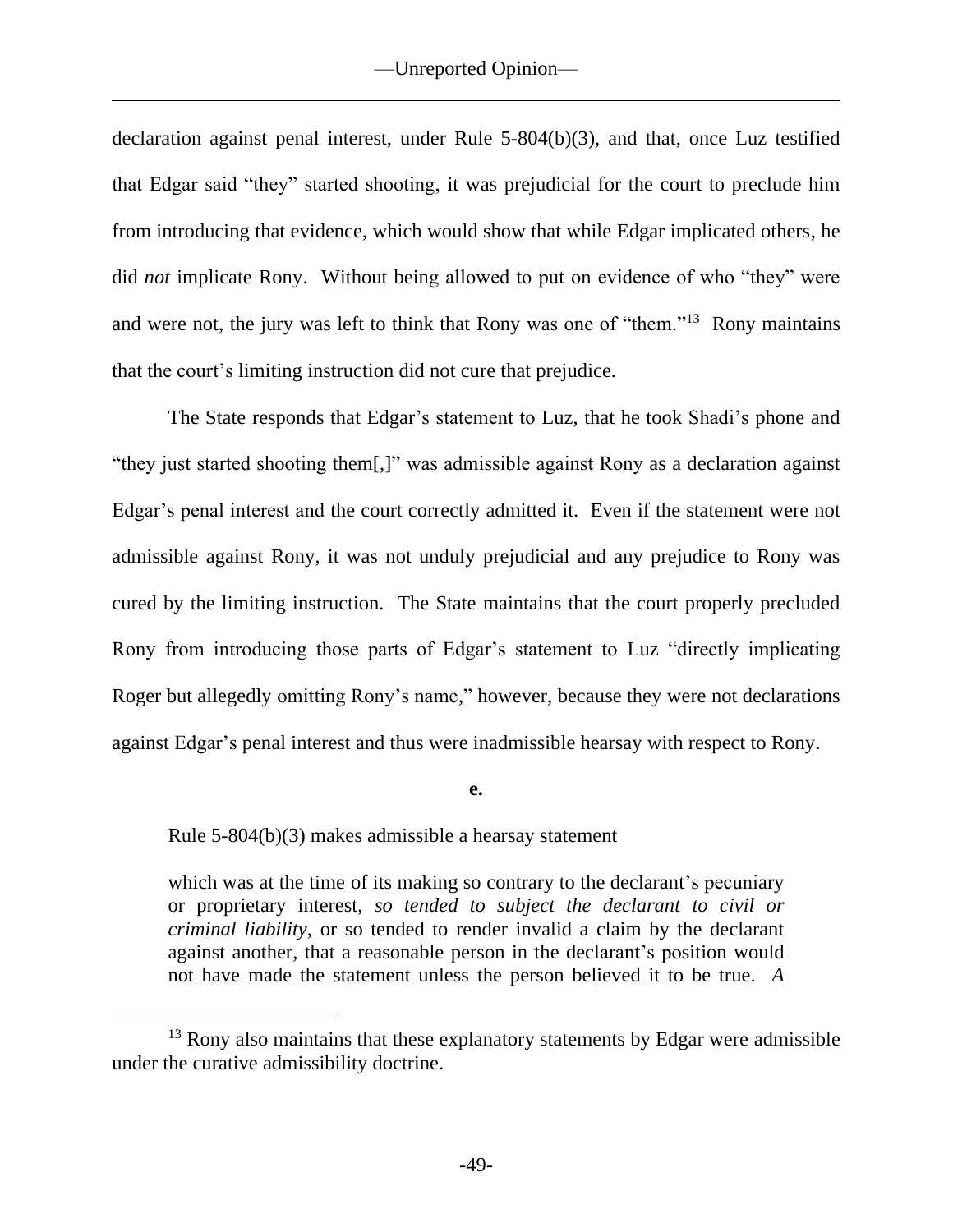*statement tending to expose the declarant to criminal liability and offered in a criminal case is not admissible unless corroborating circumstances clearly indicate the trustworthiness of the statement.*

(Emphasis added). "The rationale for admission of such statements is that 'there is a circumstantial guarantee of sincerity when one makes a statement adverse to one's interest.'" *West v. State*, 124 Md. App. 147, 166 (1998) (quoting 6 Lynn McLain, *Maryland Evidence* § 804(3).1 at 467 (citations omitted)). To be admissible under the exception, "the proponent of the statement [against penal interest] must convince the trial court that 1) the declarant's statement was against his or her penal interest; 2) the declarant is an unavailable witness; and 3) corroborating circumstances exist to establish the trustworthiness of the statement." *Jackson v. State*, 207 Md. App. 336, 348 (2012) (cleaned up).

The proponent of a declaration against penal interest bears the burden "to establish that it is cloaked with 'indicia of reliability' . . . [which] means that there must be a 'showing of particularized guarantees of trustworthiness.'" *Simmons v. State*, 333 Md. 547, 560 (1994) (quoting *Ohio v. Roberts*, 448 U.S. 56, 66 (1980)). "The trial court's evaluation of the trustworthiness of a statement is 'a fact-intensive determination' that, on appellate review, is subject to the clearly erroneous standard." *Stewart v. State*, 151 Md. App. 425, 447 (2003) (quoting *State v. Matusky*, 343 Md. 467, 486 (1996)). The ultimate determination of "whether the evidence was sufficiently reliable for admissibility" falls "within the [trial] court's discretion to determine[.]" *Wilkerson v. State*, 139 Md. App. 557, 577 (2001). "[W]hen an otherwise discretionary decision is premised upon legal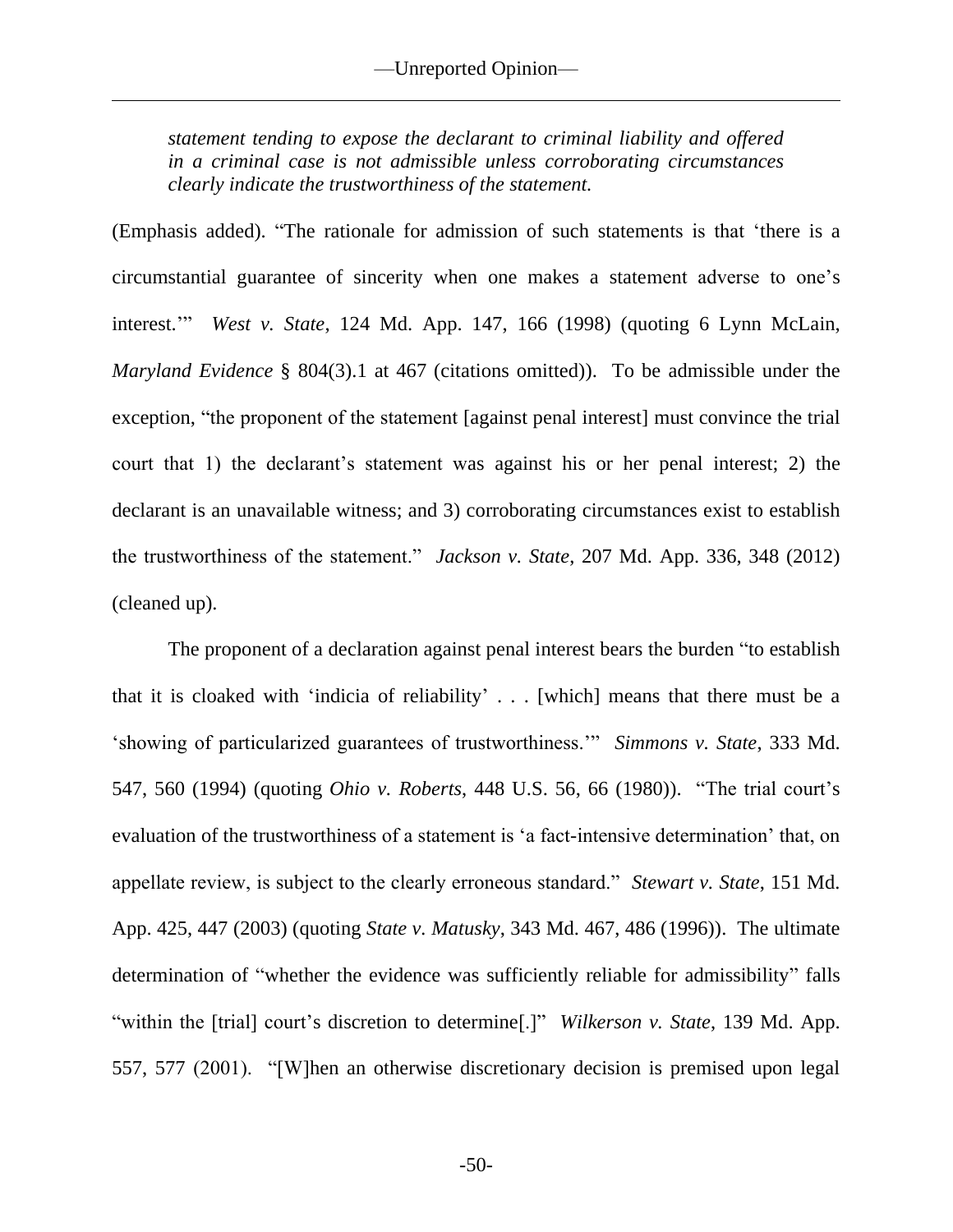error, that decision is necessarily an abuse of discretion because 'the court's discretion is always tempered by the requirement that the court correctly apply the law applicable to the case.'" *Bass v. State*, 206 Md. App. 1, 11 (2012) (quoting *Arrington v. State*, 411 Md. 524, 552 (2009)).

In *State v. Standifur*, 310 Md. 3 (1987), the Court of Appeals considered the admissibility of a declaration against penal interest offered by the State, in which the declarant implicated himself and others in the crime. Two defendants were indicted for housebreaking and theft in which a gun was stolen and later recovered by the police at a gun store. The police were directed by the person who sold the gun to the store to "Sly," who had sold him the gun, and Sly told the police he had gotten the gun from the defendants. Sly disappeared before the defendants' separate trials. At each trial, over objection, the court allowed the police officer who interviewed Sly to testify about what Sly had told him about the gun sale. The courts ruled that because Sly believed the gun he was purchasing was stolen, *i.e*., that he was receiving stolen goods, his statements to the police to that effect were declarations against his penal interest and were admissible against the defendants.

The Court of Appeals held that the trial court erred in so ruling. It emphasized that a declaration against penal interest is admissible as an exception to the rule against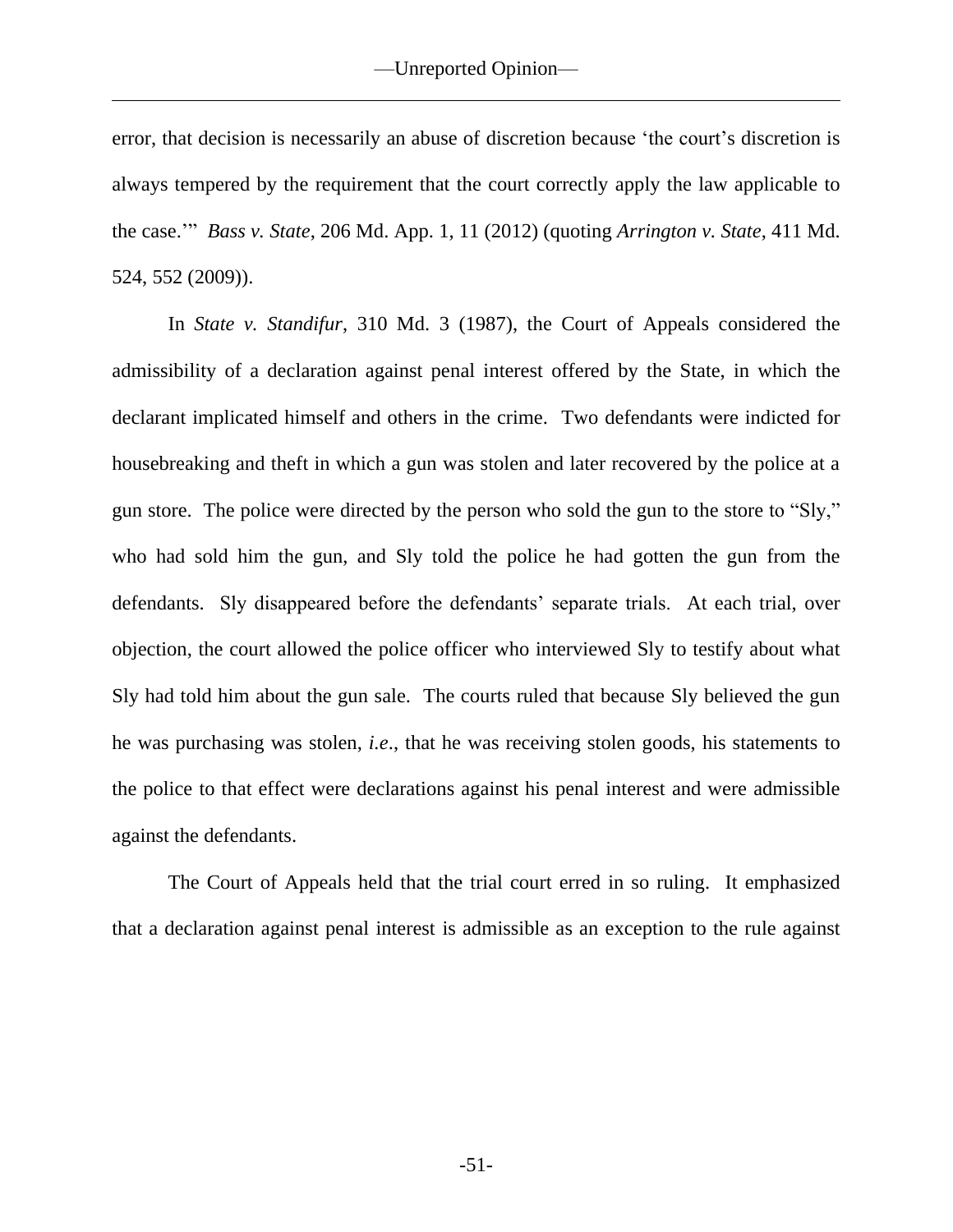hearsay under Maryland common  $law<sup>14</sup>$  and that the case concerned "a specific class of declarations against penal interest – those offered by the State to inculpate a defendant in a criminal case." *Id*. at 9-10. In assessing the admissibility of Sly's statements, the Court looked to Federal Rule of Evidence (FRE)  $804(b)(3)^{15}$  (which is substantively identical to current Md. Rule 5-804(b)(3)) and to the advisory committee note that stated:

[A]ll statements implicating another person [need not] be excluded from the category of declarations against interest. Whether a statement is in fact against interest must be determined from the circumstances of each case. Thus a statement admitting guilt and implicating another person, made while in custody, may well be motivated by a desire to curry favor with the authorities and hence fail to qualify as against interest . . . . On the other hand, the same words spoken under different circumstances, *e.g.*, to an acquaintance, would have no difficulty in qualifying. The rule does not purport to deal with questions of the right of confrontation.

*Id.* at 11 (quoting Advisory Committee Note to FRE 804(b)(3)).

<sup>14</sup> *Standifur* was decided before the Maryland Rules of Evidence were adopted in 1994.

<sup>15</sup> In its current form, that rule provides:

(3) Statement Against Interest. A statement that:

(A) a reasonable person in the declarant's position would have made only if the person believed it to be true because, when made, it was so contrary to the declarant's proprietary or pecuniary interest or had so great a tendency to invalidate the declarant's claim against someone else or to expose the declarant to civil or criminal liability; and

(B) is supported by corroborating circumstances that clearly indicate its trustworthiness, if it is offered in a criminal case as one that tends to expose the declarant to criminal liability.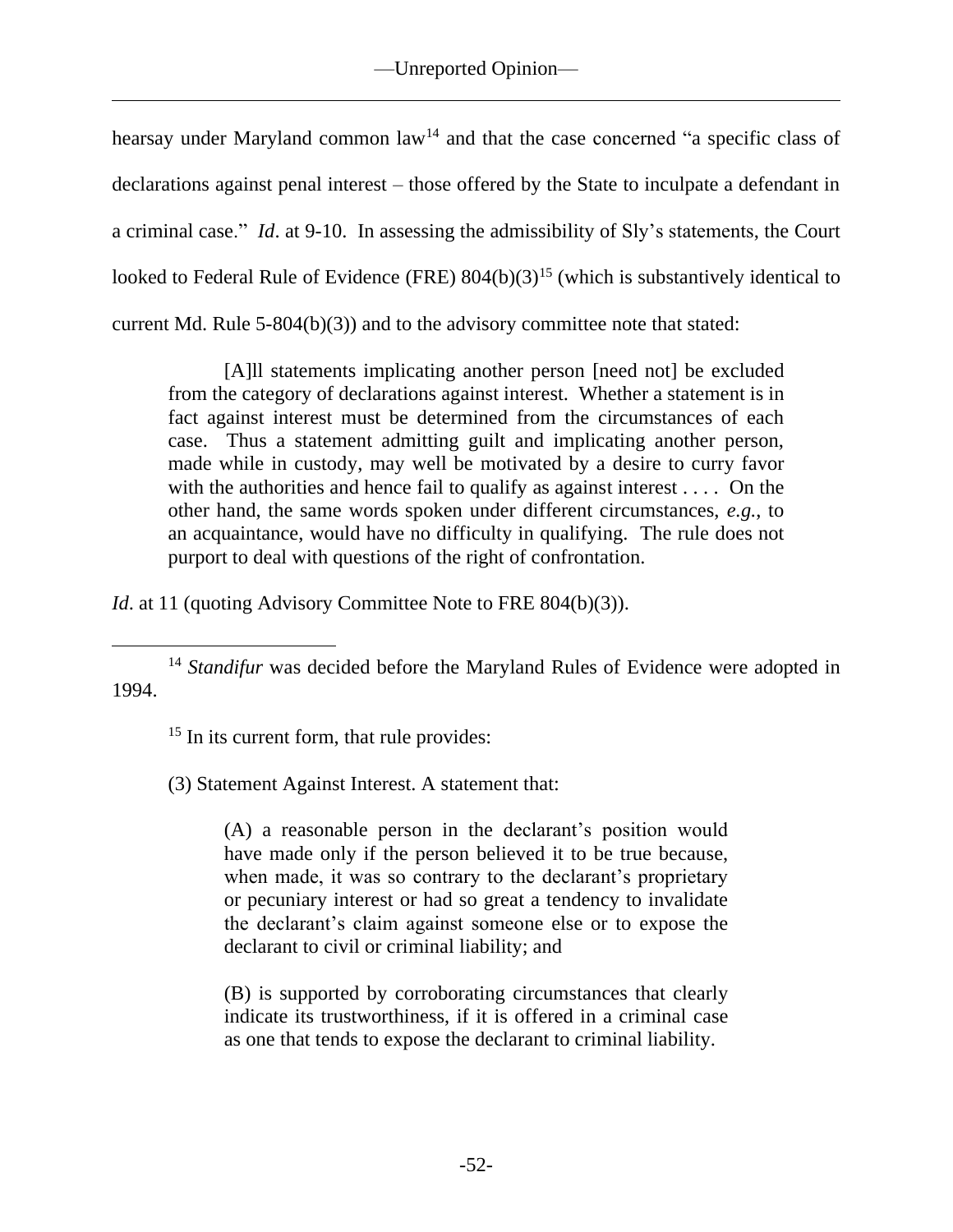The Court reasoned that the advisory note and the history of the federal rule made clear that, in deciding whether a statement against penal interest is reliable, trial courts must consider the totality of the circumstances surrounding the making of the statement and "treat as 'inevitably suspect' a statement made to persons in authority and implicating a codefendant, even though the statement also contains an admission of the declarant's culpability." *Id*. at 13. The Court divided statements inculpating a criminal defendant into two classes, collateral and noncollateral:

A noncollateral statement is one in which the facts inculpating the defendant are found in the portion of the statement directly against the declarant's interest. A collateral inculpatory declaration is one in which the inculpatory material is not found in the portion of the statement directly against the declarant's interest, but instead appears in another portion of the statement.

*Id*. at 15-16.

Both classes of statements are admissible if they satisfy certain threshold tests.

First, the trial court must

carefully consider the content of the statement in the light of all known and relevant circumstances surrounding the making of the statement and all relevant information concerning the declarant, and determine whether the statement was in fact against the declarant's penal interest and whether a reasonable person in the situation of the declarant would have perceived that it was against his penal interest at the time it was made.

*Id.* at 17. Second, the trial court "should . . . consider whether there are present any other facts or circumstances, including those indicating a motive to falsify on the part of the declarant, that so cut against the presumption of reliability normally attending a declaration against interest that the statements should not be admitted." *Id*. Third, "[a]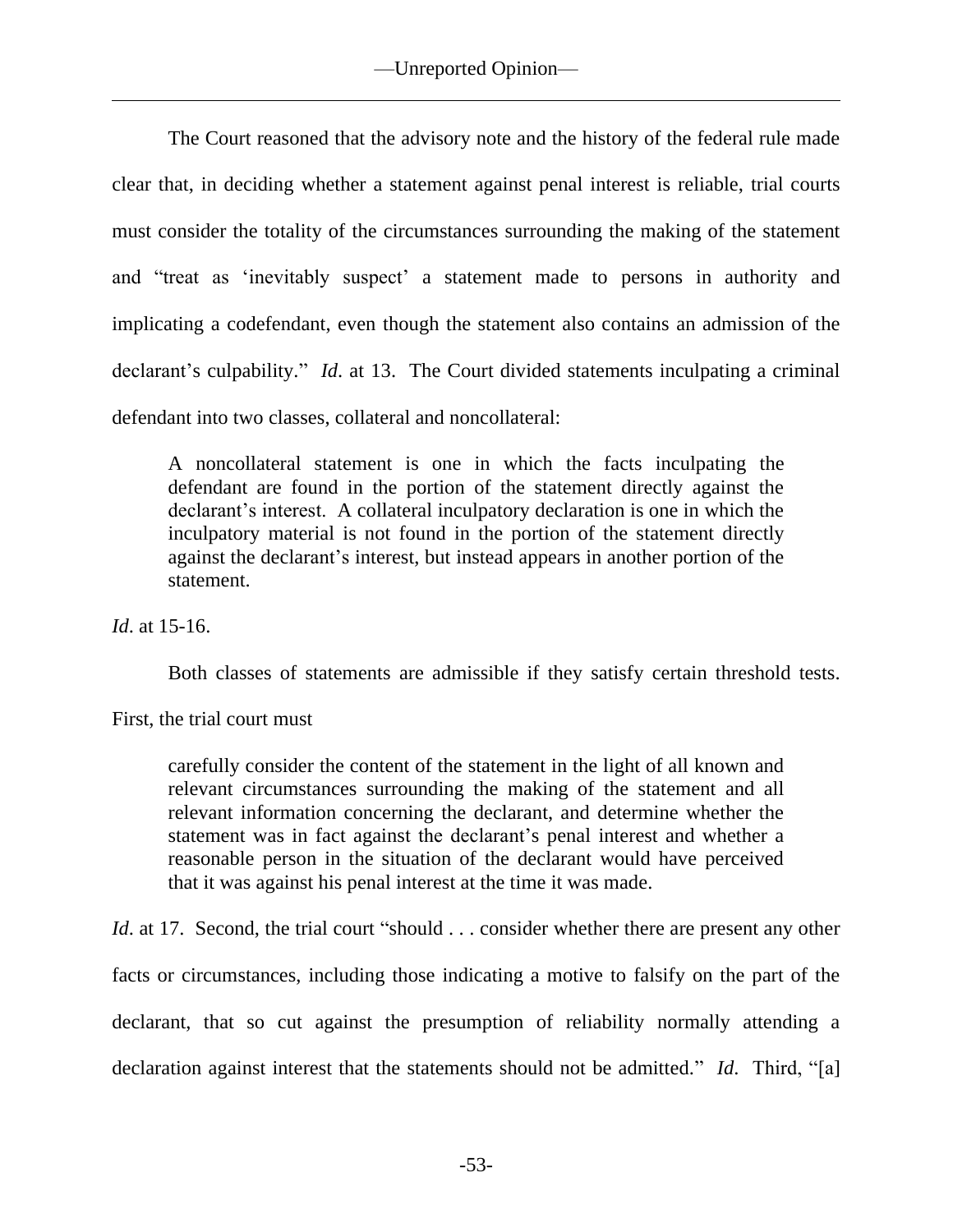statement against interest that survives this analysis, and *those related statements so closely connected with it as to be equally trustworthy*, are admissible as declarations against interest." *Id*. (emphasis added).

Applying those principles, the Court held that the trial court erred in admitting Sly's statement to the police. Although his statement objectively was against his own penal interest, "a reasonable person in Sly's position would [not] have understood the disserving nature of the statement when he made it" and "that the totality of circumstances under which the statement was made militate against a finding of the requisite reliability." *Id*. The Court emphasized that the statement was made in what amounted to a custodial interrogation; that when it was made, Sly was fearful of violating his parole and apparently wished to "curry favor with the authorities"; and that Sly's "motive of personal gain" was "an important factor to be considered." *Id*. at 19-20.

In *Williamson v. United States*, 512 U.S. 594 (1994), the Supreme Court recognized a similar distinction between the collateral and noncollateral portions of a confession. In that case, the police conducted a traffic stop of a rental car driven by Reginald Harris and, during a consent search of the vehicle, discovered a large quantity of cocaine in two suitcases. In an interview with a DEA agent, Harris said he had picked up the cocaine from an unnamed person and was to deliver it to Williamson at a predetermined location. In a subsequent interview, Harris admitted to having lied about many aspects of his story. He told the DEA agent that he was transporting the cocaine to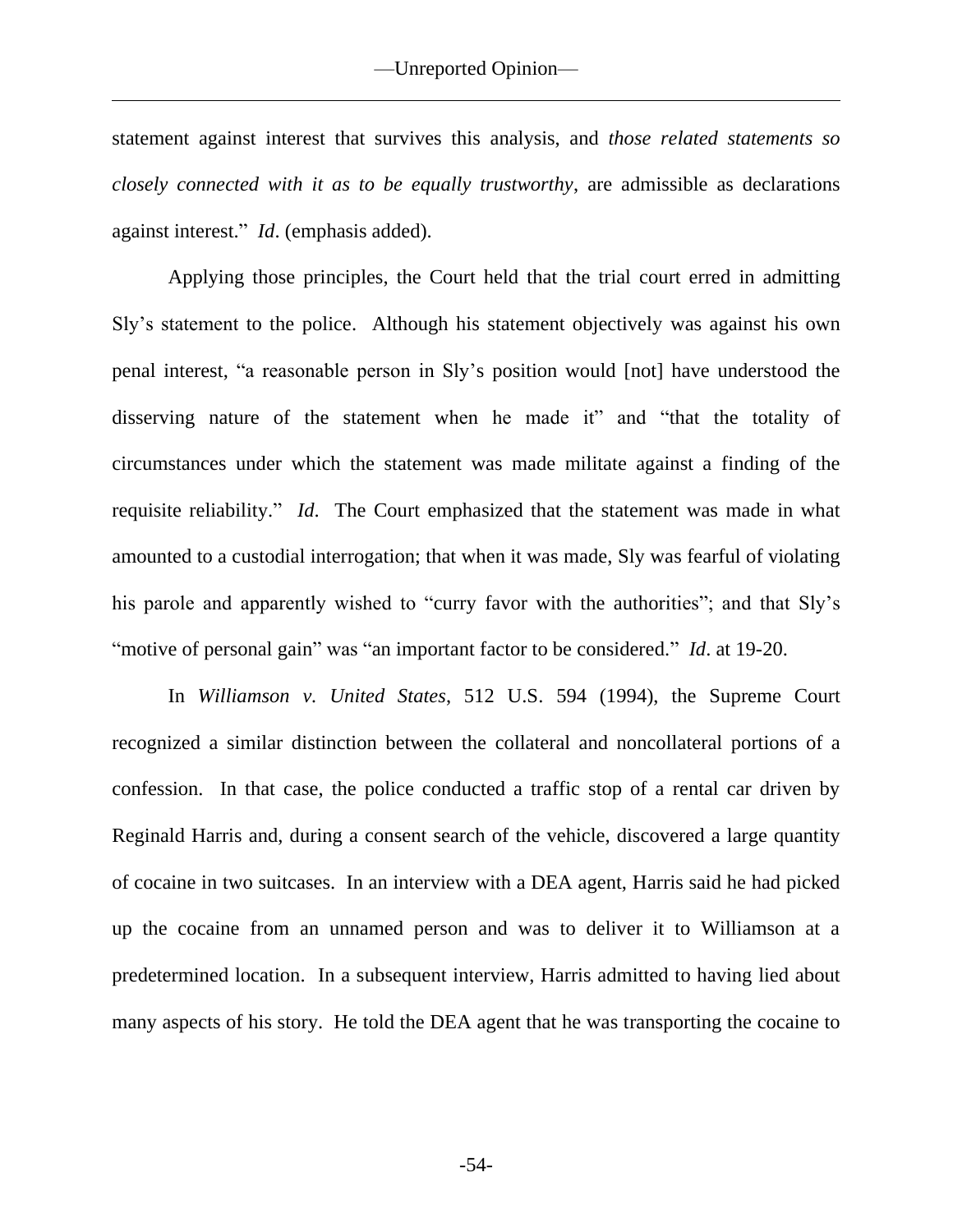Atlanta for Williamson; that Williamson had been driving in front of Harris in a second rental car; and that Williamson knew that the police had seized the cocaine.

Williamson was charged with possession with intent to distribute cocaine and related charges. Harris was granted immunity but refused to testify at Williamson's trial and was held in contempt. The district court permitted the DEA Agent to recount Harris's statements to him, over defense objection. After conviction, Williamson appealed on this point and his case reached the Supreme Court.

The Court reversed, holding that "statement" as used in FRE 804(b)(3) does not refer to a full statement, such as the entirety of a recorded police interrogation, but to "'a single declaration or remark'" within an overall declaration. *Id*. at 599 (quoting *Webster's Third New International Dictionary*, 2229, defn. 2(b) (1961)). If the converse were true, then "even if [a complete statement] contain[ed] both self-inculpatory and nonself-inculpatory parts[, it] would be admissible so long as in the aggregate the confession sufficiently inculpat[ed the declarant.]" *Id*. That interpretation would contradict the underlying rationale of the rule, which rests "on the commonsense notion that reasonable people, even reasonable people who are not especially honest, tend not to make selfinculpatory statements unless they believe them to be true." *Id*. In contrast, "[o]ne of the most effective ways to lie is to mix falsehood with truth, especially truth that seems particularly persuasive because of its self-inculpatory nature." *Id*. at 599-600. The Court stated that there was "no reason why collateral statements, even ones that are neutral as to interest, should be treated any differently from other hearsay statements that are generally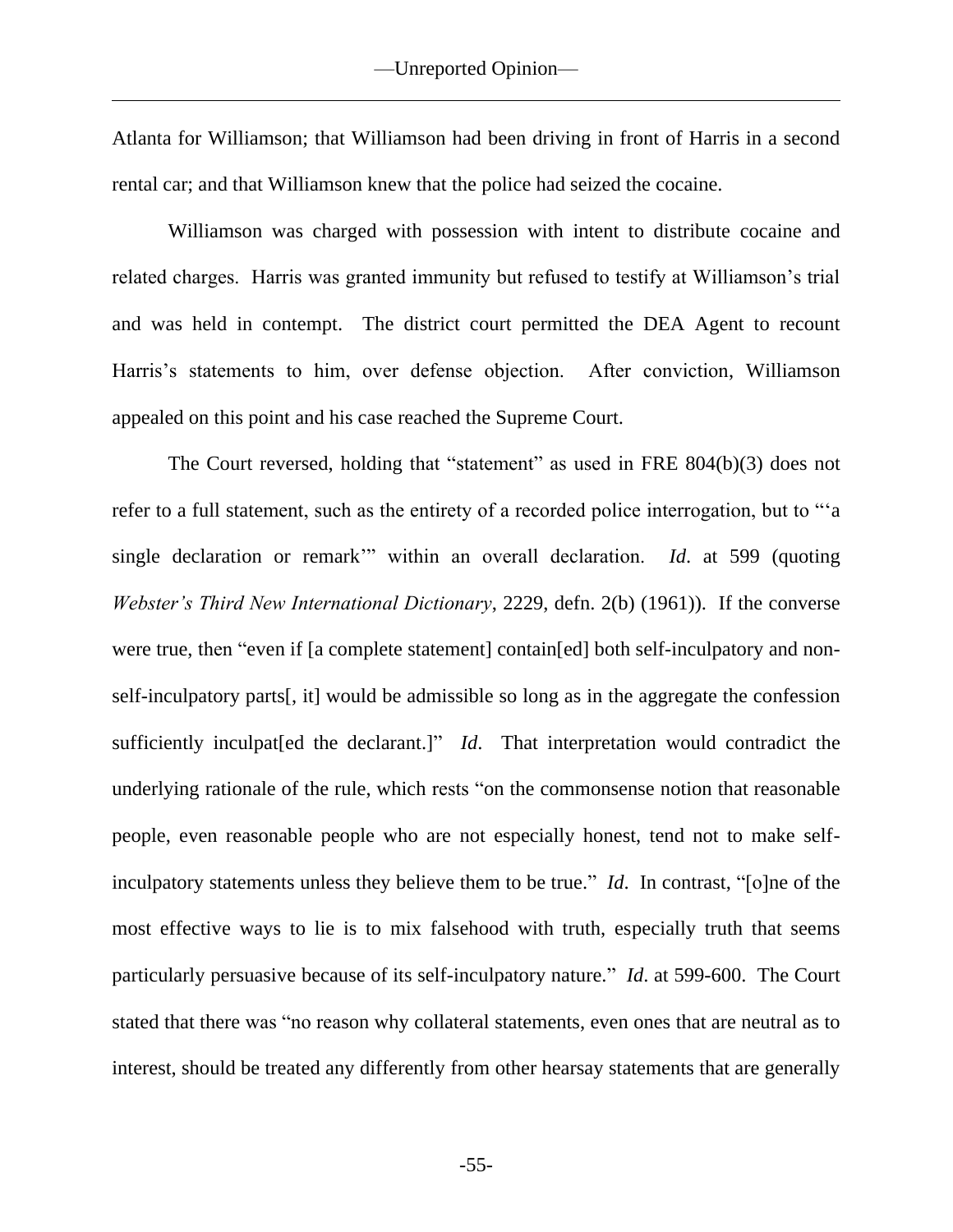excluded." *Id*. at 600 (internal citation omitted). Applying those principles, the Court concluded that the district court had erred by not conducting a fact-intensive inquiry to determine which of Harris's statements truly were self-inculpatory and which merely were collateral statements that inculpated Williamson only (and potentially curried favor for Harris).

The Court of Appeals adopted the *Williamson* analysis as part of Maryland law in *State v. Matusky*, 343 Md. at 490. There, the Court held that the trial court had interpreted Rule 5-804(b)(3) "too broadly, erroneously admitting collateral portions of [a] hearsay declaration that did not directly incriminate the declarant." *Id*. at 470. The defendant, Michael Matusky, was tried on two counts of first-degree murder in the stabbing deaths of two women. Richard White, the estranged husband of one of the victims, also was charged in relation to the murders. At issue was whether statements White made to his fiancé inculpating Matusky were admissible at Matusky's trial. White had told the police that he had spent the day of the murders shopping with his fiancé. She had corroborated that account in her statement to the police. Later, she retracted her statement and admitted that she had lied, at White's urging, and that he had told her he had been drinking in a bar on the day of the murders, in violation of his probation. She also told police that White had told her that he knew who had committed the murders and implicated Matusky.

After White invoked his Fifth Amendment privilege, making him unavailable as a witness, the trial court permitted White's fiancé to testify about White's statements to

-56-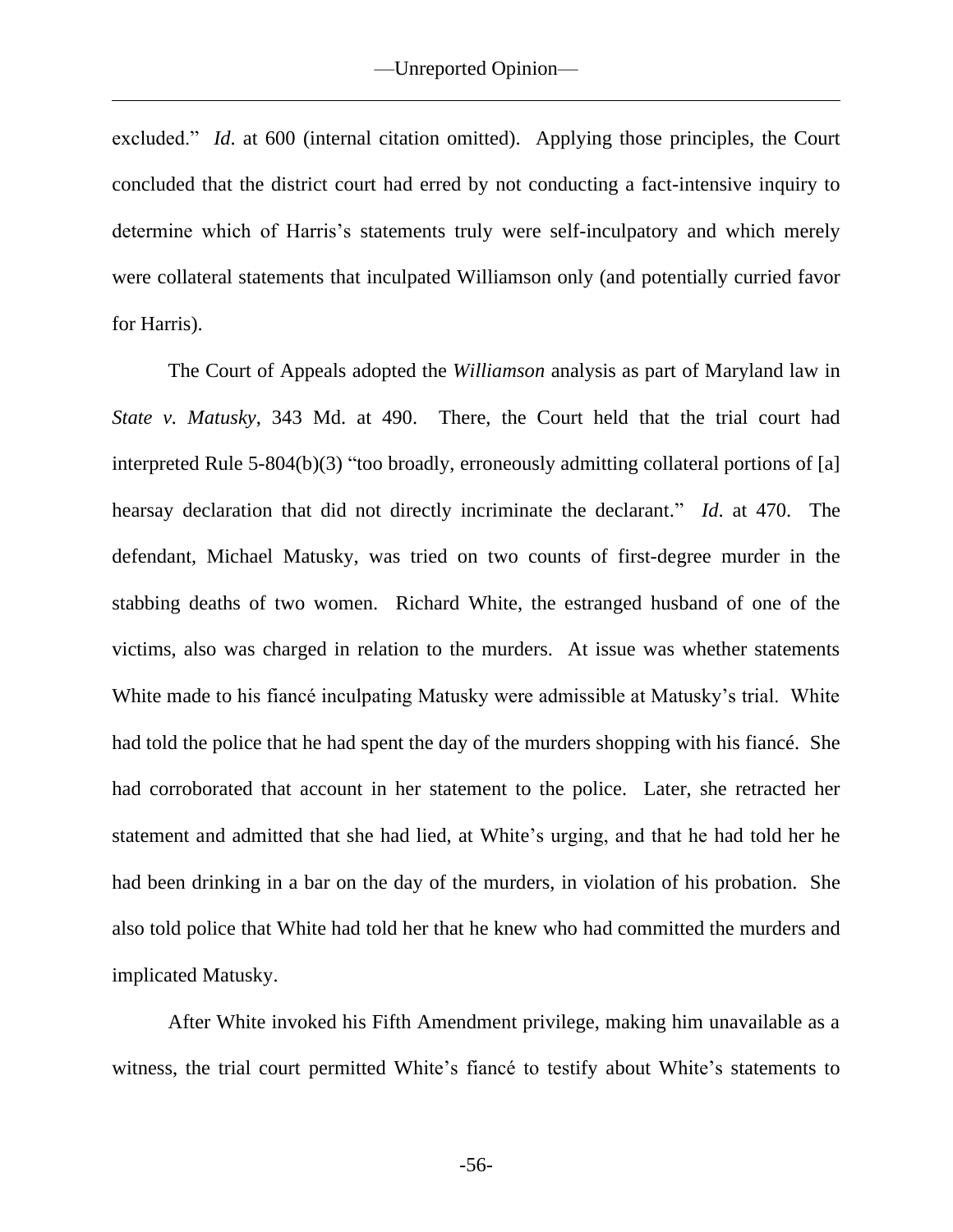her. She testified that White had told her that on the night of the murders, he and Matusky were drinking together at a bar; that Matusky had told White he wanted to kill the women; and that White had tried to talk him out of it. Thereafter, White drove Matusky to the victims' house in Matusky's car and stayed in the car while Matusky went inside and stabbed the victims. Aside from White's fiancé's testimony, the only evidence linking Matusky to the crimes was a shoeprint outside the victims' house that could not conclusively be linked to him. Matusky testified in his own defense and denied any involvement in the murders.

Matusky was convicted and his appeal reached the Court of Appeals, which held that the trial court had erred by admitting White's statements to his fiancé. The Court reasoned that the declaration against penal interest exception "is predicated on the assumption that the declarant would not make a statement adverse to his or her penal interest unless that declarant believed it to be true." *Id*. at 477 (citing *Standifur*, 310 Md. at 11). That "rationale support[ed] admitting individual statements that are contrary to the declarant's penal interest," but it was less clear "whether [it] applie[d] to other portions of a hearsay declaration that d[id] not directly implicate the declarant." *Id*. at 477-78 (footnote omitted).

The Court explained that some commentators have reasoned that if a declaration is self-inculpatory, the entire declaration should be admissible, whereas other commentators have taken opposite and intermediate positions. *See* 5 J. Wigmore, *Evidence in Trials at Common Law* § 1465, at 339-41 (Chadbourn rev. 1974 & 1996 Supp.) ("All parts of the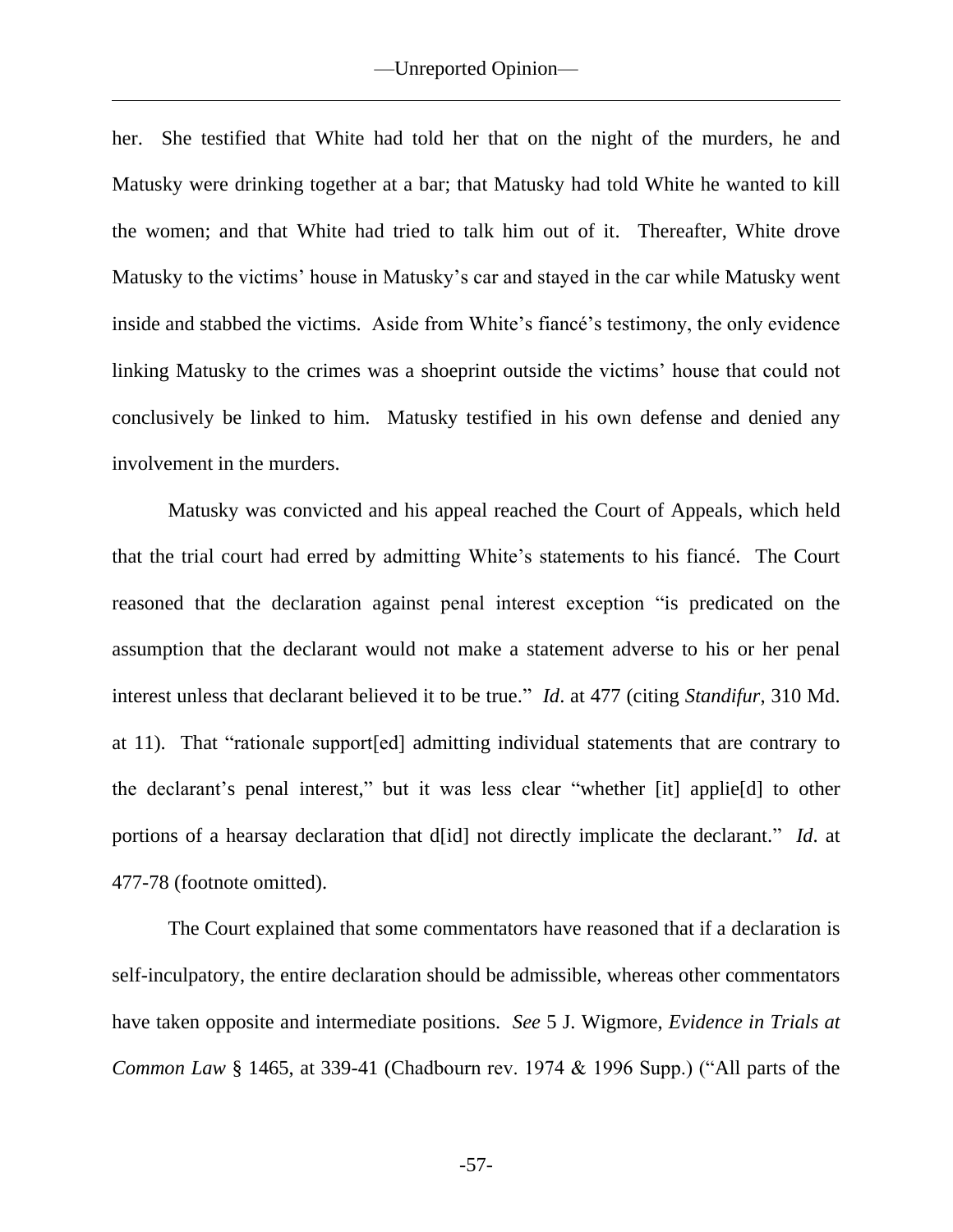speech or entry may be admitted which appear to have been made while the declarant was in the trustworthy condition of mind which permitted him to state what was against his interest"); B. Jefferson, *Declarations Against Interest: An Exception to the Hearsay Rule*, 58 Harv. L. Rev. 1, 60-61 (1944) (arguing that none of the collateral portions of a statement against interest should be admitted); C. McCormick, *Handbook of the Law of Evidence* § 279(d), at 677 (E. Cleary ed., 2d ed. 1972) (arguing that self-serving collateral statements included among a statement against interest be excluded, but that neutral collateral statements be admitted). The Court noted that *Standifur* adopted the intermediate position advanced by Professor McCormick, articulating the three-part test set out already.

The *Matusky* Court reasoned that the third part of the *Standifur* test, which permits a trial court to admit "[a] statement against interest that survives [the first two prongs], and *those related statements so closely connected with it as to be equally trustworthy*[,]" requires "the trial judge [to] parse the entire declaration to determine which portions of it are directly contrary to the declarant's penal interest, and which collateral portions are so closely related as to be equally trustworthy." 343 Md. at 482 (emphasis in original). It held that the trial court had failed to "parse" White's statements to his fiancé to determine which portions were collateral and unrelated to the statements directly against his penal interest. The trial court "should have redacted those portions of White's declaration identifying Matusky as the murderer and suggesting Matusky's motive for the crime." *Id.* at 485. Those "portions of the declaration did not directly incriminate White" and,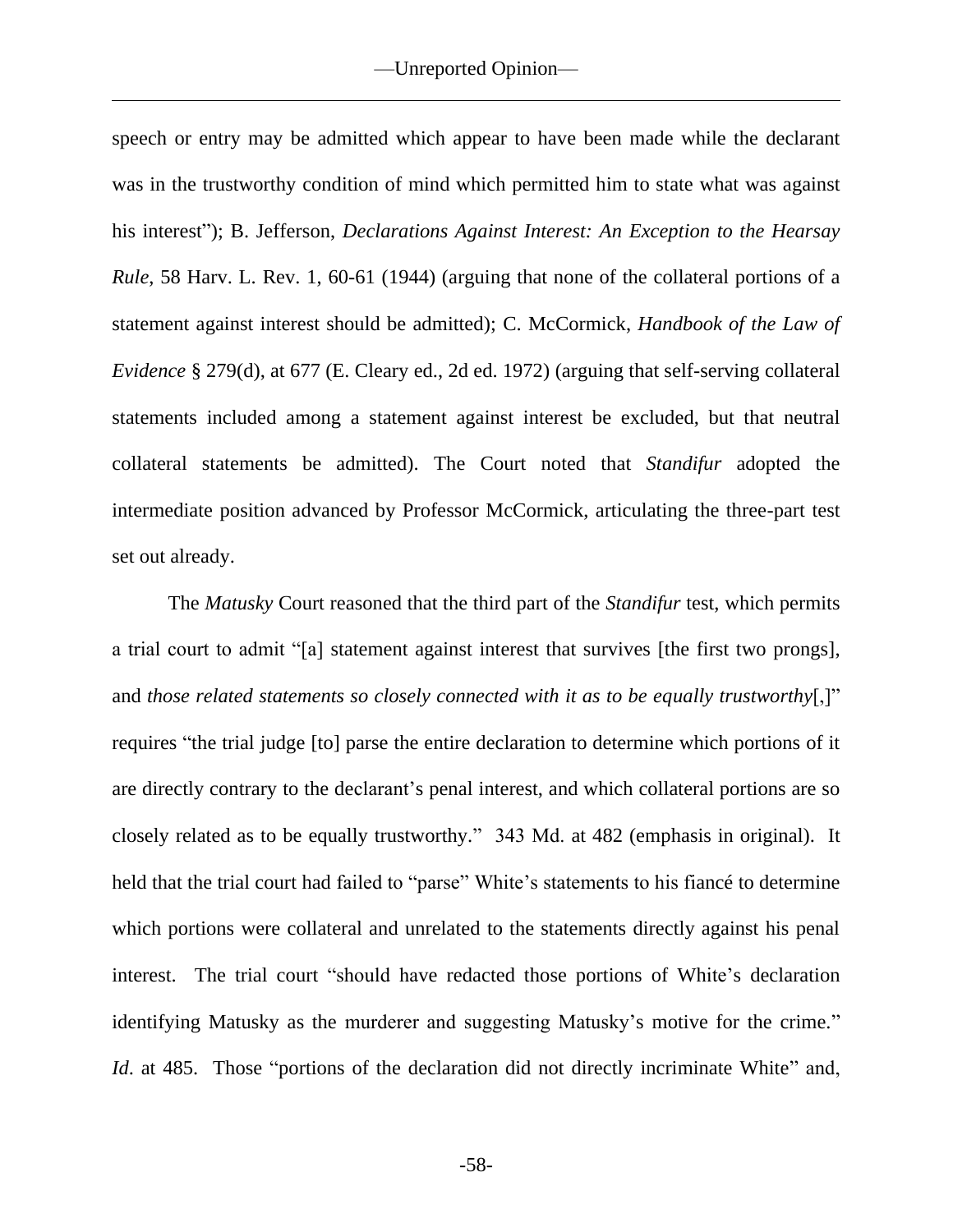because of their "non-incriminating" character, were "not as trustworthy as selfincriminating statements, because they serve[d] to shift blame from White to Matusky." *Id*.

For guidance on remand, the Court of Appeals discussed how a trial court should parse a lengthy statement, only parts of which are self-inculpatory. It adopted the reasoning in *Williamson*, which differs from *Standifur* in one "central" way: "that 'proximity' between the self-inculpatory and 'collateral' portions no longer guarantees admissibility." *Id*. at 491. Rather, "'when ruling upon the admission of a narrative under this rule, a trial court must break down the narrative and determine the separate admissibility of each "single declaration or remark."" *Id.* at 492 (quoting *State v. Mason*, 460 S.E.2d 36, 45 (W.V. 1995), in turn quoting *Williamson*, 512 U.S. at 599). "The test for admissibility to be applied to each statement within a declaration is whether a reasonable person in the declarant's circumstances would have believed the statement was adverse to his or her penal interest at the time it was made." *Matusky*, 343 Md. at 492.

These cases all have analyzed the burden on the State, as the proponent of a declaration against penal interest, when the statement inculpates the declarant *and* a criminal defendant and is offered at the defendant's trial. When a criminal defendant is the proponent of a statement against penal interest that exculpates him and inculpates another, the defendant's right to present a defense is implicated and, if corroboration is present, the balance shifts in favor of admission. *See Gray v. State*, 368 Md. at 547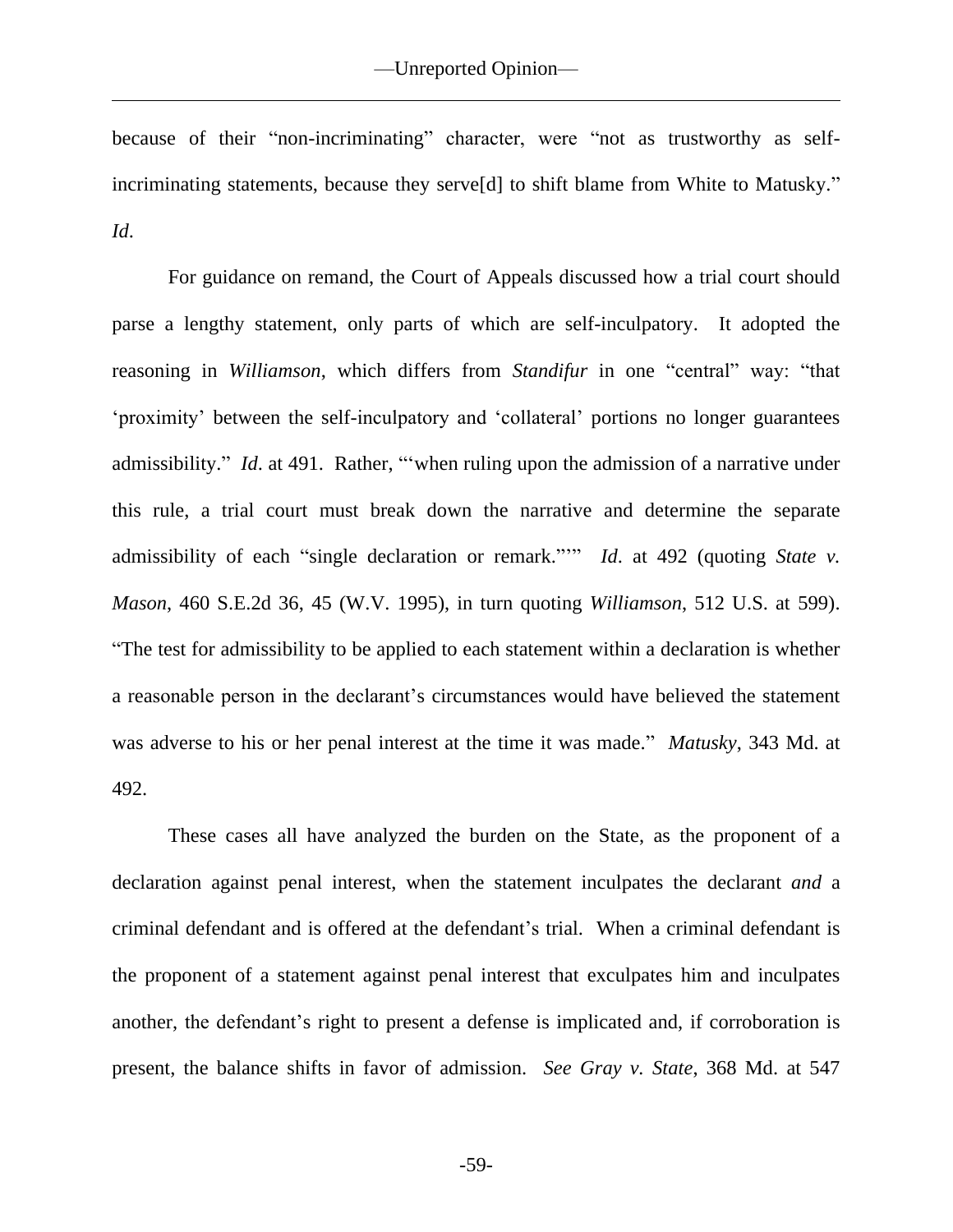(holding that the trial court "effectively blocked [the defendant's] ability to present a defense that, under the facts of this case, he was entitled to present"); *Roebuck v. State*, 148 Md. App. 563, 594 (2002) (finding that the defendant has a constitutional right to present a defense and must not be subject to an "insurmountable evidentiary hurdle" in doing so) (citation omitted). Corroboration may be found in the circumstances attendant to the making of the declaration, the nature of the statements made, or other evidence verifying the substance of the declaration against interest. *Gray*, 368 Md. at 545-46 (analyzing the statements made and other evidence corroborating them); *Roebuck*, 148 Md. App. at 581-85 (discussing the many sources for corroboration of a statement against interest exculpating a defendant).

In *Gray*, a jury convicted the defendant of the first-degree murder of his wife, Bonnie Gray ("Bonnie"), whose partially nude body was found in the trunk of her car about a week after the defendant reported her missing. She had been shot three times in the head, stabbed in the chest, had ten lacerations to her head, and five of her fingers had been severed. At trial, the defense theorized that the murderer was Brian Gatton, who, allegedly, had been involved in a sexual relationship with Bonnie. Gatton invoked his Fifth Amendment privilege. The defense sought to call Evelyn Johnson to testify about statements Gatton made to her implicating himself in Bonnie's murder. The State moved *in limine* to preclude that testimony. The defense proffered that Johnson would testify that, after Bonnie disappeared but before her body was found, Gatton told her "I took care of her[.]" *Id*. at 535 (footnote omitted). Johnson also would have testified that "on a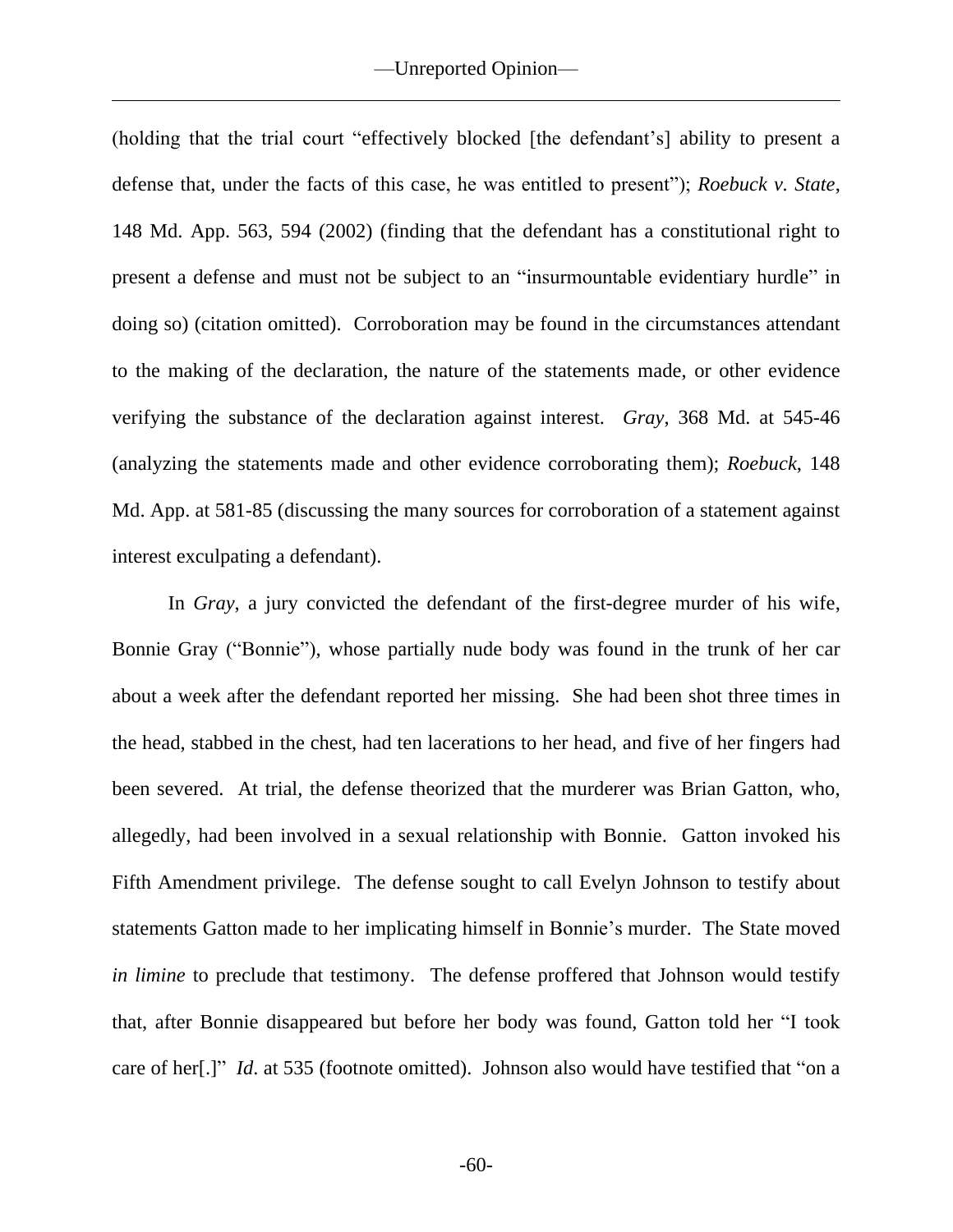subsequent occasion Gatton came to her house when her husband was away and raped her." *Id.* Days later, Gatton threatened her, saying that if she told anyone about the rape, "he would take care of [her] just like he had took care of [Bonnie]." *Id.* at 535-36. According to Johnson, Gatton "pulled a small handgun from his boot and also a hunting knife from a 'case' on his belt, showing them to [Johnson], and saying, '[T]his is what I killed her with.'" *Id.* at 536.

Relying upon *Matusky*, the trial court ruled that, although the statements Gatton was alleged to have made to Johnson were against his own penal interest when made, they lacked sufficient indicia of trustworthiness and therefore were inadmissible at trial. The Court of Appeals held that that was error. It began by summarizing the distinctions between the issue in *Matusky* and in the case before it:

In *Matusky*, the declaration against penal interest was sought to be introduced by the State, and the statement was alleged to be against the defendant's penal interest, not against the penal interest of an alternate suspect. It was an inculpatory statement as to the defendant; however, the statement was not made by Matusky, but was made by a codefendant who was being tried separately. The declarant in *Matusky*, who was also unavailable, would have been, if present to testify, a witness whom Matusky would have had a constitutional right to confront. Here, the declaration was sought to be introduced by the defendant, and thus the defendant's constitutional right to confront the witnesses *against* him is not implicated. Judge Raker, for the Court, noted in *Matusky* that when a declaration *against interest of a defendant* is at issue, the confrontation clause requires additional assurances of reliability before such declarations against interest should be admitted. The statement in this case was exculpatory as to petitioner but inculpatory as to Gatton, the person petitioner alleged committed the crime.

*Id*. at 538-39 (emphasis in original). The Court noted that *Matusky*, *Standifur,* and *Williamson* all involved declarations against penal interest that inculpated the defendant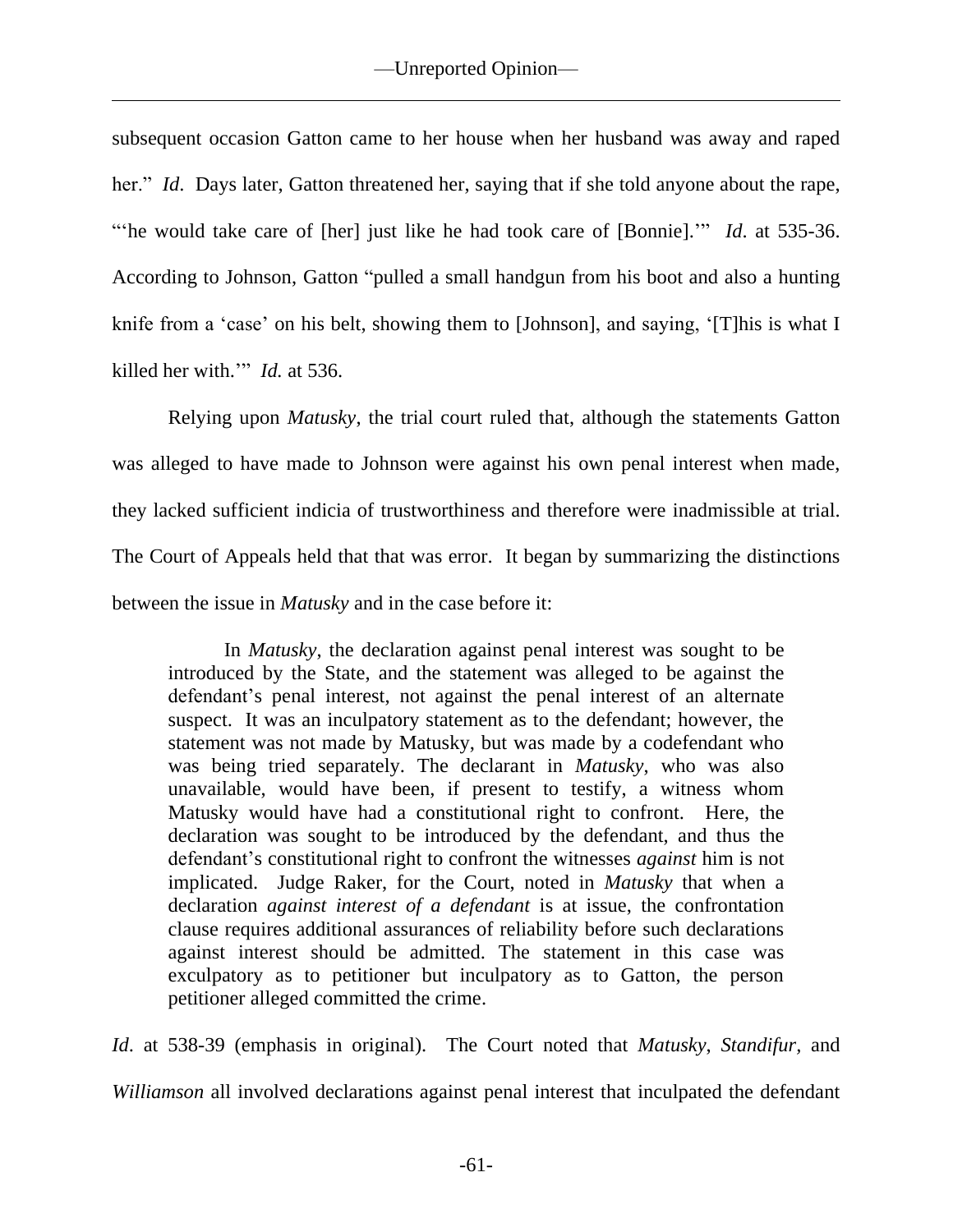and were being offered by the State against the defendant. The Court emphasized that "[a] substantial part of the balance of our discussion in *Standifur* was almost exclusively limited to the attempts of the prosecution to have admitted in evidence statements of codefendants, that tend to inculpate the other defendants and exculpate the codefendant declarant." *Id*. at 542.

The Court reasoned, moreover, that the credibility of the "in-court relator" of an out-of-court declarant's statement was, like any other live witness, a matter for the finder of fact to decide, not for the trial court to decide as a gatekeeper. *Id*. at 545. Only the reliability of the out-of-court declaration, based upon the attendant circumstances, was relevant to the question of admissibility.

In assessing the credibility of Gatton's alleged statements to Johnson, the Court looked to their substance and the circumstances surrounding their making. It reasoned that although Gatton may have had a motive to fabricate after he raped Johnson, because he was trying to intimidate her so she would not report the rape to authorities, he had no such motive when he made the pre-rape statements, including that he "took care of [Bonnie]." *Id*. at 545-46. Other evidence also corroborated the statements, including that Gatton was involved in a "love triangle" with Bonnie; that he was jealous when she went home to the defendant; and that after the murder he was in possession of jewelry like that worn by Bonnie. *Id*. at 546. Further, the statements clearly would subject Gatton to criminal liability and, because of his relationship with Bonnie, were of the type to be believed by authorities if reported. For all these reasons, the Court held that the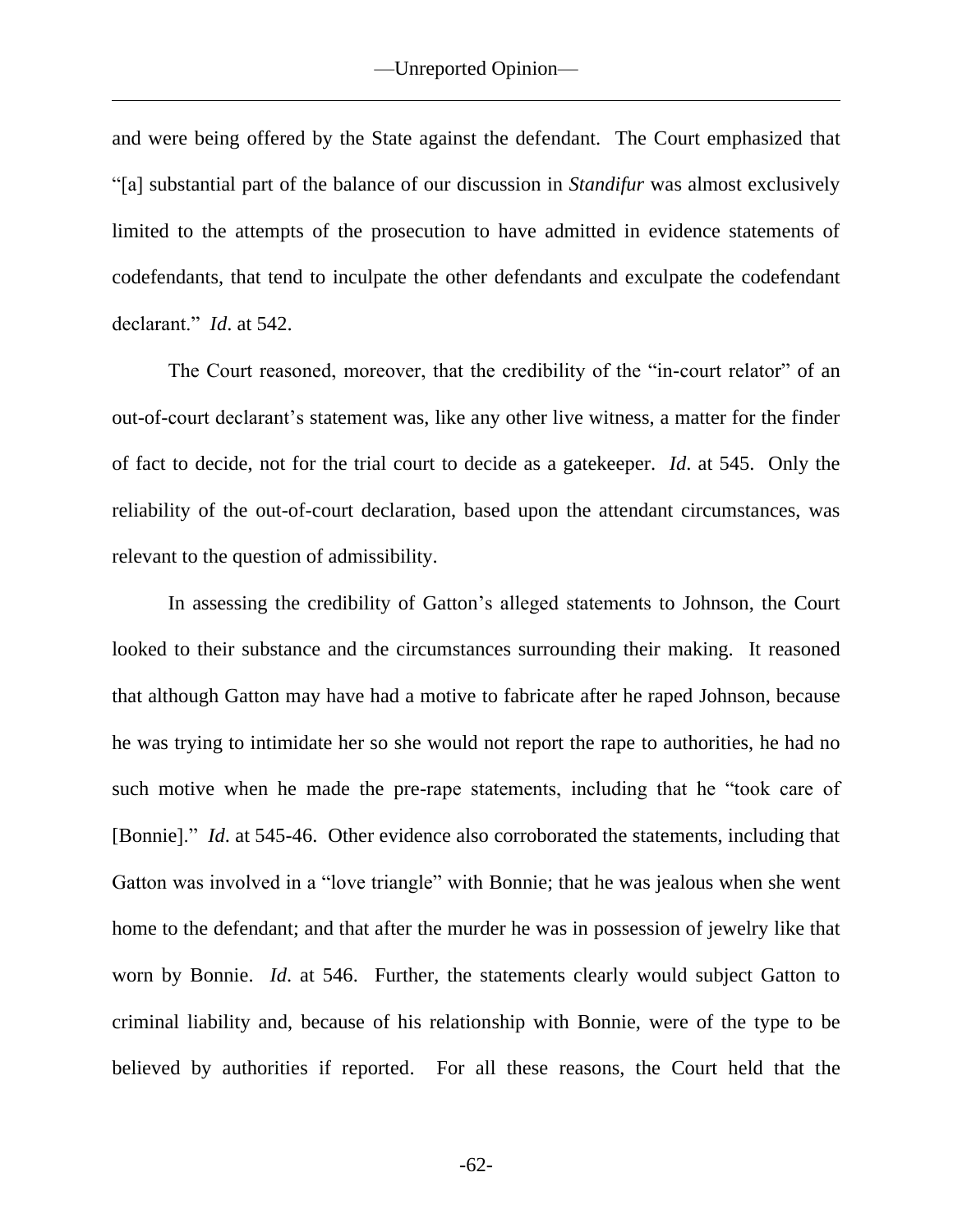statements were sufficiently reliable to be admitted and that the trial court improperly excluded them, thereby preventing the defendant from fully presenting his defense of lack of criminal agency.

In *Roebuck*, 148 Md. App. at 568, this Court relied upon *Gray* to hold that a trial court erred by not permitting the defendant to introduce statements by his cousin and codefendant, Rolston James, Jr., who had been tried separately for the same murder, that inculpated James and were "arguably exculpatory as to [the defendant]." The State had charged three men, including James and Roebuck, with the murder of a 14-year old boy. One codefendant, Miller, cooperated and the State *nol prossed* the charges against him. Roebuck and James both gave statements to the police while in custody. Roebuck told the police that he and James walked into a wooded area with the victim and James cut the victim's throat, stabbed him repeatedly, and then shot him with a handgun; and his involvement was limited to handing James the handgun when James asked for it.

In his statement, James confessed to having committed the murder in Roebuck's presence, telling police that he "snapped[.]" *Id*. at 570. His memory of the crime was "a blur[,]" however. *Id*. at 571. He could not say for certain whether he stabbed the victim, but he remembered that he was holding a knife and that Roebuck was "hitting" and "beating" James and "[b]egging [him] to stop." *Id*. He did not remember if he had the gun or if Roebuck had the gun. *Id*.

James was tried first. The State relied upon James's custodial statement at his trial and he was convicted. While James's appeal was pending, Roebuck was tried. James's

-63-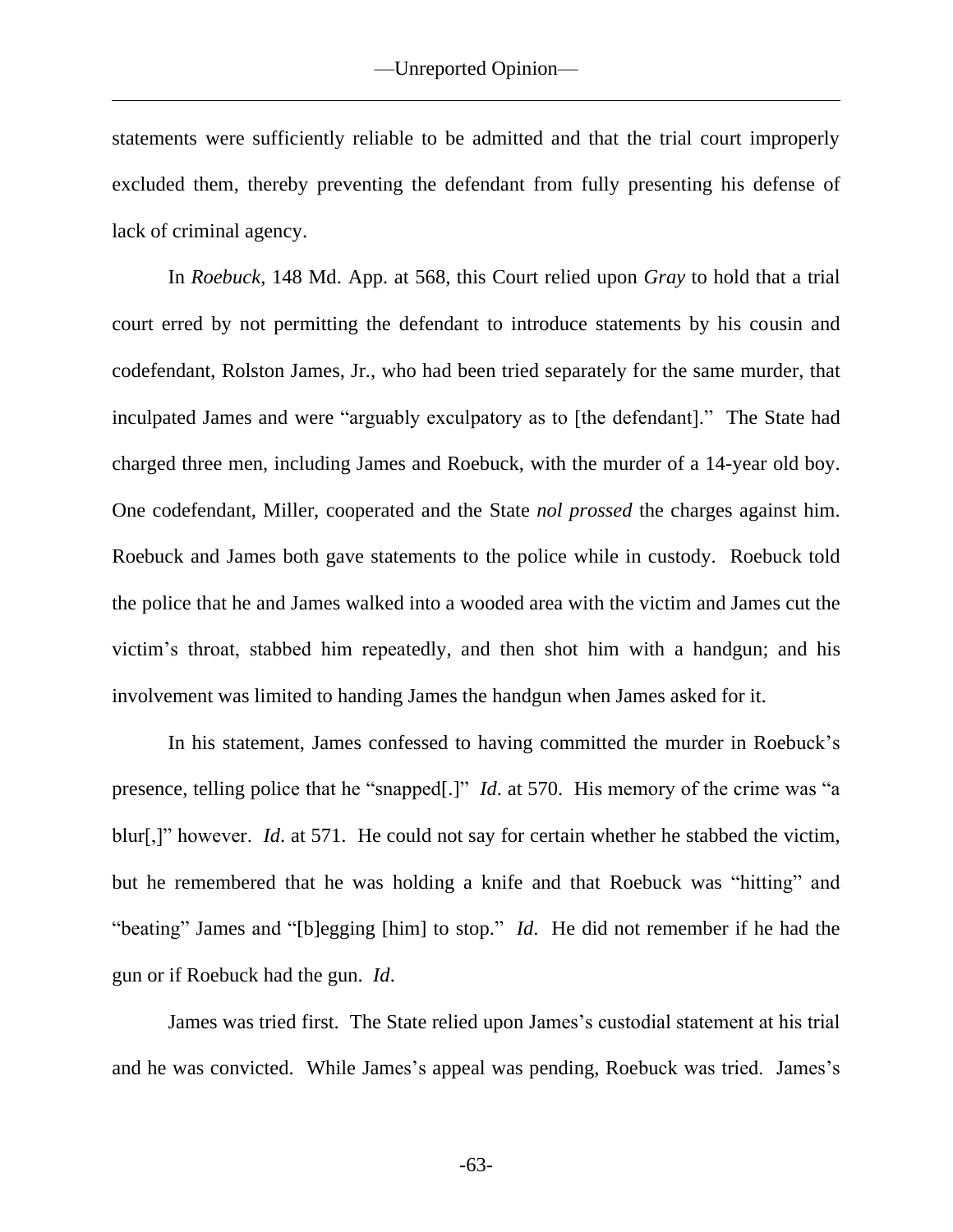attorney advised that he would invoke his Fifth Amendment privilege if called as a witness. Miller testified that he waited in the car while James and Roebuck walked the victim into a wooded area; that James had a knife; and that, when James and Roebuck returned to the car, the victim was not with them and James was holding a gun and his hand was bleeding. The State also introduced Roebuck's statement to the police.

In his case, Roebuck sought to introduce James's statement to police. The court ruled that James's statement was inadmissible as a declaration against penal interest because the corroborating circumstances were insufficient to support its trustworthiness. The court emphasized that James and Roebuck were cousins and that aspects of James's statement suggested he was taking the blame to protect Roebuck.

On appeal, we reversed. After discussing *Standifur* and *Matusky*, we elucidated factors bearing upon the reliability of a declarant's statement against penal interest. If the declarant's statement exculpates the accused, the existence of a close or familial relationship between the declarant and the accused weighs against reliability. A statement that inculpates the declarant, and no one else, however, weighs in favor, as does the temporal proximity of the statement to the crimes charged and the consistency of the declarant's statement. Spontaneous statements are deemed more reliable than statements made in the context of a custodial interrogation.

Considering those factors and the Court of Appeals' decision in *Gray*, we held that the trial court erred by excluding James's statement to the police. We noted the trial court's reliance upon the familial relationship between James and Roebuck and James's

-64-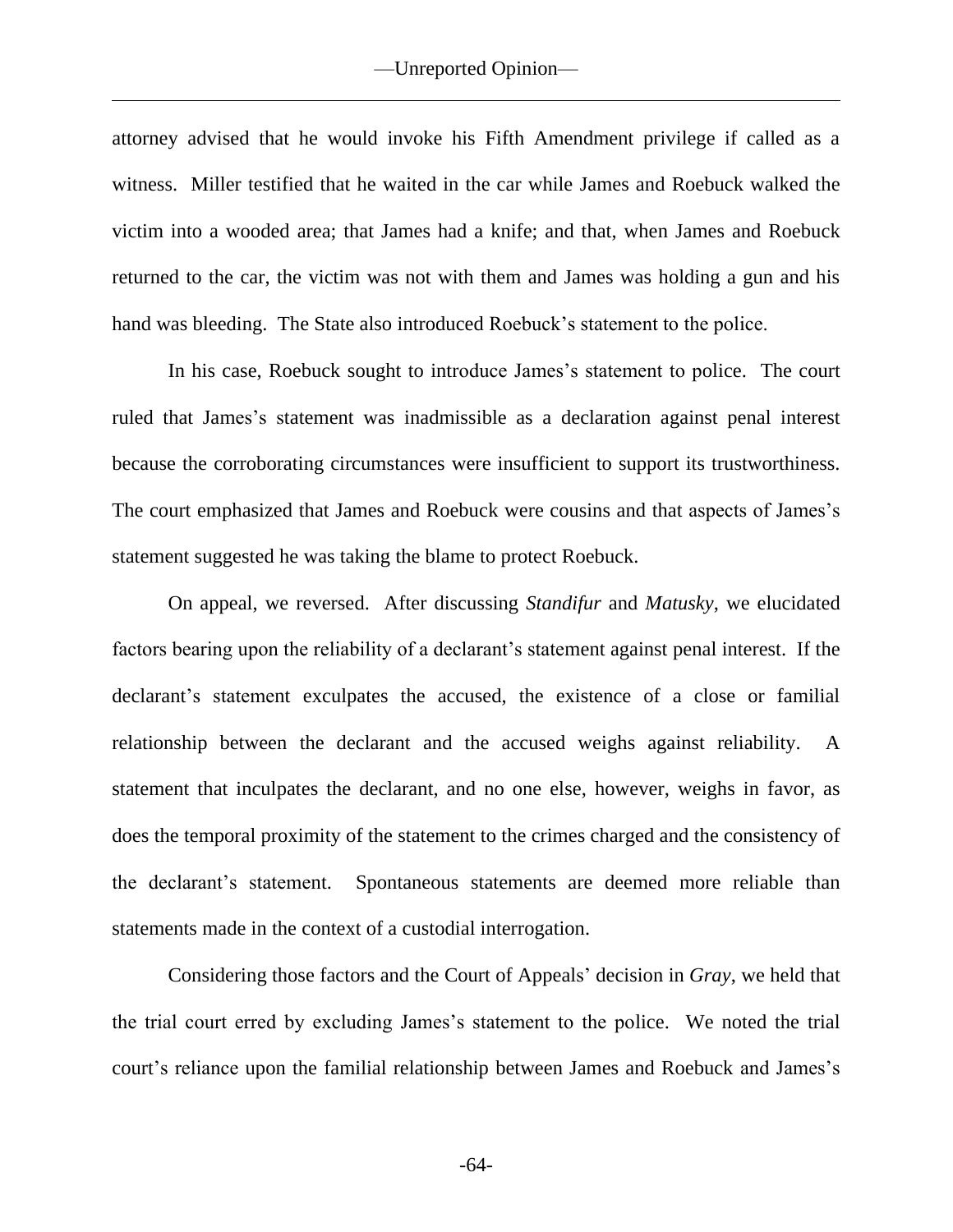desire not to get Roebuck in trouble as the grounds for excluding the statement, and disagreed that either ground adequately supported exclusion of a statement that was "arguably exculpatory as to a defendant and thus central to the defense case." *Id*. at 590. We also disagreed that James's statement was otherwise uncorroborated, reasoning that it was consistent with Miller's testimony and with the State's theory that Roebuck was present during the murder and gave James the gun but did not stab or shoot the victim. We also found it troubling that at James's trial, the State was the proponent of his statement, which it relied upon, but that it took the opposite position at Roebuck's trial. In sum, we held that:

[W]e are mindful that "the exclusion of a statement exculpating an accused could result in an erroneous conviction." [*State v. Anderson*, 416 N.W.2d 276, 280 (Wis. 1987)]. Moreover, given a defendant's constitutional right to present a defense, *id*. at 279, a defendant should not be subjected "to an insurmountable evidentiary hurdle" to obtain admissibility of a hearsay statement that is central to the defense and has been sufficiently corroborated. *Id*. at 280. Ultimately, it is for the fact finder to assess the veracity of the declaration. *Id*.

*Id*. at 594.

A statement against penal interest nevertheless must bear indicia of reliability to be admitted when a criminal defendant is the proponent. In *Stewart*, 151 Md. App. at 425, we held that the trial court did not err by refusing to admit at the defendant's trial for murder and assault a statement by his father, who was tried separately for the same crimes, in which the father inculpated himself and exculpated his son. In the statements, which were made to police officers after the defendant's father was arrested, he said he was responsible for the murder and that his son didn't have anything to do with it. The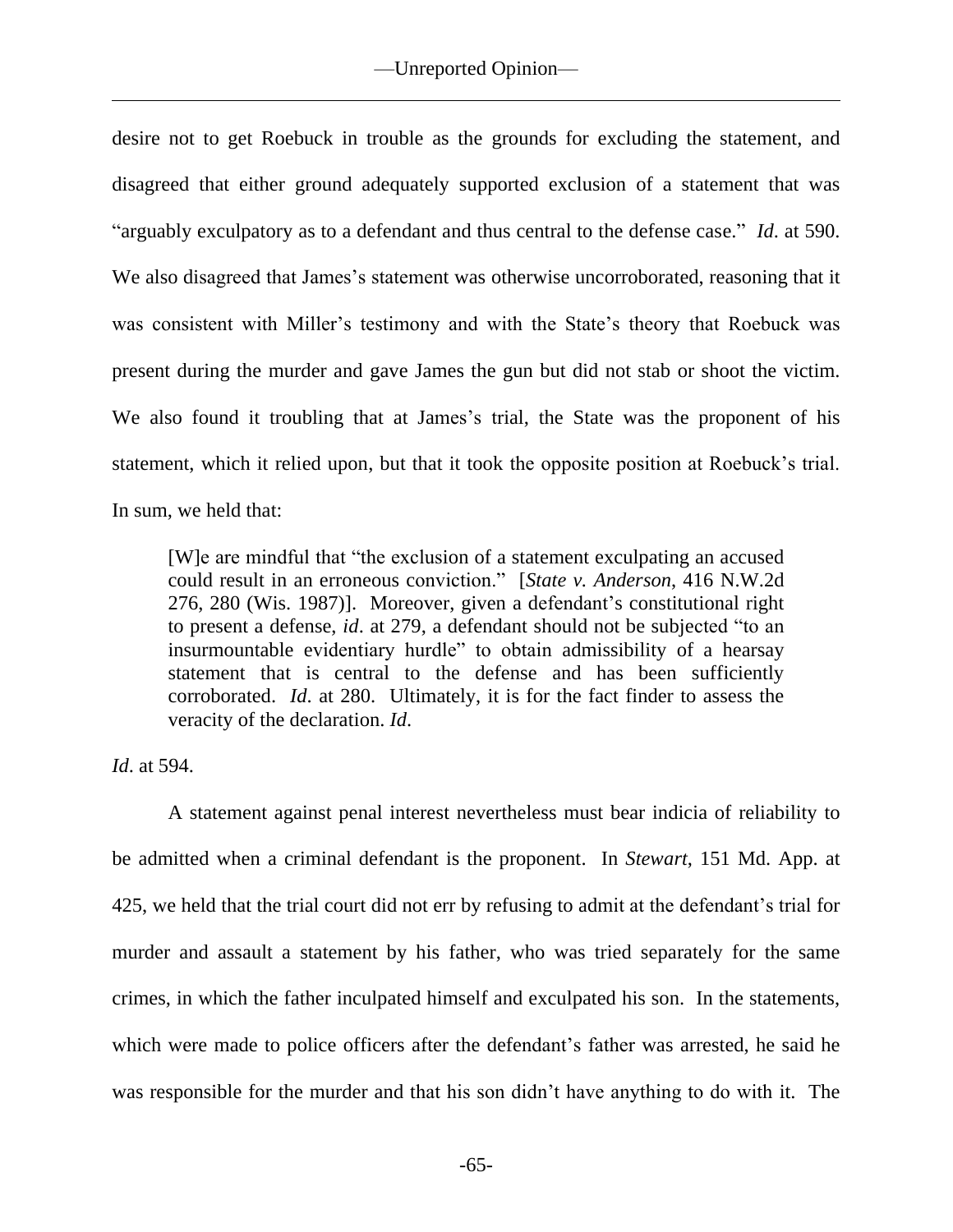defendant's father also asserted that he acted in self-defense. The trial court found neither statement sufficiently trustworthy to be admitted because the father was "operating here to shield his son, but also to some degree looking after his own interest." *Id.* at 440 (emphasis omitted).

We reasoned that although the case was like *Gray* and *Roebuck*, and unlike *Standifur* and *Matusky*, because the defendant was the proponent of the statements, the similarities ended there. The trial court properly considered that the father's statement to the correctional officer was exculpatory as to a close relative and was not fully inculpatory as to the declarant; that it was inconsistent with other statements he had given the police; and that it was not reasonable to believe that the father was the sole combatant in an incident that seriously injured two people and killed another.

Likewise, in *Jackson*, 207 Md. App. at 336, we upheld a trial court's ruling excluding a written statement made by Jones, Jackson's codefendant in a murder trial. Jones pled guilty to the crimes. The day after the murder, Jackson took Jones to his lawyer's office and the lawyer wrote out a statement based upon an oral account relayed by Jones, which exculpated Jackson completely, claiming he was not present at the home where the shooting occurred. The statement was not fully self-inculpatory, as Jones claimed he had started shooting when he thought one of the residents was pulling out a gun. At an evidentiary hearing held during Jackson's trial outside of the presence of the jury, Jones testified he had met with Jackson's lawyer, that the lawyer wrote the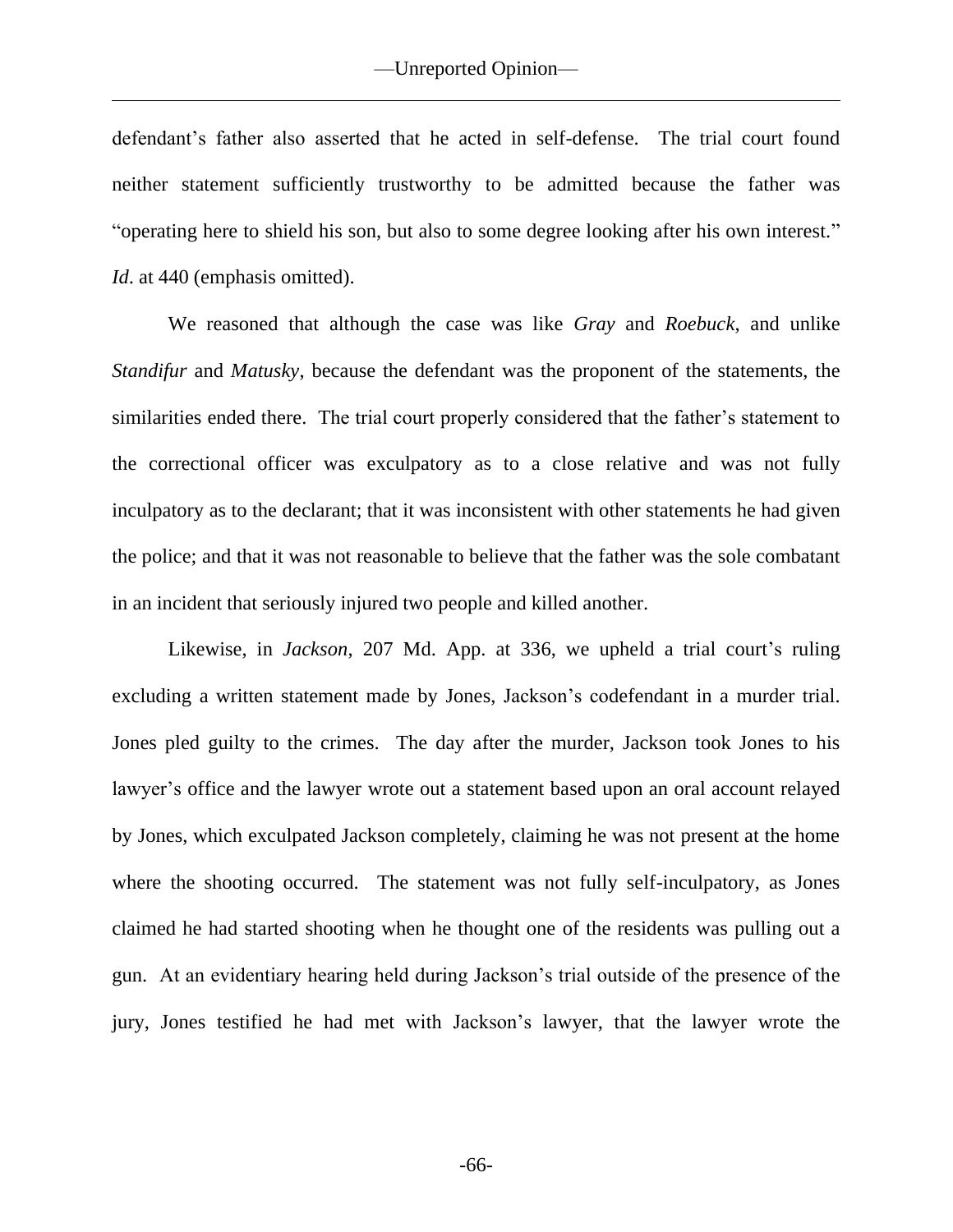statement while Jones spoke, that Jones signed it after "skimming" it, and that it was not true.

The trial court found that the statement "was not truly inculpatory because Mr. Jones included references to acting in self-defense" and that the various observations that Jackson was neither present nor involved in the crimes were "collateral to the statement as a whole." *Id*. at 346. The statement also was inconsistent with later statements Jones made at his plea hearing and at the evidentiary hearing before the circuit court.

In affirming, we reasoned that, although Jones's written statement was "arguably inculpatory[,]" and, therefore against his penal interest when made, the "circuit court's findings of fact were not clearly erroneous and its ultimate decision to exclude the statement based on insufficient indicia of reliability was not an abuse of discretion." *Id.* at 358. We emphasized the "complete dearth of indicia of reliability or corroborating evidence" and the "plethora of evidence that indicated that Mr. Jones's statement to [Jackson's] defense counsel was unreliable, untrustworthy, uncorroborated, and, therefore, inadmissible as a statement against penal interest." *Id*. at 363.

Several federal court opinions have held that statements made outside of a custodial setting that inculpate the declarant and other parties have inherent reliability, are not subject to the more stringent test set out in *Williamson* and are not precluded from admission under *Williamson*. In *United States v. Ebron*, 683 F.3d 105 (5th Cir. 2012), *cert. denied*, 571 U.S. 989 (2013), the Fifth Circuit Court of Appeals considered whether a district court erred by admitting statements made by a deceased coconspirator, Mosley,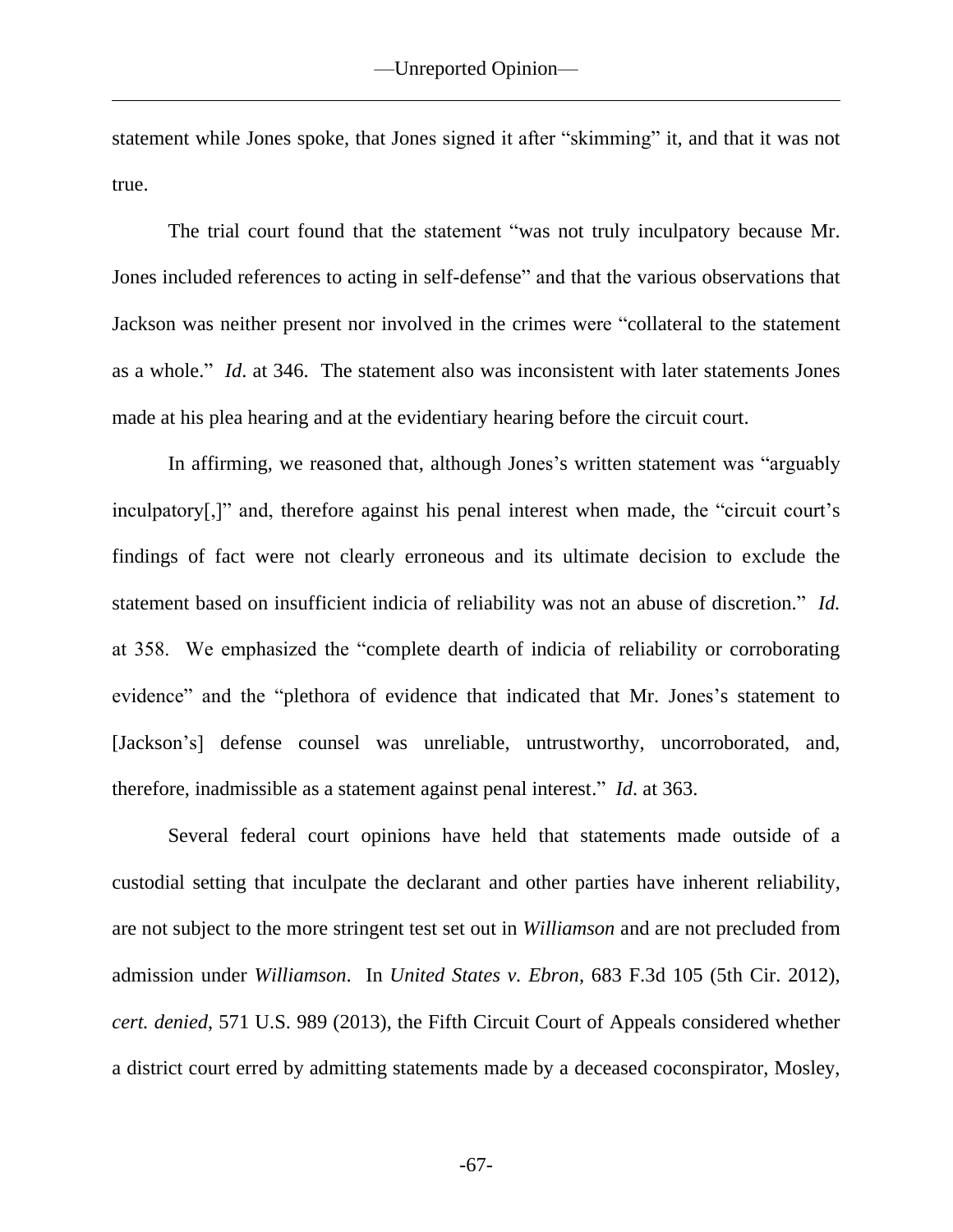in the murder of an inmate at a federal penitentiary. Mosley had made the statements to another inmate, Lamont Bailey, and Bailey testified that Mosley told him he and the defendant "went in [the victim's cell] and put in the work," and that Mosley "stabbed [the victim] so many times that they had to take breaks." *Id*. at 132-33.

Relying upon *Williamson*, the defendant argued that Mosley's statements that were not directly self-inculpatory were collateral and therefore inadmissible against him. The Fifth Circuit held that the defendant's reading of *Williamson* was overly broad because there, the Supreme Court was assessing statements made during a custodial interrogation, whereas Mosley's statements were made to a fellow inmate "outside a custodial context" that "does not provide the same set of incentives that create the risk of an unreliable statement." *Id*. at 133 (footnote omitted). That distinction was "consequential" and persuaded the Fifth Circuit that the district court had not erred. *Id*. at 133-34.

Likewise, in *United States v. Smalls*, 605 F.3d 765, 767 (10th Cir. 2010), the Tenth Circuit Court of Appeals held in an interlocutory appeal brought by the Government that a district court had erred by excluding "the entirety of an accomplice's nontestimonial statement to a fellow inmate implicating the accomplice and [the defendant] in a murder." Unbeknownst to the accomplice, the fellow inmate he confided in was a confidential informant who surreptitiously recorded their conversation. The court ruled that the accomplice's statement, which implicated himself, the defendant, and one other man in the suffocation of another inmate, should have been admitted as a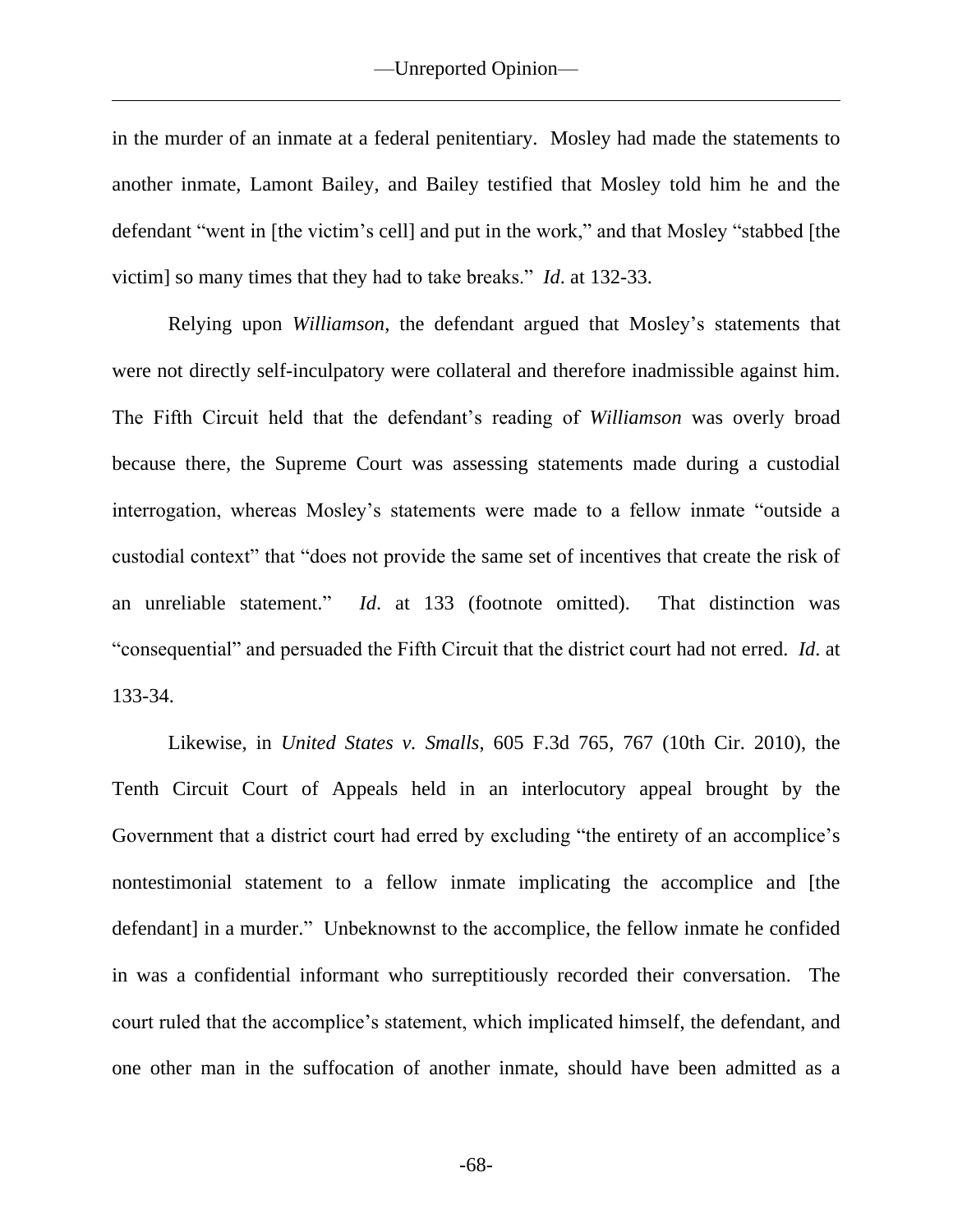statement against the declarant's penal interest. Like in *Ebron*, the *Smalls* court focused on the circumstances attendant to the making of the statement, emphasizing that the accomplice "most certainly was not seeking to curry favor with authorities in recounting the specifics of [the] murder to [the confidential informant] or seeking to shift or spread blame to his alleged co-conspirators so as to engender more favorable treatment from authorities." *Id*. at 783. The declarant's mistaken belief that he was engaged in a "casual conversation" with a fellow inmate "ma[de] all the difference, providing a 'circumstantial guaranty' of reliability not found in statements, arrest, custodial or otherwise, knowingly made to law enforcement officials." *Id*.

The substance of the accomplice's statements also bore indicia of trustworthiness. He did not seek to deflect blame to his coconspirators, but "repeatedly opined that because all three men were involved in [the] murder, none of them could say anything." *Id.* at 785. He claimed that one inmate had put a bag over the victim's head, the declarant had held his hands, and the other coconspirator had held his feet. There might have been some parts of the declarant's statement that required redaction because they were not self-inculpatory – such as a remark stating that one of the other men was the "ring leader" – but the Tenth Circuit held that most of the statement was sufficiently against the declarant's penal interest to be admissible against the defendant.

We return to the instant case. On direct examination of Luz, the State moved into evidence, as a declaration against penal interest, Edgar's statement that he "took the cell phone from the boys, smashed it, and then after they just started shooting them."

-69-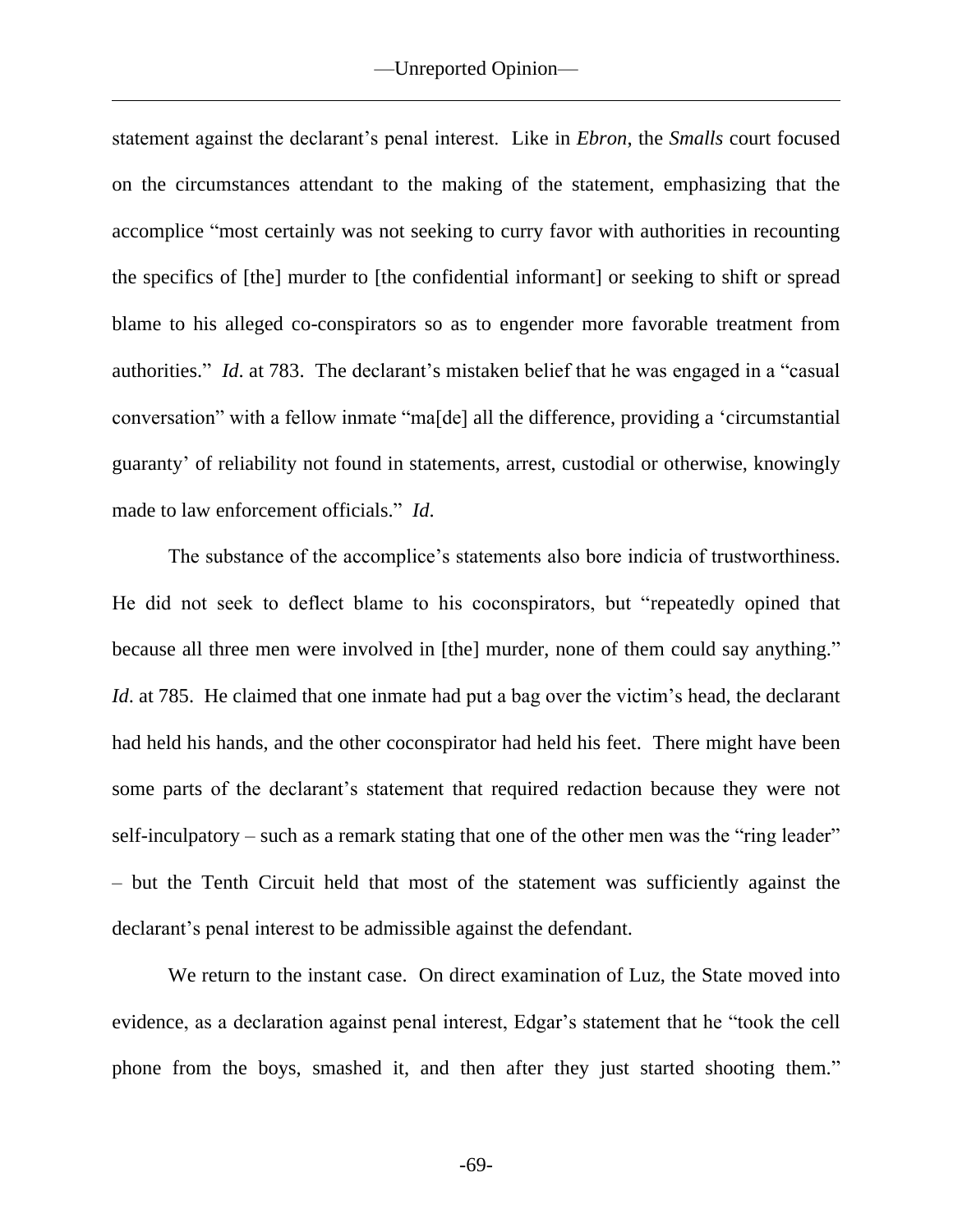Although the court instructed the jury that Edgar's statements to Luz only could be considered against Edgar, Rony took the position that because Edgar's statement made clear that he and at least one other person shot the victims, he was entitled to elicit, through Luz, that Edgar had implicated Roger and Ovilson as others who participated and had not implicated Rony. To accomplish this, Rony first sought to admit, also through Luz, Edgar's statement that he "was surprised that his little brother [Roger] took out a gun and just shot them guys, too[.]" As noted, that statement was excluded by the trial court.<sup>16</sup>

Initially, we must assess "whether a reasonable person in [Edgar's] circumstances would have believed [each] statement was adverse to his . . . penal interest at the time it was made." *Matusky*, 343 Md. at 492. The transcript of Luz's interview by Detective Glenn, which we have summarized above, was available to the court and the parties. It makes plain what a reasonable person in Edgar's circumstances would have believed. In the statement admitted by the State, Edgar told Luz how the victims were lured to the scene over Snapchat, that he was present at the scene of the murders, and that he took one of the victim's cell phone from his hand and smashed it, so the police would not be able to recover information from it. Although Luz told Detective Glenn that Edgar said then "*they* just started shooting them," (emphasis added), it is apparent that, when Edgar was speaking to Luz, he was including himself among the people who were shooting. In the

<sup>&</sup>lt;sup>16</sup> Rony also attempted to admit additional statements, but on appeal he focuses primarily upon this statement by Edgar.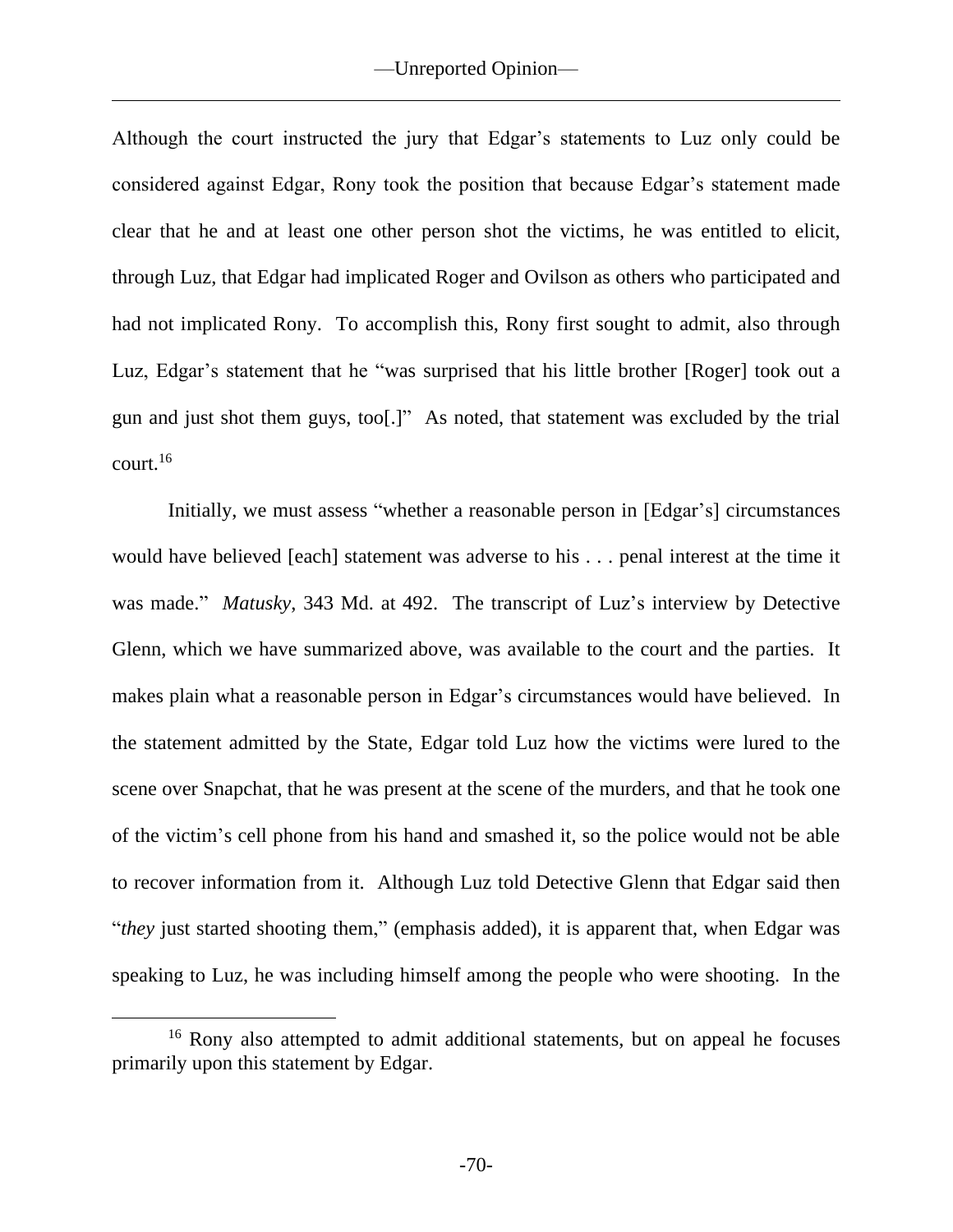same conversation, he also told Luz that "all that matters is that *we* already got it done and it happened just like the movies. You know that *we* just went over there quick as shit and just got them and then that was it." (Emphasis added). At no time in his conversation with Luz did he say anything to distinguish, or attempt to distinguish, himself from the shooters. On the contrary, he was recounting the events of the shootings as they unfolded and was acknowledging that he was part of the group committing the murders. Clearly, a reasonable person in Edgar's position would have understood that he was admitting his agency in the murders of the two teenagers, thereby subjecting himself to criminal liability.

Edgar's statement that he was "surprised that [Roger] took out a gun and just shot them guys *too*" (emphasis added) also was against his own penal interest. In this statement, Edgar not only inculpated Roger as a shooter but, by using the word "too," also inculpated himself as a shooter. Furthermore, he was providing a first-person account of execution-style murders to which there were no witnesses beyond the conspirators. A reasonable person in Edgar's position would know that admitting his presence at the scene of the crimes with his brother, who lured the victims to that location on Snapchat, likely would subject himself to criminal liability. This was not the type of collateral statement inculpating only a third party that this Court and the Court of Appeals have ruled should have been excluded. The trial court's finding that this statement by Edgar was not against his own penal interest was clearly erroneous.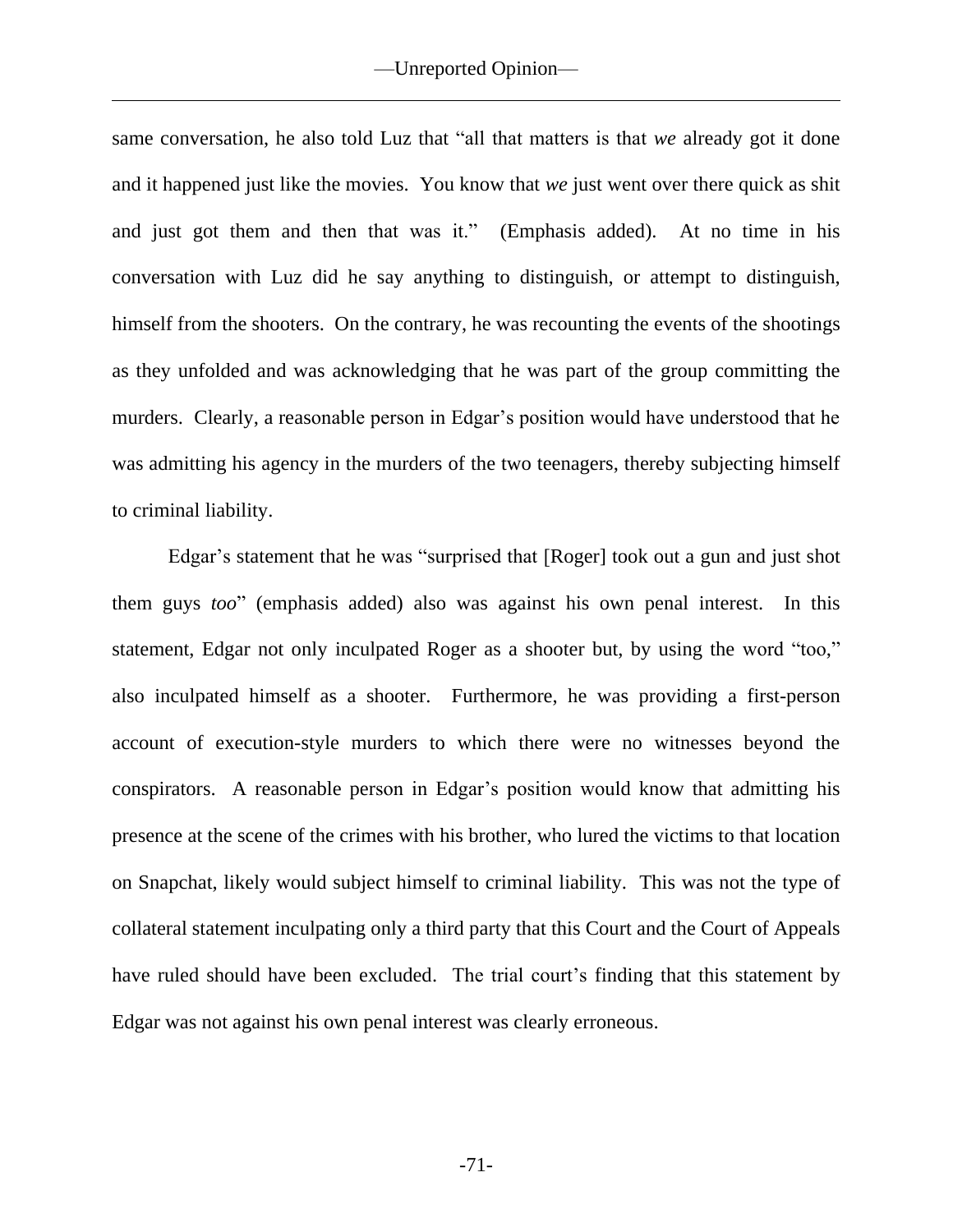A statement against penal interest also must be shown to have "particularized guarantees of trustworthiness." *Simmons*, 333 Md. at 560 (citation omitted). The trial court did not engage in an on-the-record fact intensive assessment of the reliability of Edgar's statements to Luz implicating himself and Roger in the murders. It was clear from the trial judge's remarks that he was concerned with Luz's credibility and lack of precision in relaying the statements made by Edgar, characterizing her interview with Detective Glenn as "rambling on about what she thinks she may have learned." As the Court of Appeals emphasized in *Gray*, however, the credibility of the in-court-relator of an out-of-court statement is a matter reserved to the factfinder. 368 Md. at 545.

In our view, the circumstances attendant to the making of Edgar's statements all weighed in favor of trustworthiness. Luz testified that Edgar confessed his involvement in the murders on June  $6, 2017$ , the day after the double homicide.<sup>17</sup> See Roebuck, 148 Md. App. at 583-84 ("When a statement against interest is made soon after the event in issue, that factor generally weighs in favor of trustworthiness."). Although Luz prompted the initial statement by asking Edgar why he was acting strangely, the statements that followed were made spontaneously. *See id*. at 584 ("[C]ourts tend to regard as reliable those statements that are made spontaneously").

 $17$  At the beginning of her interview by Detective Glenn, Luz said Edgar made the statements to her "immediately" upon coming home after the shootings. She later clarified that he did not make the statements that same night, but the following day, after she returned home from work in the afternoon. This was consistent with her testimony that he asked her to turn on the local news, which would not have been reporting on the murders soon after midnight on June 6, 2017.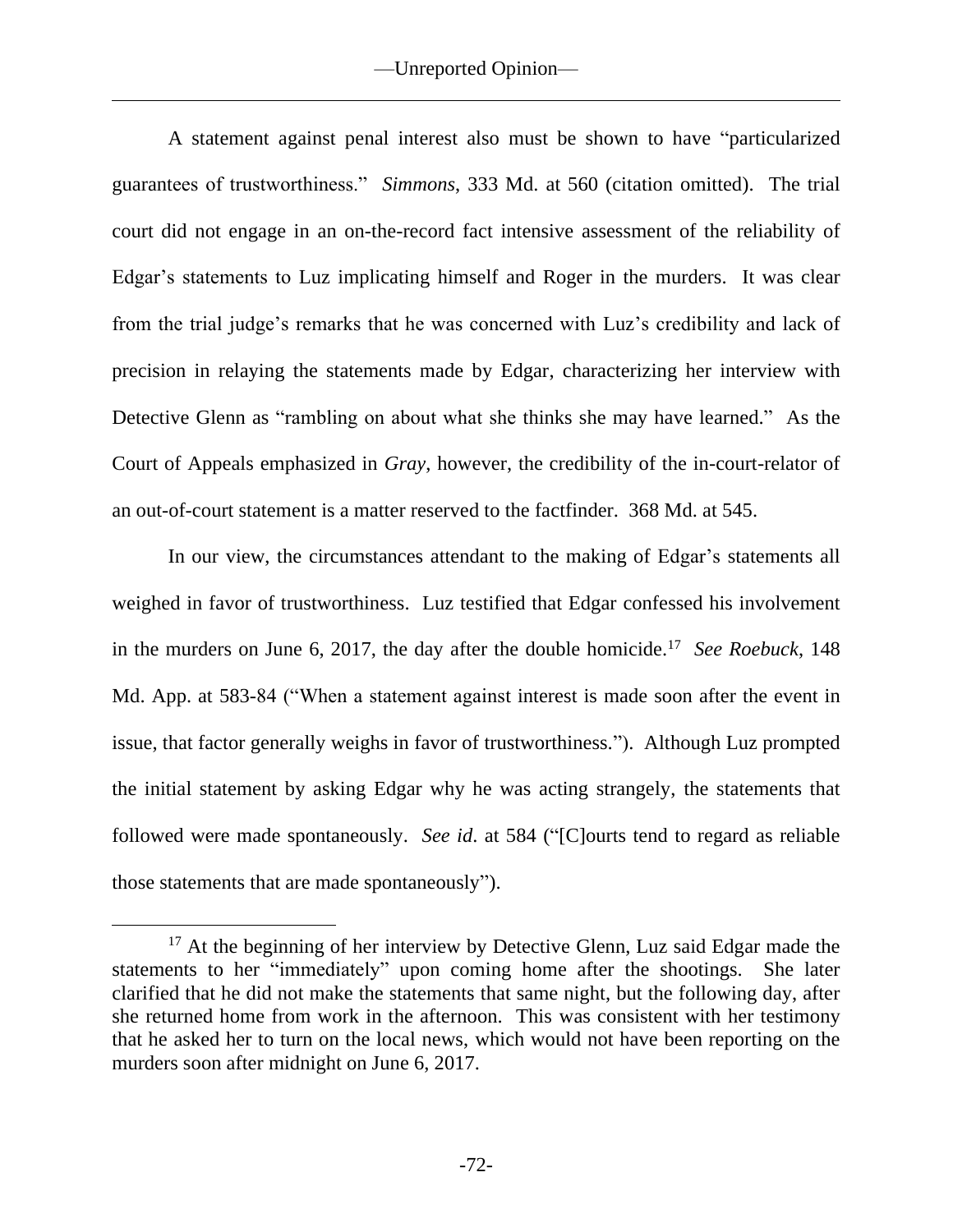Significantly, Edgar's statements to Luz were not made in the context of a custodial interrogation. As the drafters of the federal rule recognized, and as the Court of Appeals quoted with approval in *Standifur*, the same words spoken to interrogating officers and to an acquaintance, especially when those words inculpate someone other than the declarant, are not equally reliable. In the latter scenario, there is no reason to suspect the statement was "'motivated by a desire to curry favor with the authorities." *Standifur*, 310 Md. at 11 (quoting Advisory Committee Note to FRE 804(b)(3)); *see also Ebron*, 683 F.3d at 133 (statements made to a third party "outside a custodial context" do not "provide the same set of incentives that create the risk of an unreliable statement"). In contrast to custodial statements, courts have found that statements made to friends and family are more trustworthy. *See Smalls*, 605 F.3d at 783 (statements made in a casual conversation create a "'circumstantial guaranty' of reliability not found in statements, arrest, custodial or otherwise, knowingly made to law enforcement officials"); *People v. Cortez*, 369 P.3d 521, 540 (Cal. 2016) ("A conversation with a close family member in an apartment [the declarant] frequented  $-$  [did] not suggest that [he] was trying to improve his situation with police" and, conversely, "promoted truthfulness.").

Unlike in *Jackson* and *Stewart*, in which the declarants made statements exculpating the defendant but did not fully inculpate themselves, or *Matusky*, in which the declarant's statement to his fiancé primarily shifted blame for two murders onto the defendant, here Edgar did not deflect blame for his involvement in the murders. To the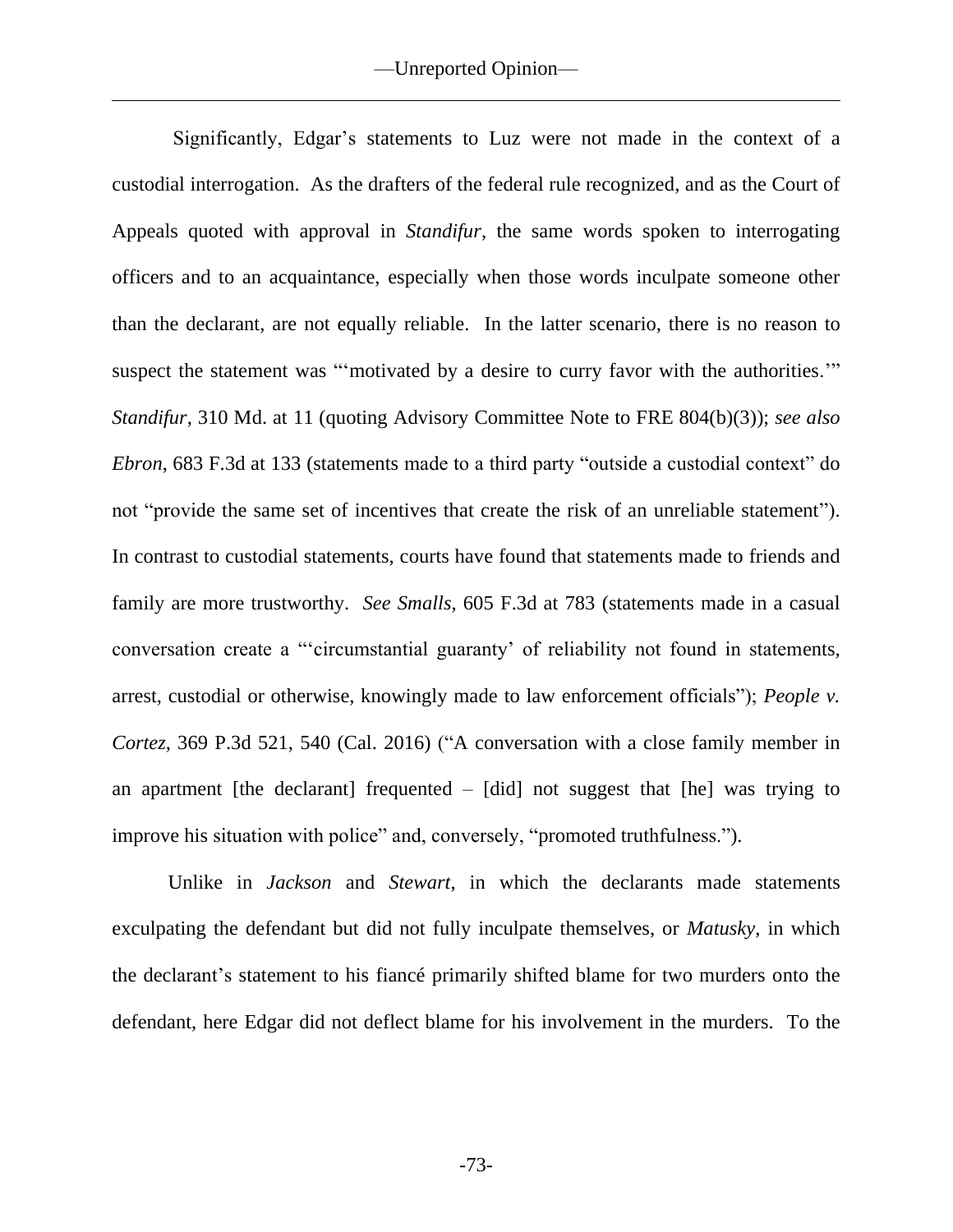contrary, he gloated about the speed and efficiency with which he, Roger, and, implicitly, Ovilson, carried out the crimes, describing it as being like a scene from a movie.

When the person a declarant exculpates is closely related to the declarant, as was the case in *Stewart*, that detracts from the statement's reliability. *See* 151 Md. App. at 454 (noting that "the relationship between the declarant and an accused is a key consideration" when the declarant exculpates the accused). Conversely, Edgar's statement inculpating not only himself but also Roger adds to, rather than detracts from, the reliability of the statement because he would be less likely to lie about Roger's involvement given that they are brothers. And, like the statement deemed admissible in *Smalls*, which equally inculpated three inmates in a murder, Edgar's statement that he was surprised that Roger participated in the shooting "too" exposed himself and Roger to the same degree of criminal liability.

As in *Gray*, other evidence corroborated many aspects of Edgar's statement to Luz, adding to its overall trustworthiness. Edgar told Luz that he took Shadi's cell phone and smashed it, which meshed with the fact that the police did not recover Shadi's cell phone even though other evidence showed that he was using it on June 5, 2017, up until the minute before he was killed. Edgar told Luz that Ovilson drove the men in Kara's vehicle, which was consistent with Victoria's statement to the police about seeing that vehicle outside the trailer and with eyewitness testimony describing an old van or SUV. The motive Edgar identified for the shootings – Ovilson's anger about Shadi's robbery of Kara in December 2016 – was corroborated by statements Shadi had made to a friend and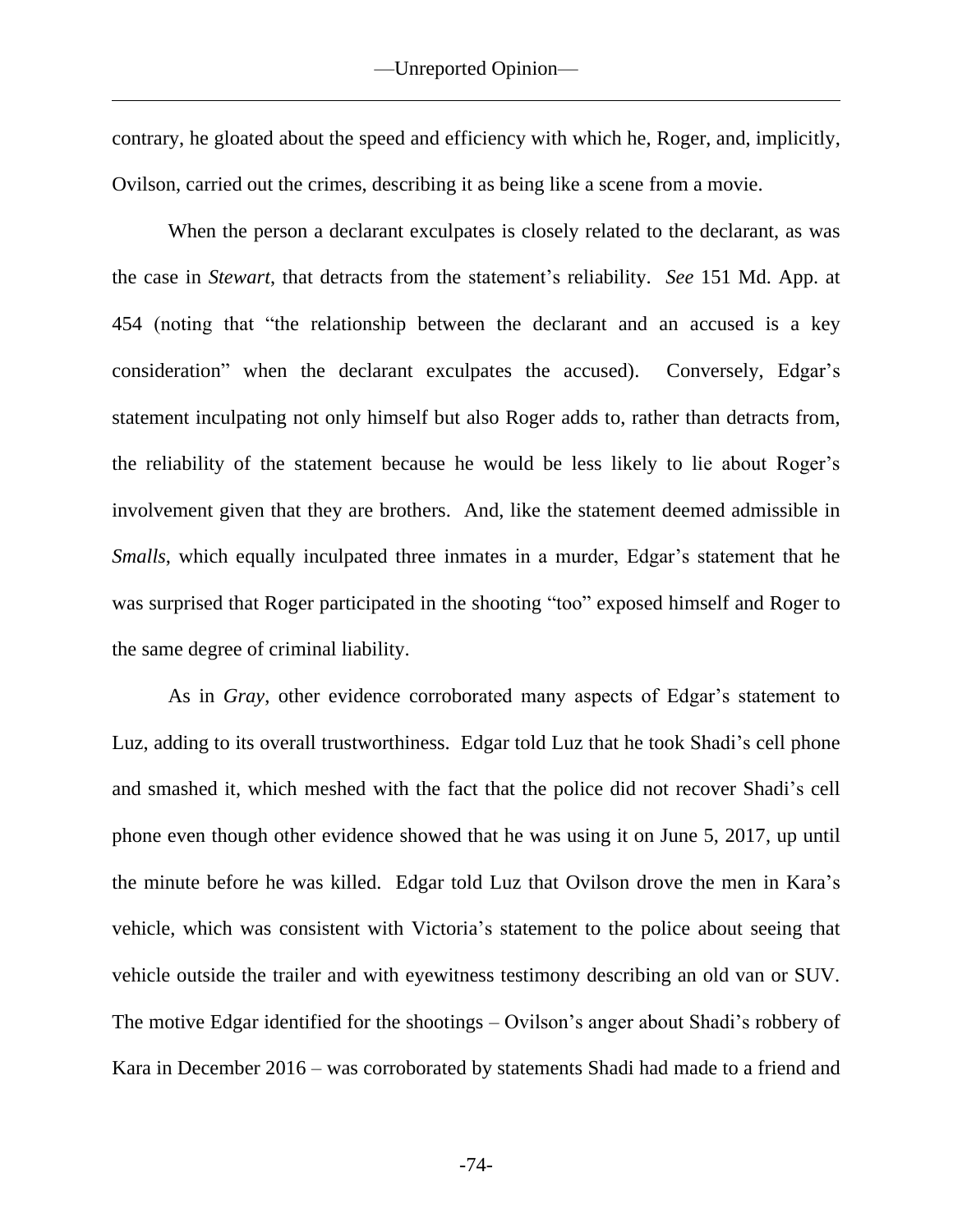by evidence that Kara was treated for injuries to her foot and that Ovilson had witnessed the incident. The State did not dispute the credibility of Edgar's statements to Luz, which it relied upon to prove Edgar's criminal agency. Roger's participation in the crime also was central to and consistent with the State's theory of the crime. In closing argument, the prosecutor emphasized that everything that Luz told the police she had learned from Edgar was corroborated.

*Gray* and *Roebuck* make clear that when the defendant is the proponent of a statement against penal interest and it is central to his or her defense, the court should not impose "insurmountable evidentiary hurdle[s]" to its admission. *Roebuck*, 148 Md. App. at 594. Here, the totality of the circumstances surrounding the making of the statements, coupled with the substance of the statements, yields to the conclusion that both were admissible as statements against Edgar's penal interest.

The error in admitting one of those statements, but not the other, was not harmless beyond a reasonable doubt. Rony's defense was lack of criminal agency. He maintained that although he was friends with Edgar, Roger, and Ovilson, and spent time with them at the trailer on June 5, 2017, he went home before they began communicating with Shadi over Snapchat and before they drove to Gallery Court to commit the murders. He relied upon the historical cell site evidence that placed his cell phone near Appledowre Way at 9:00 p.m., not at the trailer; upon the evidence that his X-Box was activated around the same time and did not go idle until midnight; and upon the ballistics evidence, which was inconclusive as to whether there were three or four firearms used in the shootings.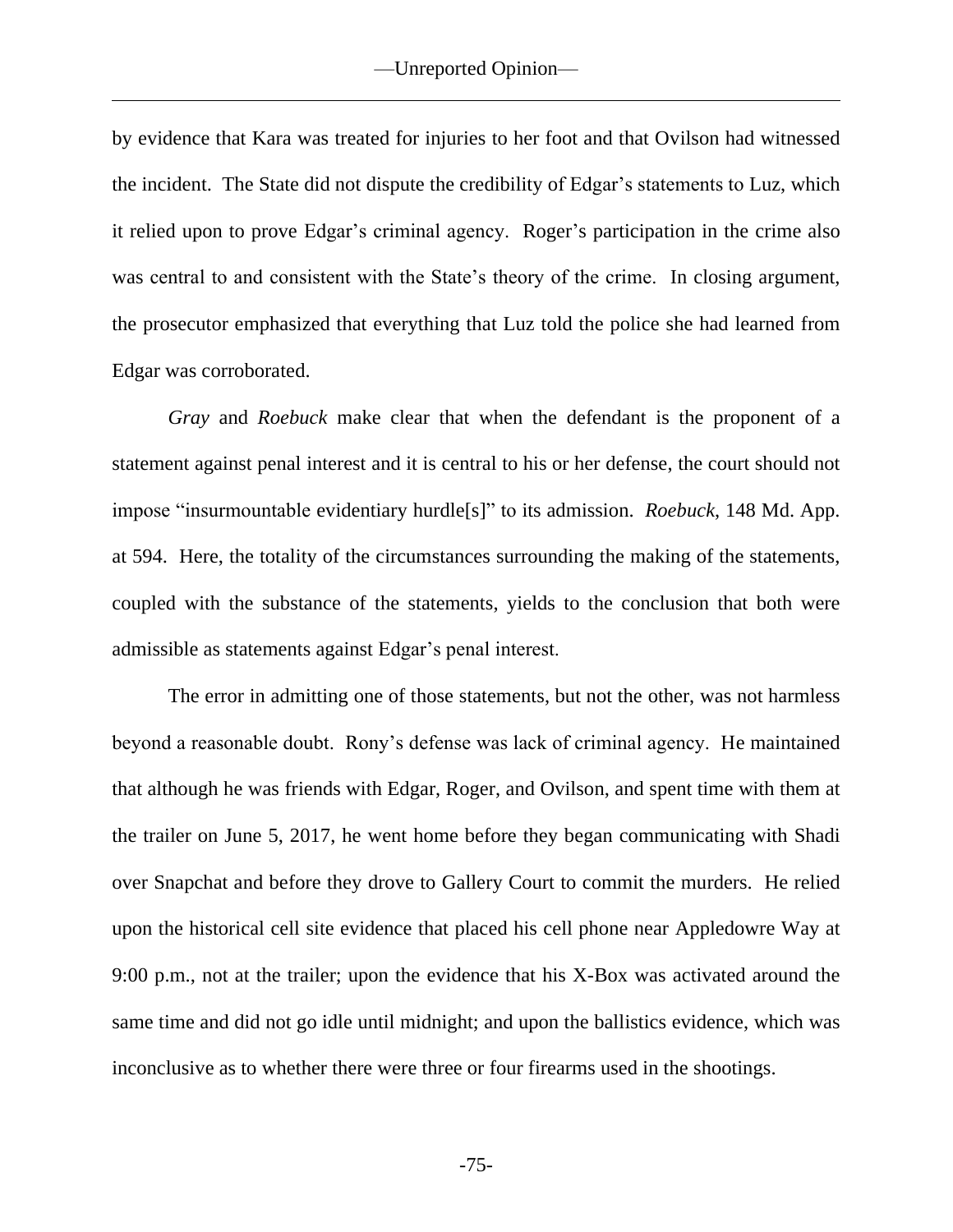Importantly, the excluded statement by Edgar implicating Roger in the shooting, coupled with Luz's testimony placing Edgar with Ovilson on the night of the shooting, was consistent with Victoria's first statement to Jones, naming Roger, Edgar, and "Edgar's best friend" – Ovilson – as having been involved in the murders. In closing, Rony's attorney argued that Luz was the "hero" of the case for coming forward to share what she knew and that Victoria was the "villain" because, although she initially was truthful when she spoke to Jones, she later lied at the urging of the police by identifying Rony as the person looking at a map on his cell phone in the trailer. The trial court's ruling prevented Rony's counsel from eliciting evidence to show that, in confessing his own involvement to Luz, Edgar also inculpated Roger and Ovilson, but not Rony. This was critical evidence considering the jurors could have found that there only were three shooters. Accordingly, we shall reverse Rony's convictions and remand for further proceedings.

Relatedly, we also agree with Rony that the trial court improperly restricted him from cross-examining Luz about Edgar's confession to elucidate what Edgar meant by the word "they," if she knew, and to determine whether Edgar ever mentioned Rony in his statements. This error also was not harmless beyond a reasonable doubt. We explain.

"The Sixth Amendment to the United States Constitution, made applicable to the States through the Fourteenth Amendment . . . provides, in pertinent part, that, '[i]n all criminal prosecutions, the accused shall enjoy the right . . . to be confronted with the witnesses against him.'" *Langley v. State*, 421 Md. 560, 567 (2011) (quoting U.S. Const.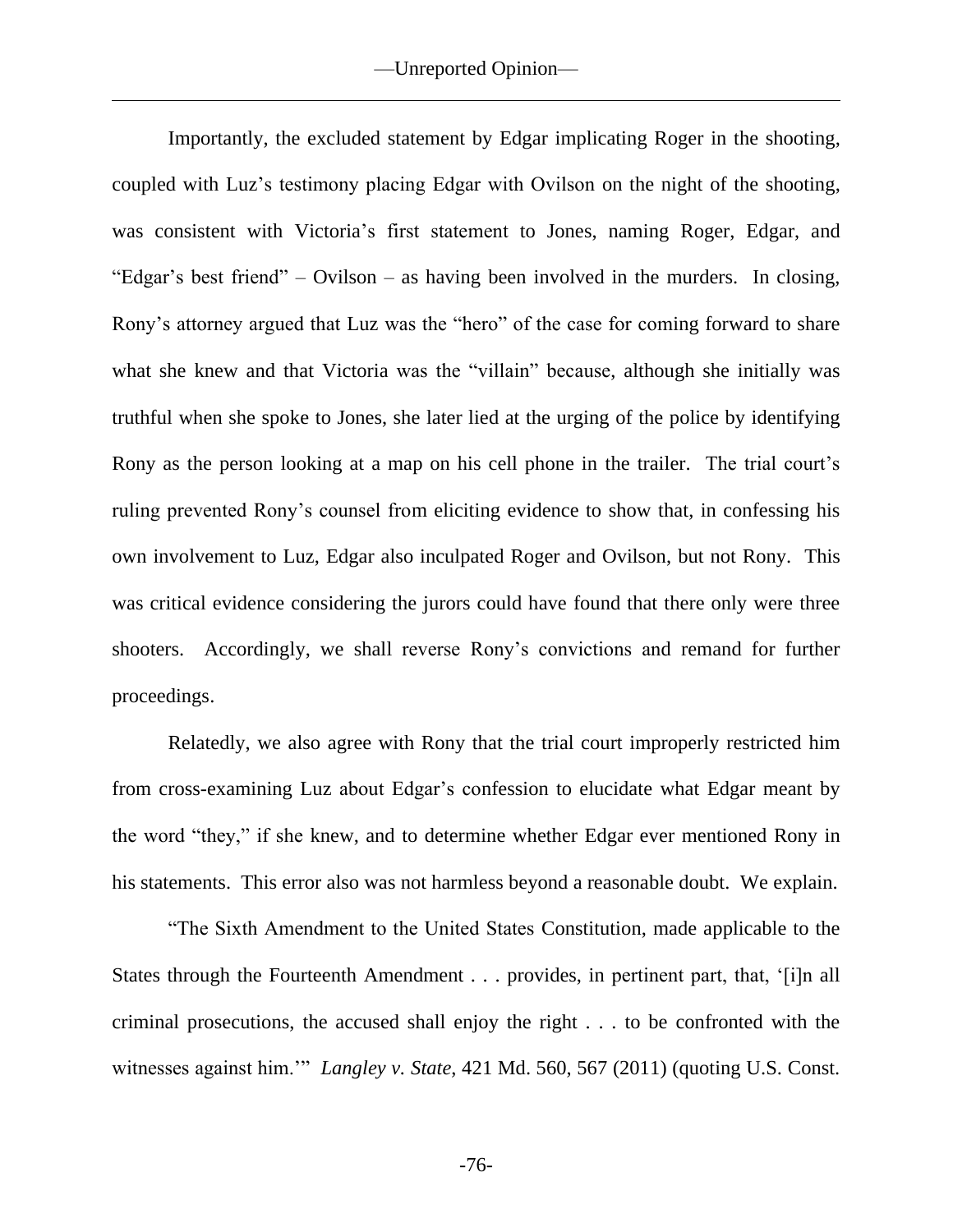amend. VI) (internal citation omitted). Likewise, Article 21 of the Maryland Declaration of Rights guarantees that "in all criminal prosecutions, every man hath a right . . . to be confronted with the witnesses against him; to have process for his witnesses; [and] to examine the witnesses for and against him on oath[.]" The reach of these provisions has been interpreted coextensively. *See, e.g., Manchame-Guerra v. State*, 457 Md. 300, 309 (2018).

"Limitation of cross-examination should not occur . . . until after the defendant has reached his 'constitutionally required threshold level of inquiry.'" *Smallwood v. State*, 320 Md. 300, 307 (1990) (quoting *Brown v. State*, 74 Md. App. 414, 419 (1988)). A criminal defendant may cross-examine to "elucidate, modify, explain, contradict, or rebut testimony given in chief[,]" or to inquire as to "facts or circumstances inconsistent with testimony[.]" *Id*. "'[T]he accused does not have an unfettered right to offer testimony that is incompetent, privileged, or otherwise inadmissible under standard rules of evidence[,]" however. *Taneja v. State*, 231 Md. App. 1, 10 (2016) (quoting *Taylor v. Illinois*, 484 U.S. 400, 410 (1988)).

This Court's decision in *Adam v. State*, 14 Md. App. 135 (1972), is instructive. Adam and codefendant Green were being tried jointly for storehouse breaking and related crimes. In the State's rebuttal case, a witness testified that, on the night of the crimes, Adam told the witness "we are going to pull a job." *Id* at 142. Adam and Green were convicted. On appeal, Green argued that admission of this testimony was a *Bruton* violation. We agreed that the "use of the plural pronoun 'we'" by Adam, who was with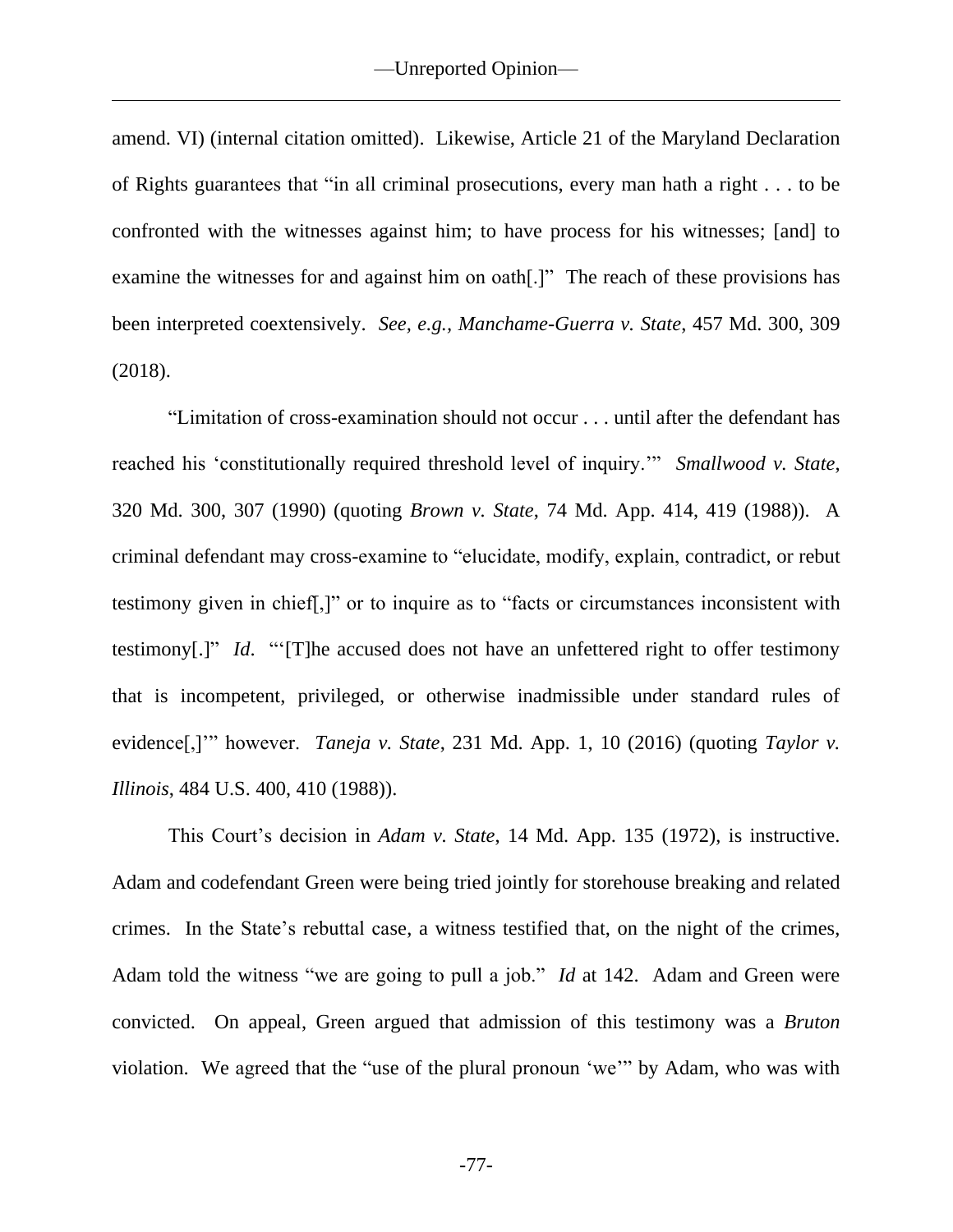Green in the "critical period" before the crimes were committed, potentially incriminated Green because the "jury could not help but infer that when Adam said 'we,' he was referring to himself and Green." *Id*. Nevertheless, we concluded that because Adam testified in sur-rebuttal that he never said, "we are going to pull a job," but instead said, "Bruce was going to pull a job," referring to another friend, and because "Green was not denied the right to a meaningful confrontation and cross-examination," there was no Sixth Amendment violation. *Id*. at 142-43.

Here, Luz testified that Edgar said that "he" took Shadi's cell phone and smashed it and that "they" started shooting. As in *Adam*, the plural pronoun "they" necessarily included more than one person. Because Luz had been instructed not to testify about Edgar's references to anyone else in what he said to her, the word "they" was not otherwise defined. The State presented other evidence placing Rony with Edgar, Roger, and Ovilson in the "critical period" before the murders and theorized that all four men participated in the shooting. Edgar's use of the word "they" (or "we") <sup>18</sup> in speaking to Luz clearly prejudiced Rony, as it implied that he was included just as the State was seeking to prove he was. At a minimum, Rony's lawyer should have been allowed to recall Luz to probe the meaning of "they" (or "we") to determine whether Edgar ever had mentioned Rony in his statements to her. The transcript of Luz's interview by Detective Glenn, which included references to Roger and Ovilson being involved in the crimes but

<sup>18</sup> As noted above, Edgar was including himself in the group of shooters, not distinguishing himself as being separate from them.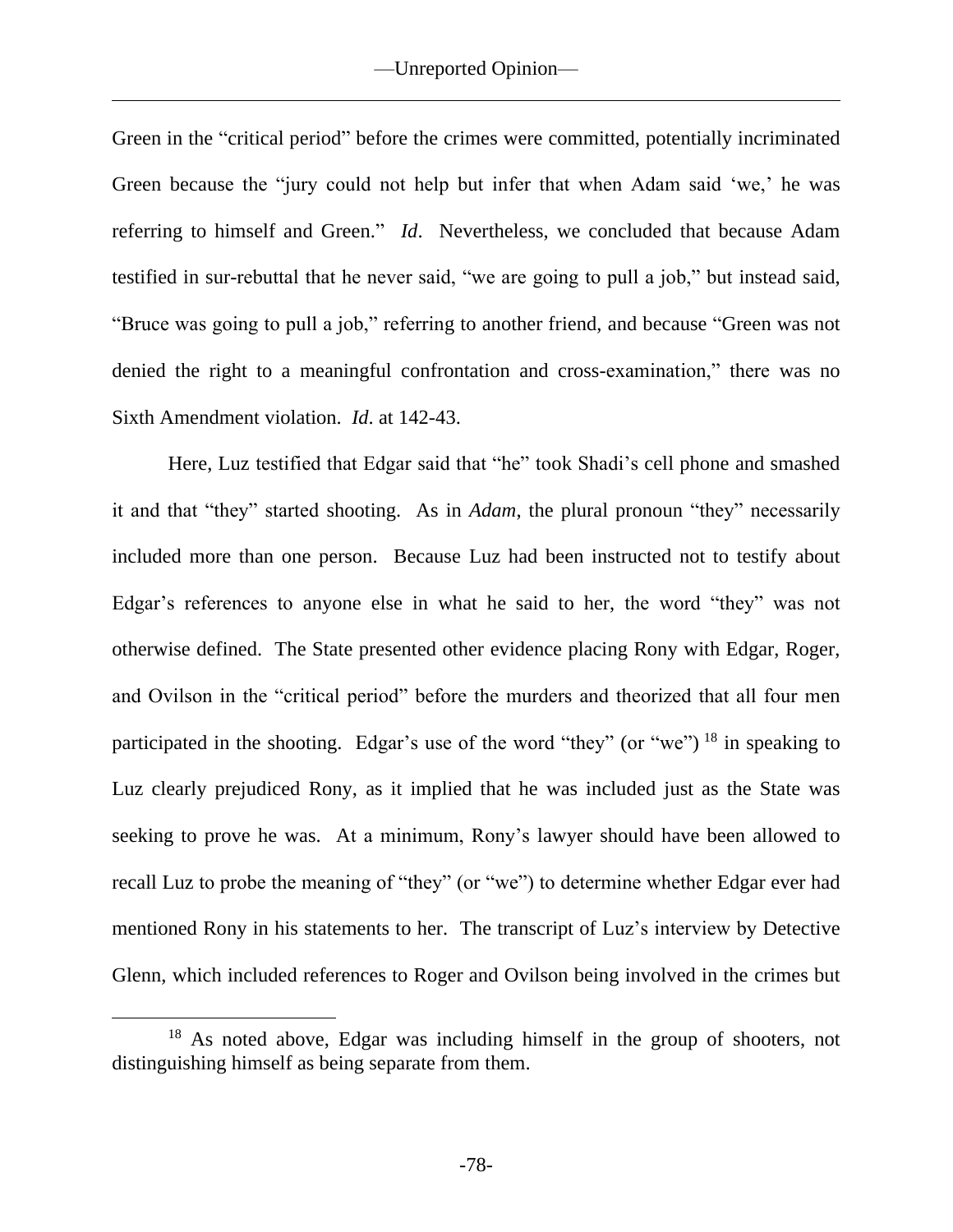not to Rony, supported cross-examination into that inquiry. Any evidence that Edgar did not mention Rony in relation to the crimes was relevant and admissible to explain and elucidate Luz's testimony on direct. For the same reasons we already have discussed, this error was not harmless.

## **III.**

## **Testimony of Google Custodian of Records (Rony)**

The State called Daniel O'Donnell, Google's custodian of records, to identify search records from two Google accounts linked to Rony. Before O'Donnell testified, Rony's lawyer objected to a lay witness testifying about the search records, arguing that expert testimony was required to explain their meaning. Counsel argued that a lay person looking at the records would need "testimony to explain it and that testimony is based on specialized knowledge, skill and experience." The State responded that O'Donnell merely would testify that the records were maintained in the ordinary course of business and "explain . . . what they show[,]" "[l]ike that a user using their Gmail account on the date stated here searched for those words and that's basically what the document says." Defense counsel countered that there was no way to tell from the records whether the websites listed were visited by the user or whether the terms were "pushed" from advertisements or cookies.

The trial court expressed skepticism that expert testimony was necessary for jurors to understand the meaning of search records, stating that on "June  $10<sup>th</sup>$  at 9:35:23, UTC"

-79-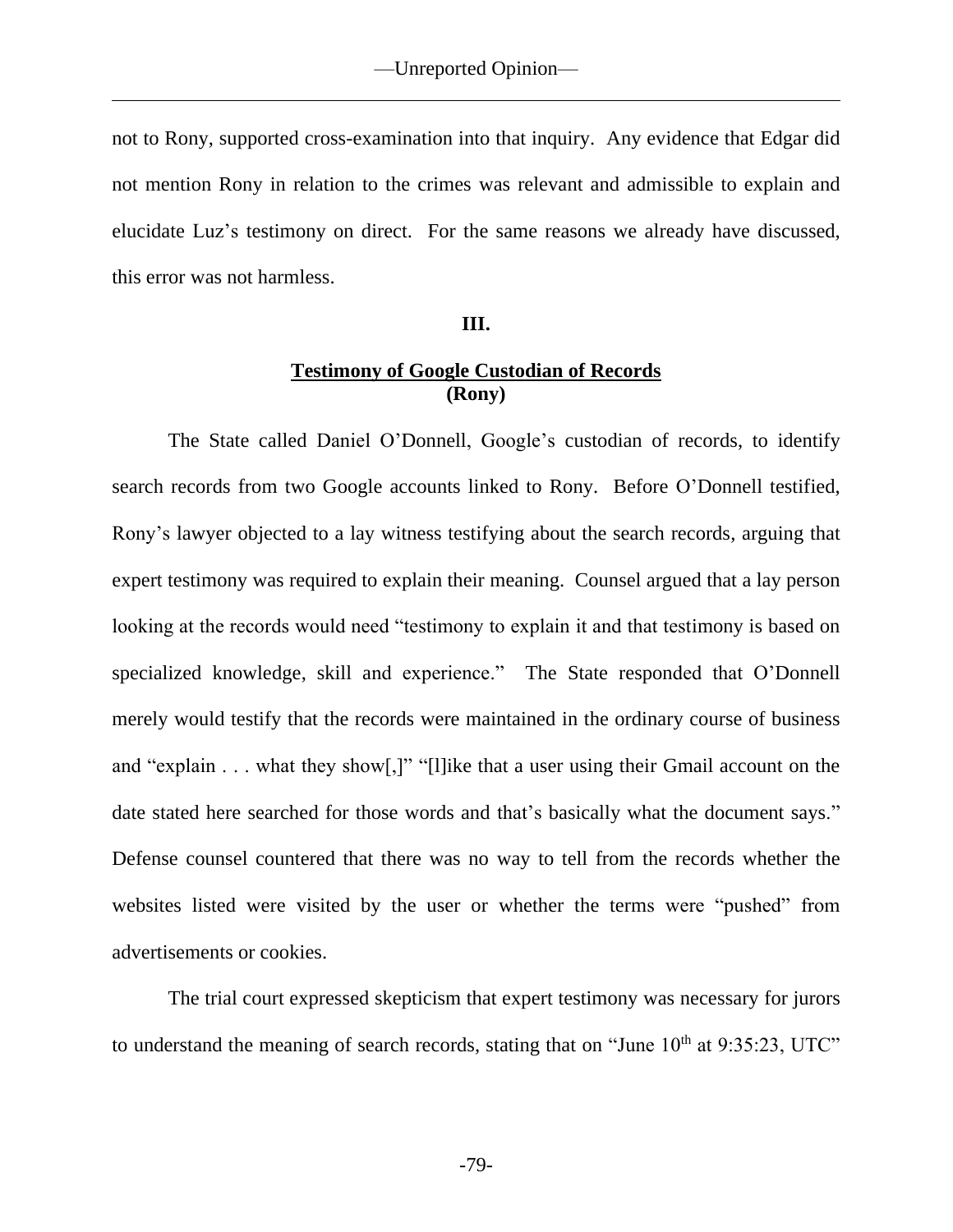there was a search for "Smith and Wesson, 9-millimeter." It reserved on the defense objection until O'Donnell began testifying.

O'Donnell testified that "search history records" show "what the user input into the Google search bar to search for those terms." The records capture "both queries and clicks," meaning what words a user searched for and what links were clicked from the search results. If the record states "visited" followed by a URL, that "indicates that the user clicked on a link from their search results to that URL."

O'Donnell identified search records showing that, in January 2017, a user associated with Rony's account searched "are 380 rounds the same as a 38" and that, in April 2017, a user from the same account searched for "9mm ruger." He also identified search records showing that five days after the murders, on June 10, 2017, a user on Rony's account searched for a "Smith and Wesson 9mm." All this evidence came in over objection. The prosecutor argued in closing that, in this latter search, Rony was trying to find a firearm to replace the 9mm firearm he was forced to dispose of after the shootings.

The State also elicited from O'Donnell that Google can store other types of records for its accountholders. He explained that, depending upon the "products and services that the user is registered with[,]" Google may store the "contents of their emails, photos that they've uploaded, [and] their location history, if they've opted into that service." A user can "enable or disable the tracking of [location] data." He further explained that location history can pinpoint the "geographic coordinates" for where a device was when it was logged into a Google account. The prosecutor asked O'Donnell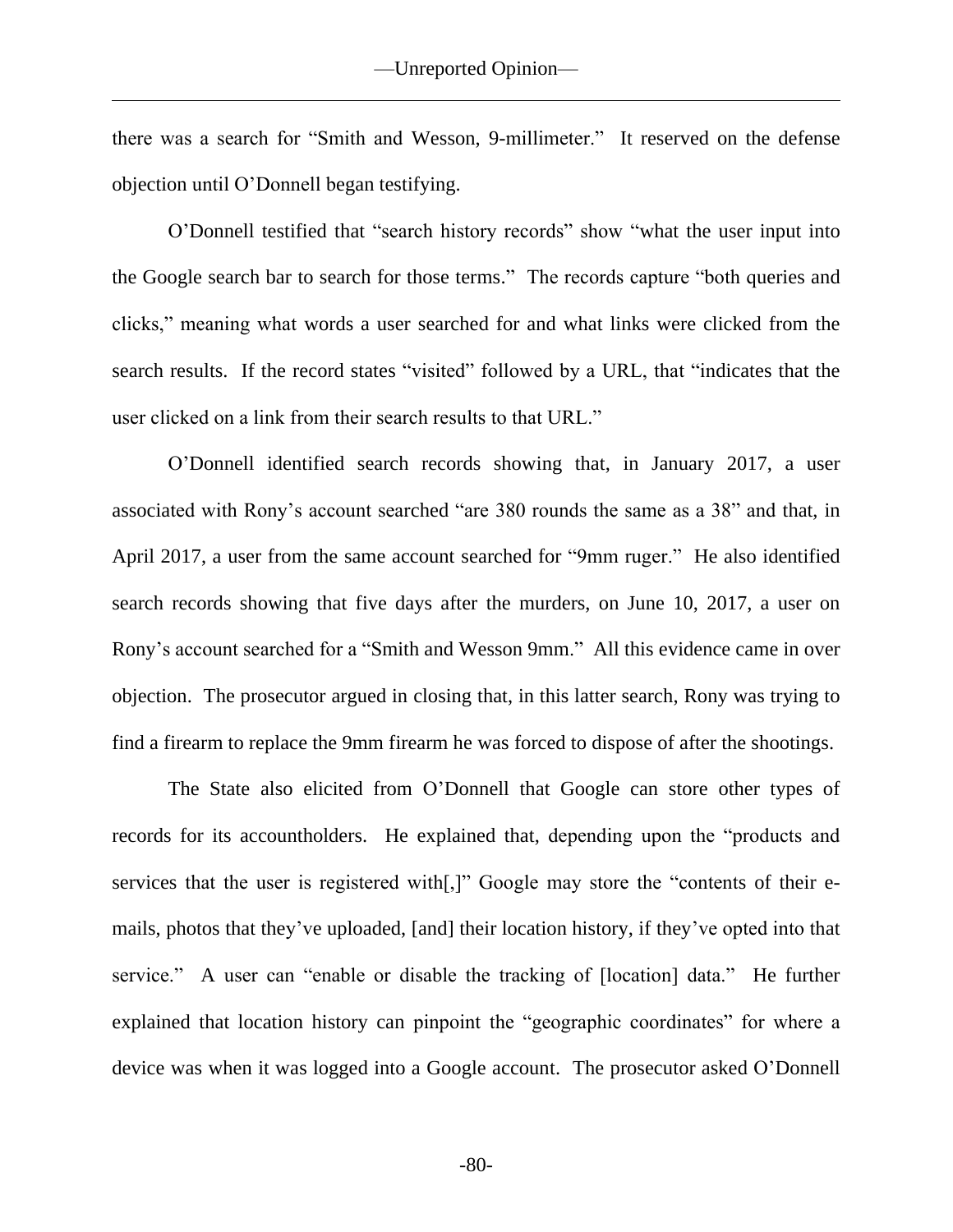whether there was location history data associated with Rony's accounts on June 5, 2017. Over objection, he testified that there were not any "logs of location history for [June 5, 2017]" but there were logs for other dates associated with one of Rony's two accounts. O'Donnell then was asked whether there was "a gap" in the location history data. Over objection again, O'Donnell testified that "there [did] appear to be a . . . gap in the dates."

On appeal, Rony contends the trial court erred by permitting a lay witness to opine about the meaning of the Google search records. Specifically, he asserts that O'Donnell should not have been permitted to testify that search terms "sandwiched between indecipherable symbols" were "user input" into the Google search bar or that location data was missing for a particular date. That type of testimony is based on the witness's specialized skill and knowledge and improperly was received through a lay witness.

The State responds that O'Donnell "offered lay testimony properly confined to his role as custodian of records" and that the trial court did not abuse its discretion by admitting that testimony. It analogizes the Google search records, which it characterizes as "simple, self-explanatory, and easily understood by a layperson," to GPS tracking records, which this Court and the Court of Appeals have held may be admitted without the need for expert testimony. Likewise, it maintains that O'Donnell properly was permitted to testify that there was no location data logged for June 5, 2017, but that location data was logged for other dates.

Under Rule 5-701, lay witness testimony "in the form of opinions or inferences is limited to those opinions or inferences which are (1) rationally based on the perception of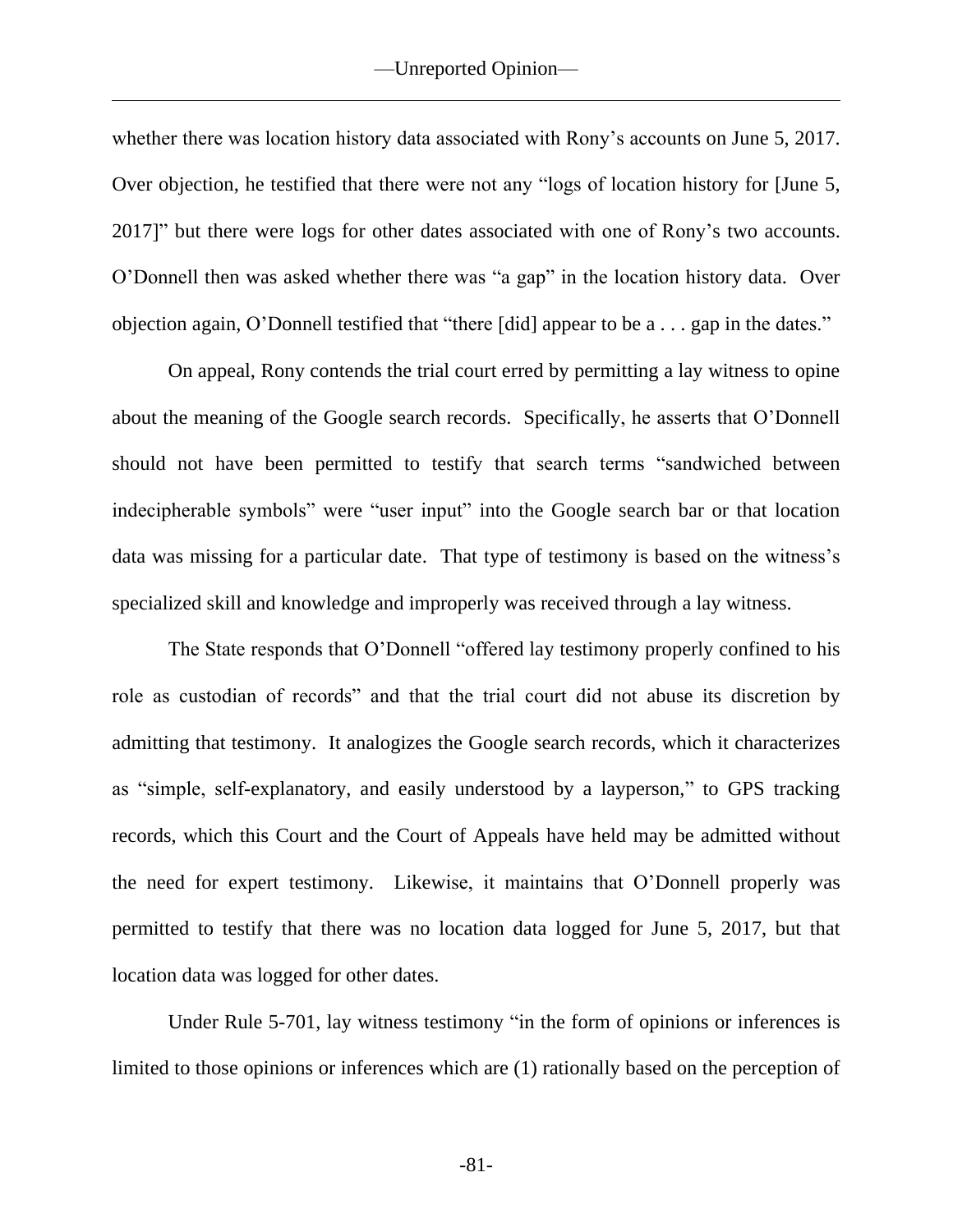the witness and (2) helpful to a clear understanding of the witness's testimony or the determination of a fact in issue." By contrast, expert testimony is "based on specialized knowledge, skill, experience, training, or education . . . [and] need not be confined to matters actually perceived by the witness." *Ragland v. State*, 385 Md. 706, 717 (2005). "Testimony elicited from an expert provides useful, relevant information when the trier of fact would not otherwise be able to reach a rational conclusion; such information 'is not likely to be part of the background knowledge of the judge or jurors themselves.'" *State v. Payne,* 440 Md. 680, 699 (2014) (quoting David H. Kaye, *et al*., *The New Wigmore: A Treatise on Evidence: Expert Evidence* § 1.1 (2d ed. 2010)).

We review the decision to admit or exclude testimony, including the determination whether expert testimony is required on a particular subject matter, for abuse of discretion. *See Gross v. State*, 229 Md. App. 24, 32 (2016); *Mack v. State*, 244 Md. App. 549, 572-73 (2020). A trial judge abuses his or her discretion by "'exercis[ing] discretion in an arbitrary or capricious manner or . . . act[ing] beyond the letter or reason of the law.'" *Kelly v. State*, 392 Md. 511, 531 (2006) (citation omitted).

Rony relies on *State v. Payne,* 440 Md. at 680, in which the Court of Appeals held that a police detective who was not qualified as an expert witness should not have been permitted to testify about his interpretation of cell phone records. The Court reasoned that a "Call Detail Record contains a string of data unfamiliar to a layperson and is not decipherable based on 'personal experience'" and that the detective's interpretation of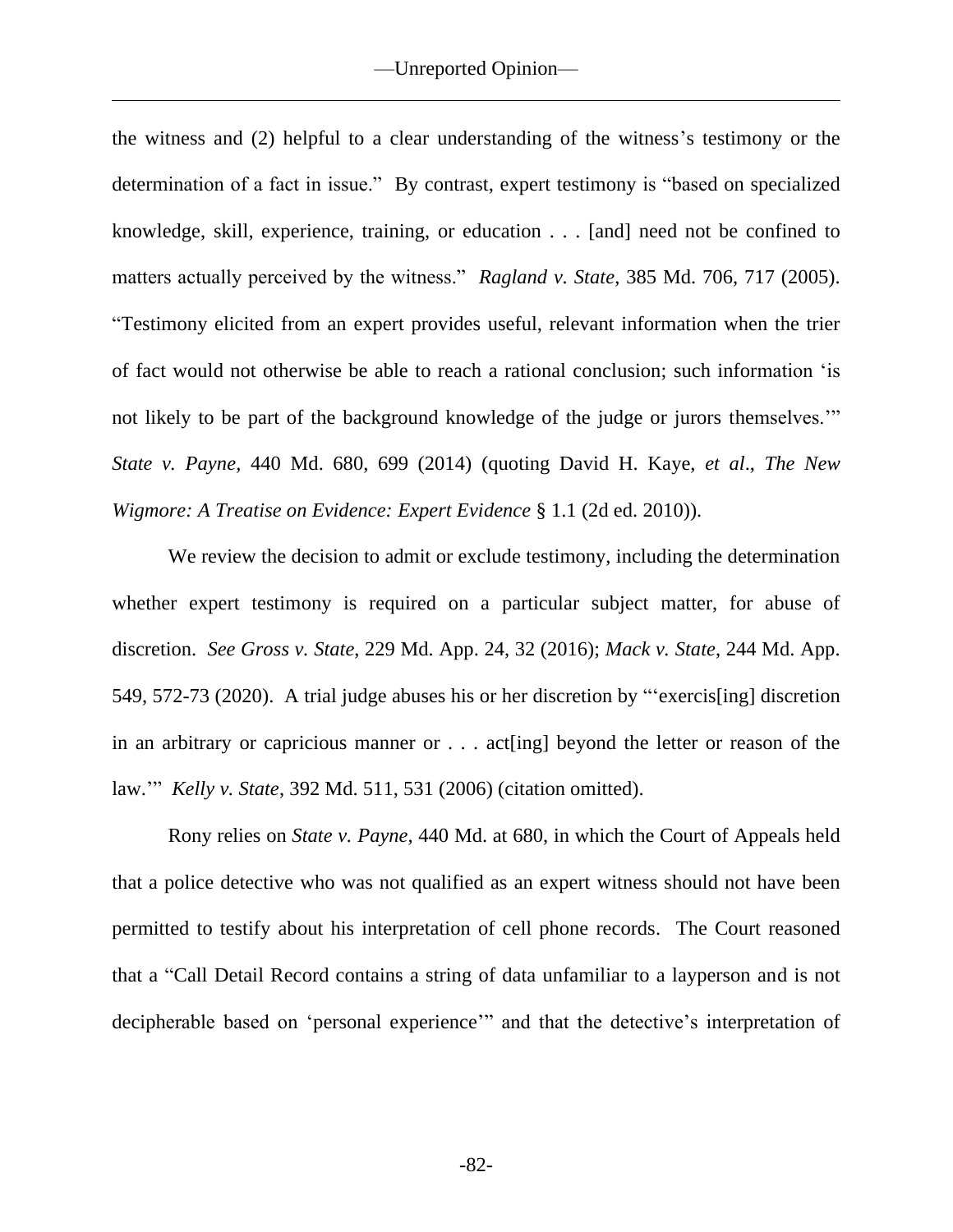those records to determine the cell towers that the defendants' cell phones connected required expert testimony. *Id*. at 701.

The State argues that the admission of GPS data is most analogous to the admission of the Google search records here. In *Johnson v. State*, 457 Md. 513, 531 (2018), the Court held that lay opinion about GPS tracking was admissible, reasoning that although a "user may not understand precisely how a GPS device works, the same is true for other commonly used devices such as clocks, scales, and thermometers." A layperson has a "common sense understanding of what information the device conveys – time, weight, temperature – and of the margin of error to which such devices are ordinarily subject[.]" *Id*. Consequently, "the times and locations reflected in GPS data in a business record do not necessarily require expert testimony to be admissible." *Id*. at 532. The Court noted that a "party opposing admission is free to cross-examine the sponsoring witness concerning any defects in the data . . . or to present its own expert to contest the accuracy of a particular device." *Id*. at 533*. See also Gross*, 229 Md. App. at 29 (finding that a truck repair supervisor was properly allowed to testify as a lay witness about GPS data from a tracker his employer installed on delivery trucks).

Recently, in *Mack*, 244 Md. App. at 557, this Court held that a trial court did not abuse its discretion by allowing a police officer to testify, as a lay witness, that "surfaces that are course or rubberized or uneven typically do not yield latent [fingerprints]." We emphasized that "[e]xpert testimony is *required* 'only when the subject of the inference . . . is so particularly related to some science or profession that is beyond the

-83-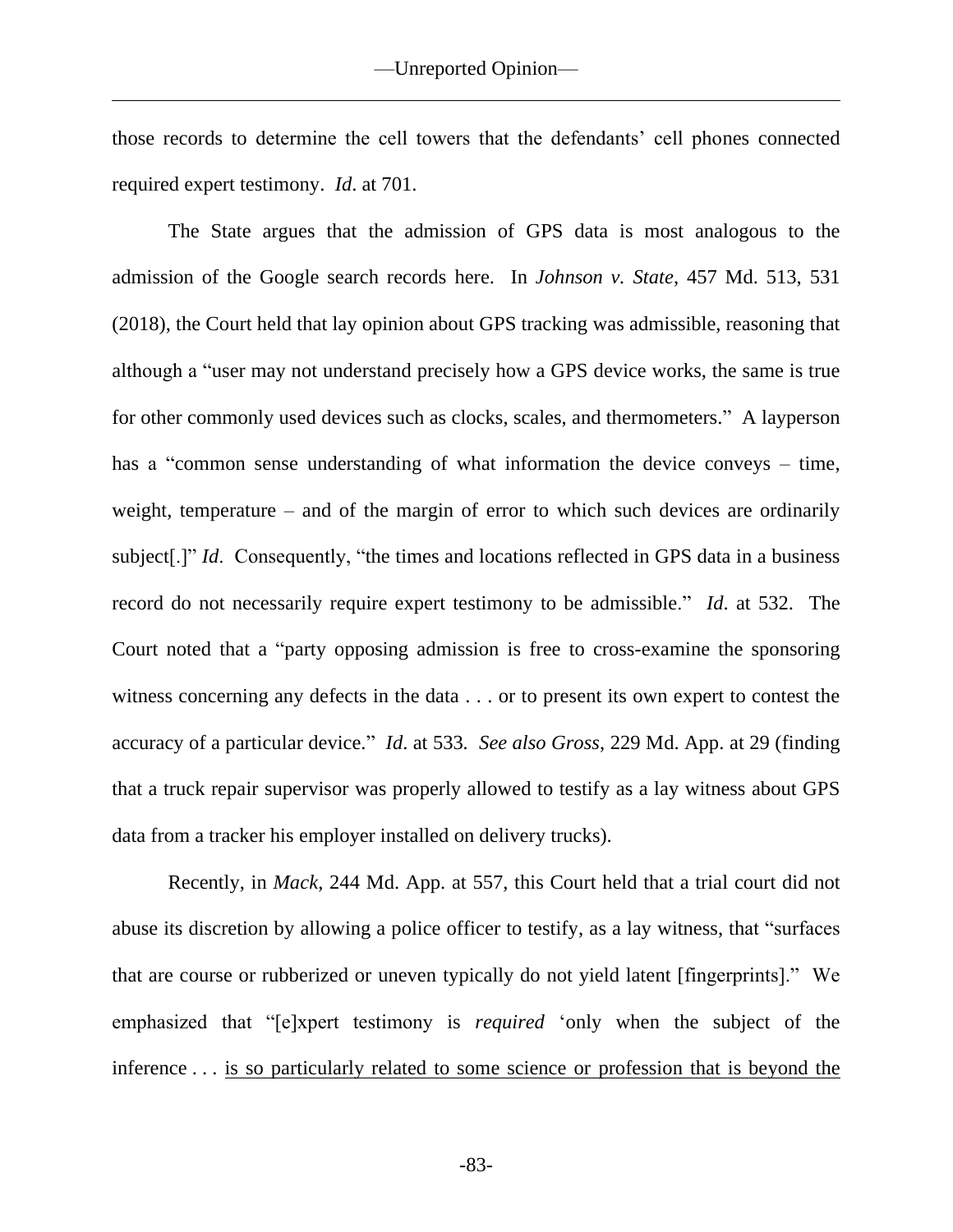ken of the average layman[; it] is not required on matters of which the jurors would be aware by virtue of common knowledge.'" *Id*. at 570 (quoting *Johnson*, 457 Md. at 530) (second alteration and emphasis in *Mack*). We concluded that the officer's testimony was properly admitted as it fell within the realm of common knowledge.

We agree with the State that O'Donnell's Google search testimony – that the Google search records reflected search terms entered in the Google search bar and that the "visited" record reflected websites visited as a result of those searches – was information that the ordinary juror would be aware of "by virtue of common knowledge," like the GPS data admitted in *Johnson* and *Gross*. Google and other search engines are ubiquitous and nearly everyone is familiar with how they operate, including the autofill functions that suggest search terms as a user types. That O'Donnell could not explain the meaning of the "indecipherable symbols" in the Google search records and how they related to the searches did not make the search records inadmissible or render his testimony about the data Google stored infirm. This properly was the subject of crossexamination and defense counsel ably exposed the weaknesses in the data.

We reach a contrary conclusion, however, regarding O'Donnell's testimony about "location history" data stored on devices associated with Rony's Google accounts. How and under what circumstances Google tracks location data related to searches and other activity on a device is not within the realm of common knowledge, and many laypeople would be unaware that that function can be enabled or disabled. By eliciting testimony from O'Donnell that there was a "gap" in the location history data associated with Rony's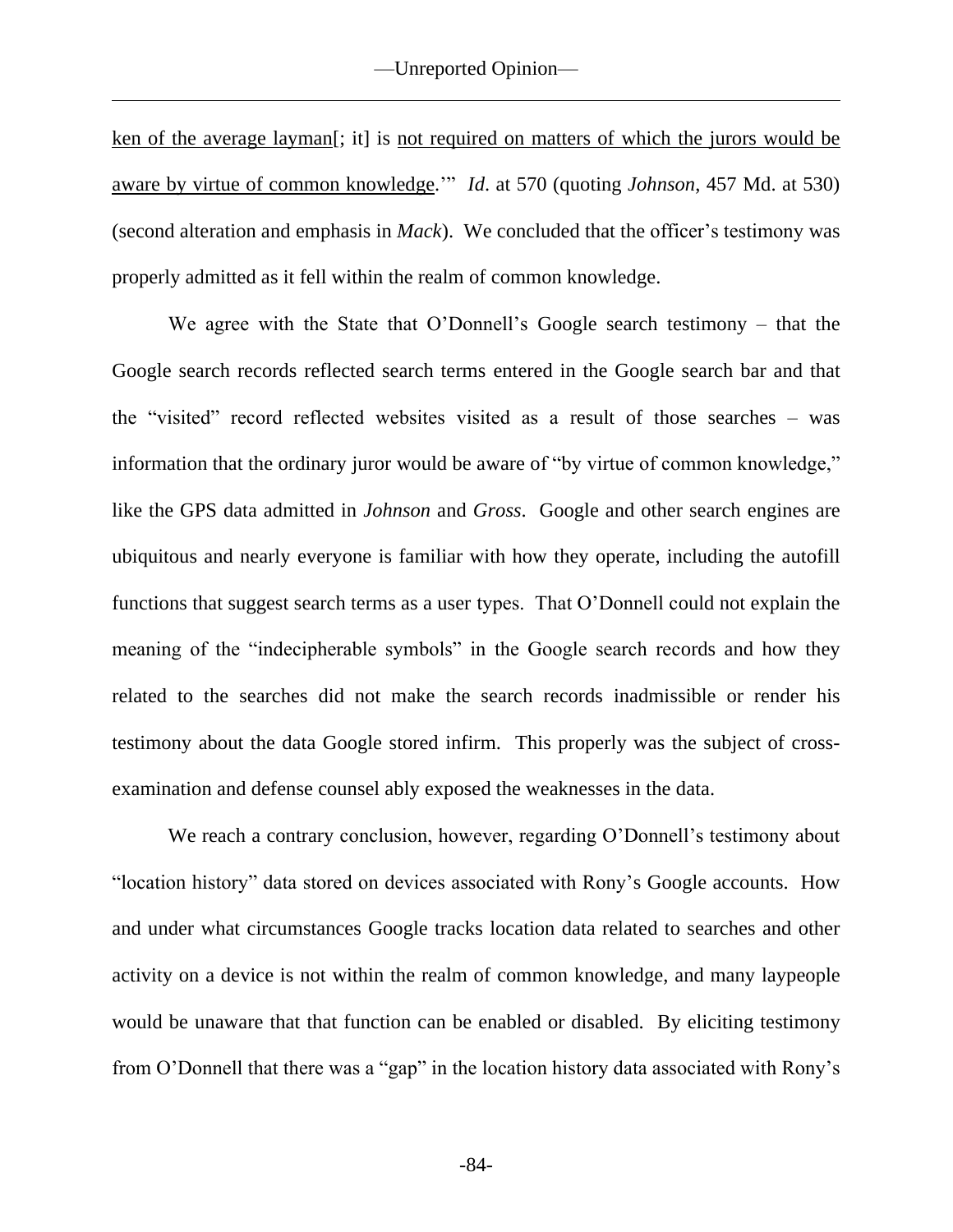Google account, the State was attempting to show that Rony intentionally disabled location data on June 5, 2017, so his movements to and from the murder scene would not be recorded. The relevance of a gap in location data required expert testimony to elucidate how and when that data is stored; how a user enables and disables location tracking; and whether gaps can be explained by other circumstances beyond disabling location tracking.

Given that Rony's defense was that he was at home watching Netflix when the murders were committed, we cannot conclude that the error in admitting this testimony was harmless beyond a reasonable doubt. If the jurors relied on O'Donnell's testimony about the "gap" in location data to draw an inference that Rony was attempting to hide his movements on June 5, 2017, that would directly undercut his defense. Accordingly, this is another ground upon which reversal of Rony's convictions is required.

## **IV.**

## **Recusal (Edgar)**

Finally, Edgar contends the trial judge abused his discretion by denying a motion for recusal made by Rony before trial, and joined by Edgar later, when it was renewed during jury selection.<sup>19</sup> The basis for the motion was that the trial judge had presided over Ovilson's bench trial, and therefore had knowledge of the relevant facts and had formed opinions about the guilt or innocence of the defendants in this trial.

<sup>&</sup>lt;sup>19</sup> Rony does not appeal from the denial of the motion to recuse.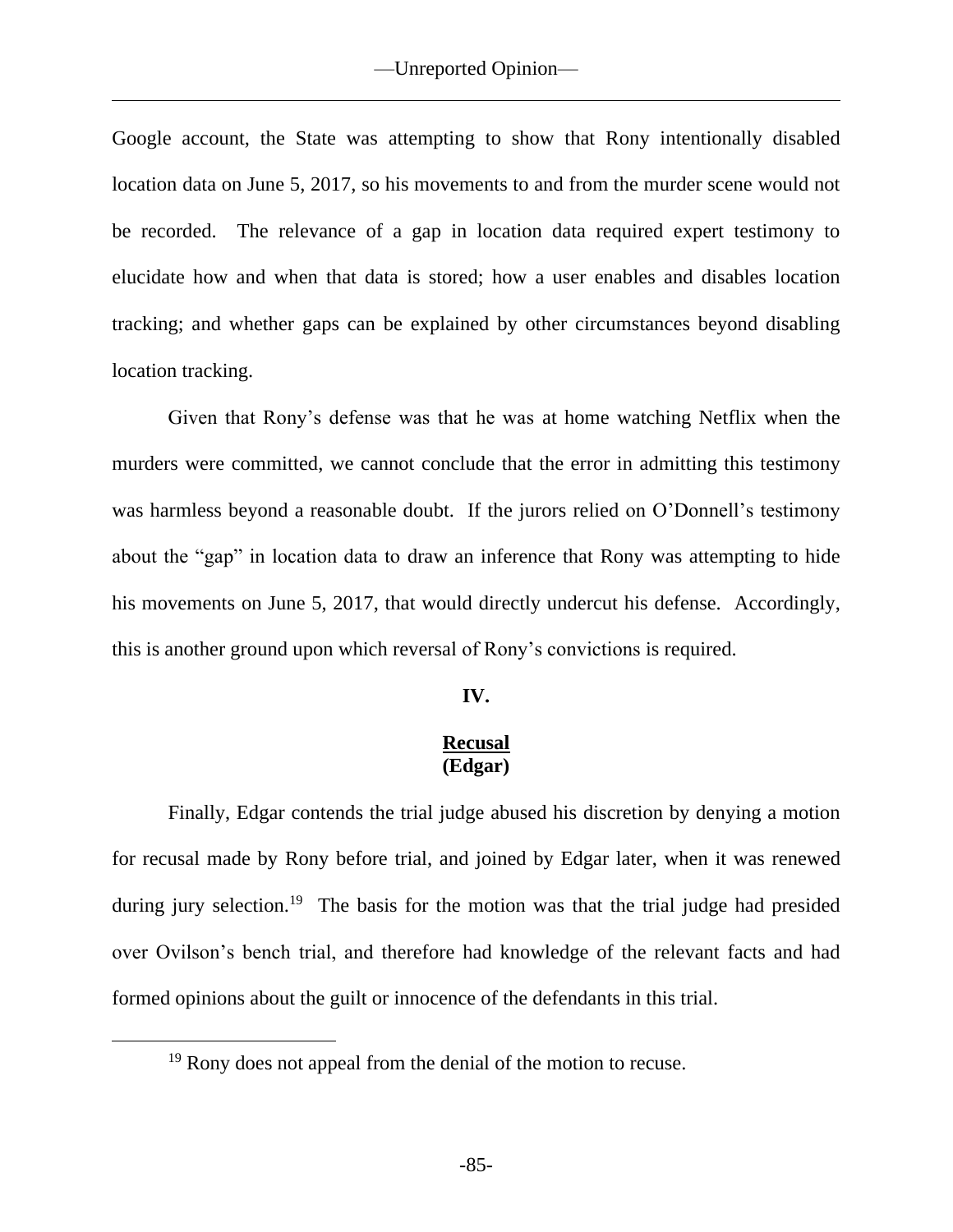During jury selection, in response to the question whether any venire member knew about the case from sources outside the courtroom, a prospective juror advised the trial judge that he remembered seeing on the news that people selling spare tickets were murdered. The trial judge responded that the evidence at trial would reflect that information and asked the juror if he would be able to decide the case based only upon the evidence presented at trial. Rony's lawyer asked the trial judge not to respond by confirming what evidence would be presented at trial. Subsequently, another prospective juror advised that he was aware that the trial judge had presided over Ovilson's trial; that Ovilson had been convicted; and that Ovilson had been sentenced to life in prison. At that point, Rony's lawyer renewed her motion for recusal and Edgar joined. Edgar's counsel argued that the trial judge's "knowledge of the facts that will or – did come out in the previous trial might be influencing *voir dire*, so." The court denied the motion.

An impartial and disinterested judge is fundamental to a defendant's right to a fair trial. *Jefferson-El v. State*, 330 Md. 99, 105 (1993). Because a trial judge is presumed to be impartial, however, "[t]he person seeking recusal bears a 'heavy burden to overcome the presumption of impartiality.'" *Karanikas v. Cartwright*, 209 Md. App. 571, 579 (2013) (quoting *Attorney Grievance Comm'n v. Blum*, 373 Md. 275, 297 (2003)).

We review a trial court's denial of a motion for recusal for abuse of discretion. *Surratt v. Prince George's Cnty.*, 320 Md. 439, 465 (1990). A judge should disqualify himself or herself in any proceeding in which the judge's impartiality might reasonably be questioned. Md. Rule 18-102.11.

-86-